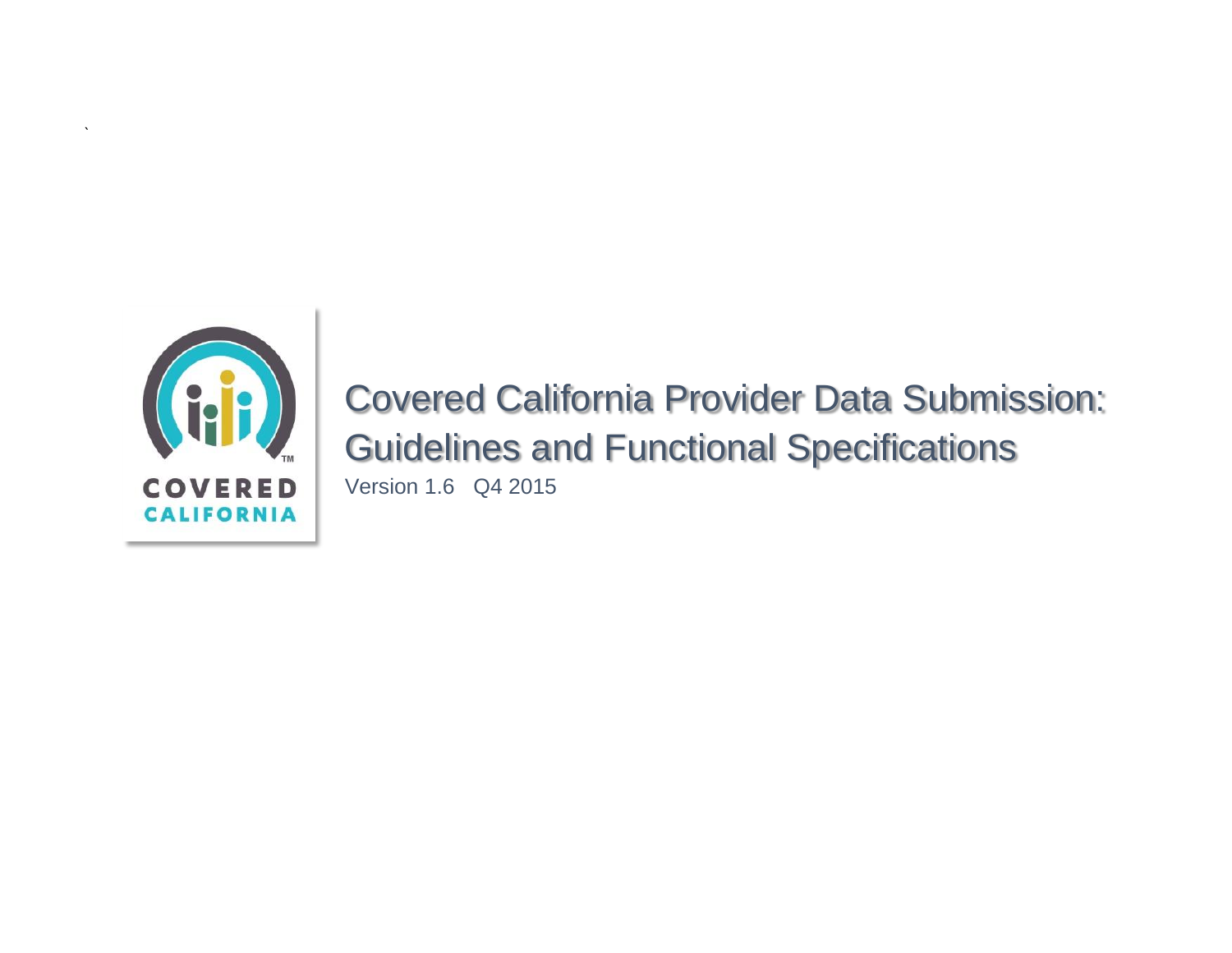

# **Contents**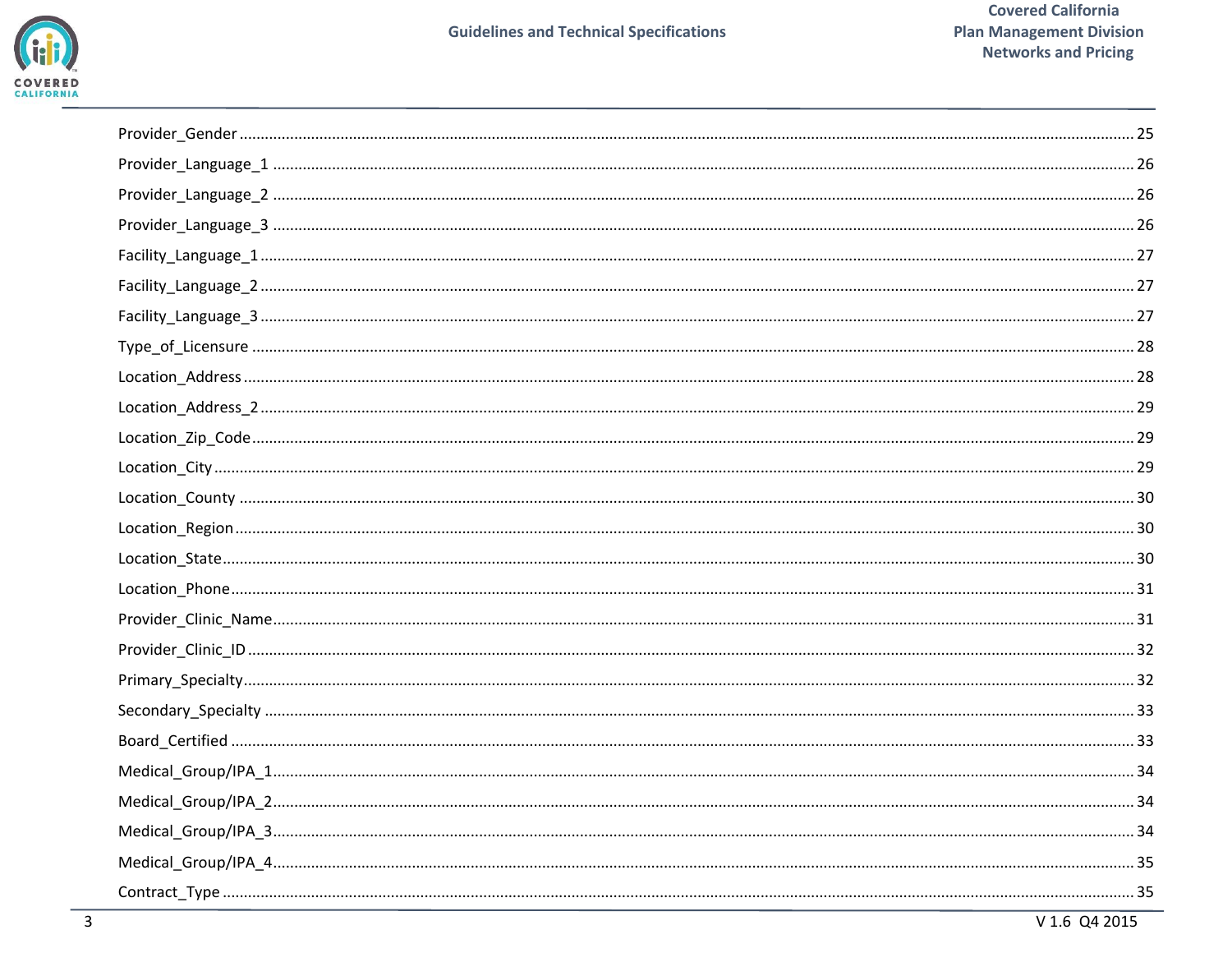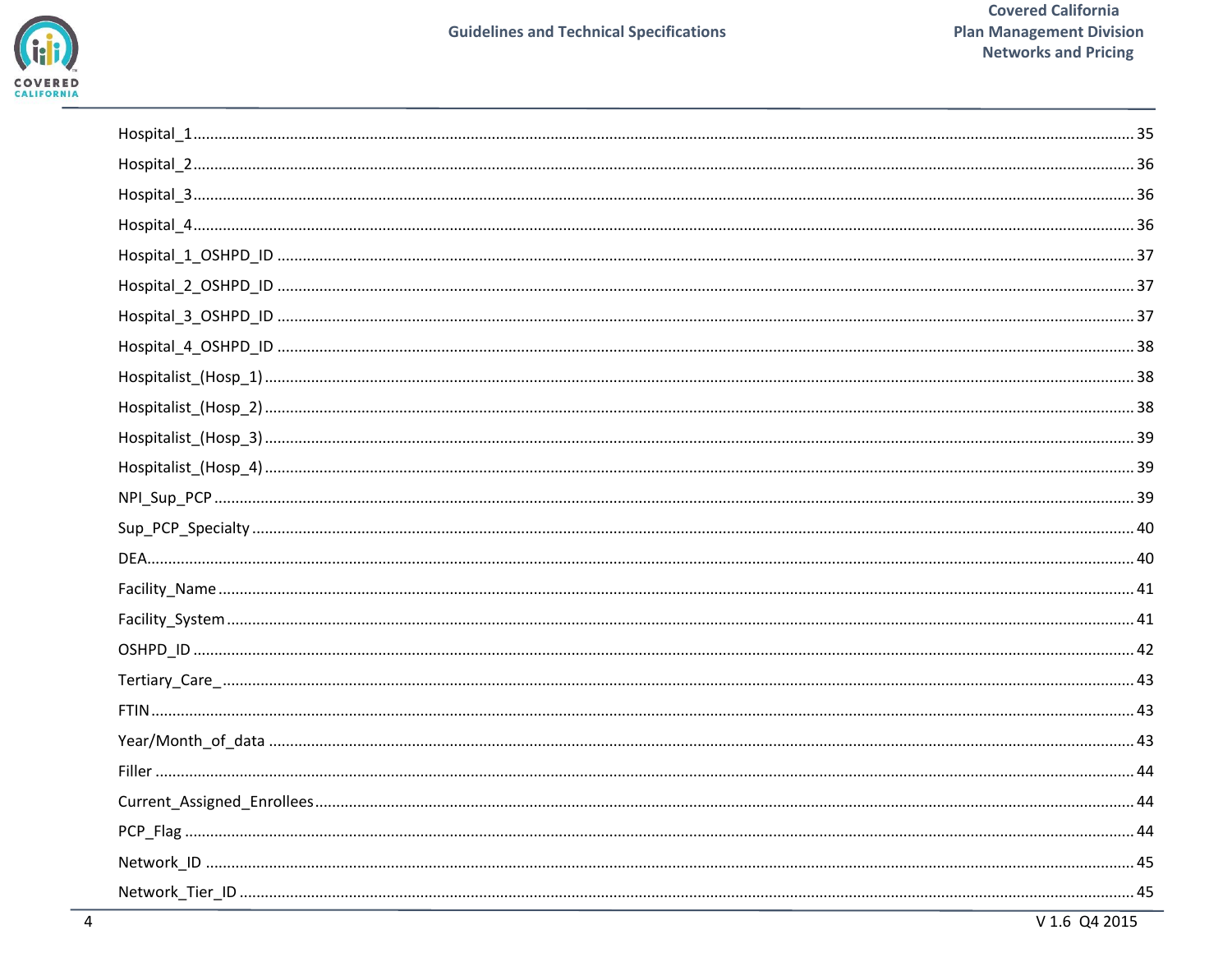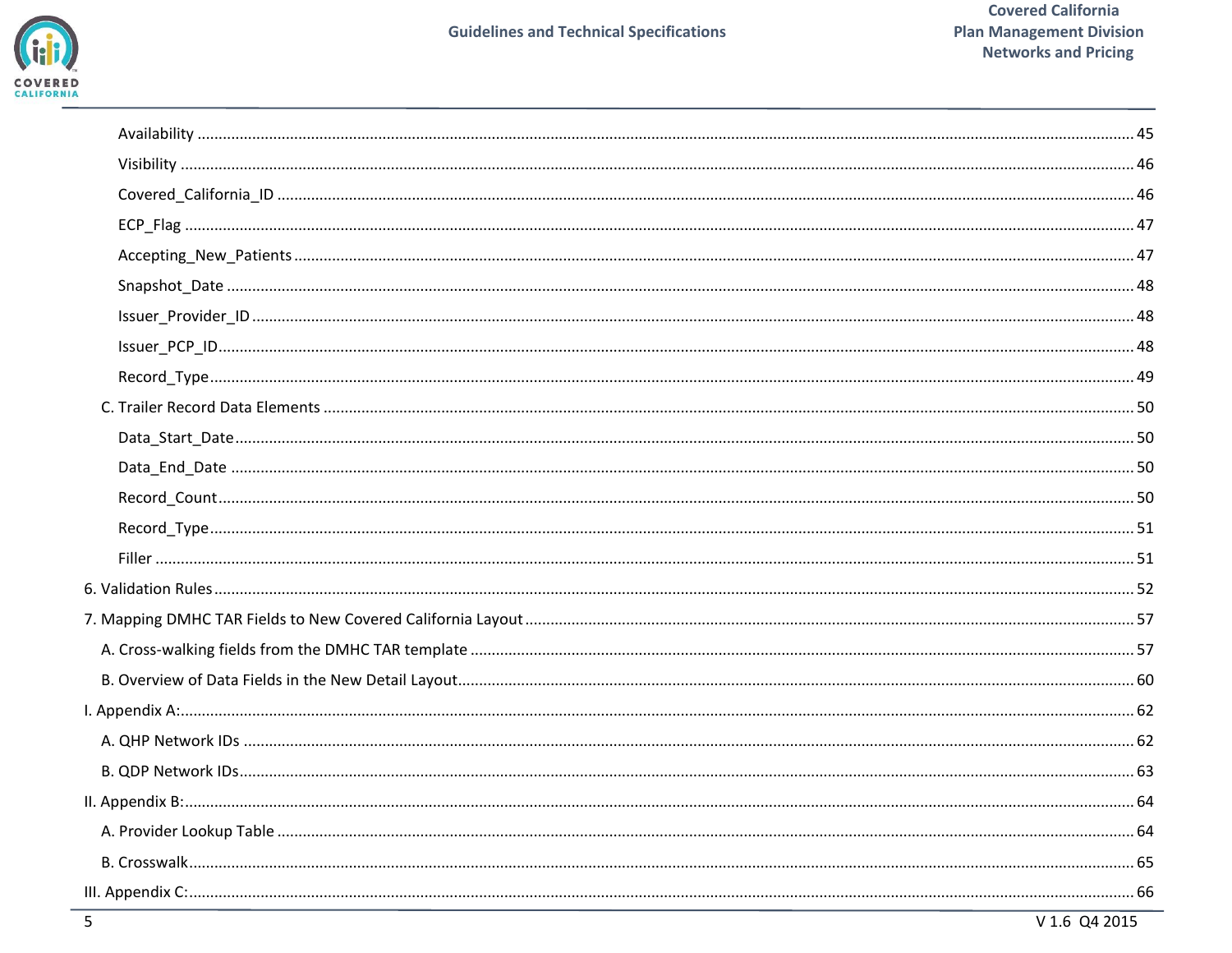

| - A. Facility Lookup Table. | nr |
|-----------------------------|----|
| - R /                       |    |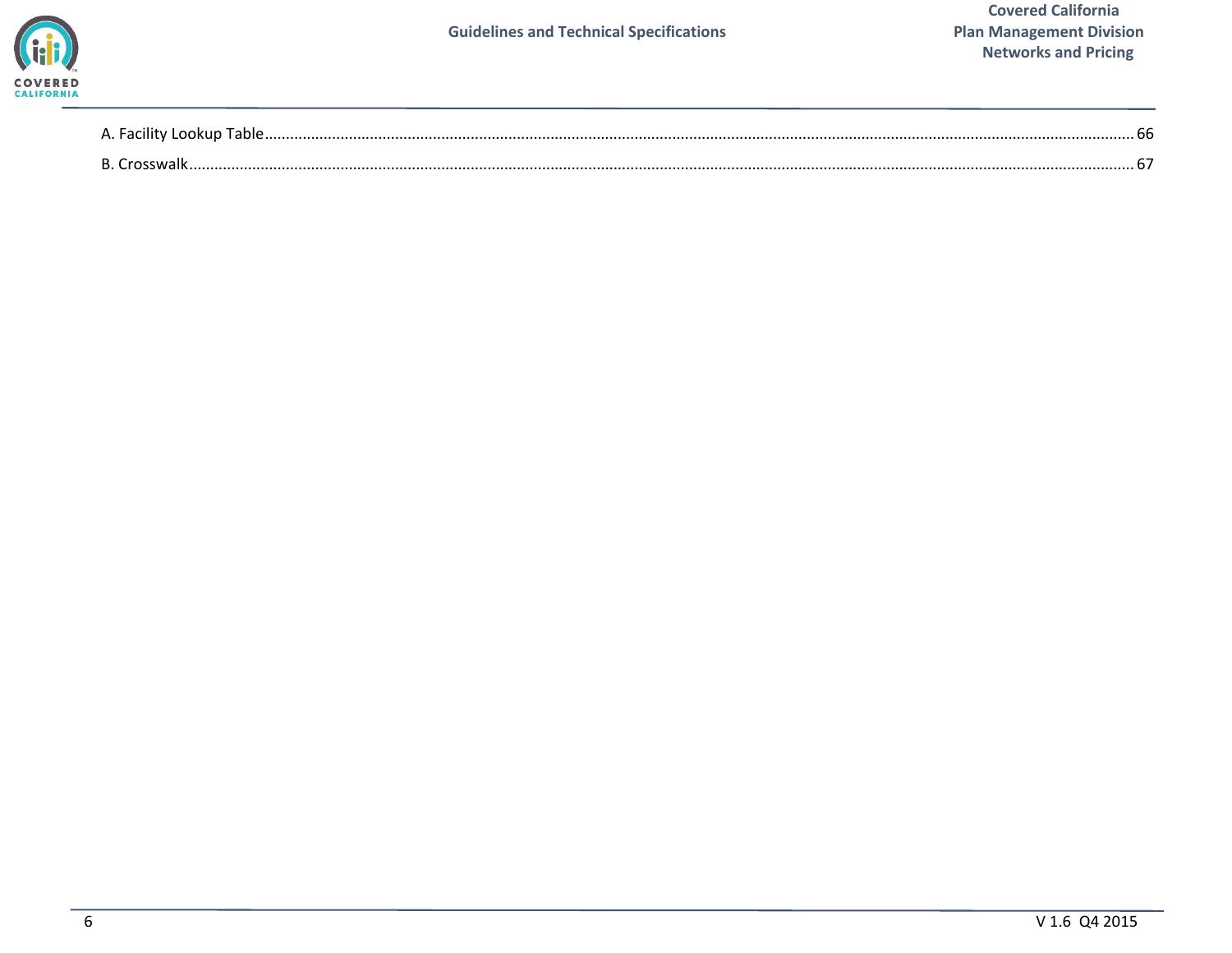# <span id="page-6-0"></span>**1.Revision History**

| <b>Date</b> | <b>Version</b> | <b>Description</b>                                                                         | <b>Author</b>           |
|-------------|----------------|--------------------------------------------------------------------------------------------|-------------------------|
| 08/28/2015  | 1.0            | <b>Initial Draft</b><br>$\bullet$                                                          | <b>Ahmed Al-Dulaimi</b> |
| 09/09/2015  | 1.1            | <b>Added Snapshot_Date Field</b><br>$\bullet$                                              | <b>Ahmed Al-Dulaimi</b> |
|             |                | Modified Year/Month_of_data to Last_Update<br>$\bullet$                                    |                         |
| 09/15/2015  | 1.2            | Added Record Type Field to Header Record Layout<br>$\bullet$                               | <b>Ahmed Al-Dulaimi</b> |
|             |                | Added Record_Type Field to Detail Record Layout<br>$\bullet$                               |                         |
|             |                | Added Issuer_Provider_ID Field to Detail Record Layout<br>$\bullet$                        |                         |
|             |                | Added Issuer_PCP_ID Field to Detail Record Layout<br>٠                                     |                         |
|             |                | Added Data_Start_Date Field to Trailer Record Layout<br>$\bullet$                          |                         |
|             |                | Added Data_End_Date Field to Trailer Record Layout<br>$\bullet$                            |                         |
|             |                | <b>Added Record Count Field to Trailer Record Layout</b><br>$\bullet$                      |                         |
|             |                | <b>Added Record_Type Field to Trailer Record Layout</b><br>$\bullet$                       |                         |
| 09/17/2015  | 1.3            | Modified Record Type Field in Header & Trailer Record Layout<br>$\bullet$                  | <b>Ahmed Al-Dulaimi</b> |
| 11/09/2015  | 1.4            | <b>Modified file format to CSV</b><br>$\bullet$                                            | <b>Ahmed Al-Dulaimi</b> |
|             |                | Removed start and end positions for data elements<br>$\bullet$                             |                         |
|             |                | Condensed Provider_Type and Facility_Type into 1 field and modified<br>$\bullet$           |                         |
|             |                | acceptable values for new field                                                            |                         |
|             |                | Added notes on Blanks, FTINs, Last_Update, names and special characters                    |                         |
|             |                | Altered instructions on PCP_Flag to include any products with PCP<br>$\bullet$             |                         |
|             |                | assignments.                                                                               |                         |
| 11/18/2015  | 1.5            | Removed field length specification in header record<br>$\bullet$                           | <b>Ahmed Al-Dulaimi</b> |
|             |                | Modified wording for submission schedule<br>$\bullet$                                      |                         |
| 11/23/2015  | 1.6            | Corrected value for Provider_Type field from "P" for professional only to "B"<br>$\bullet$ | <b>Ahmed Al-Dulaimi</b> |
|             |                | for both professionals and facilities on page 15                                           |                         |
|             |                | Removed duplicate values from New Data Elements table on page 61<br>$\bullet$              |                         |
|             |                | Corrected Appendix B on page 65: Changed "O" for other to "OF" for other<br>$\bullet$      |                         |
|             |                | facility as an acceptable value for Provider_Type in the case of facilities.               |                         |
|             |                | Corrected Appendix C on page 67: Changed "O" for other to "OI" for other                   |                         |
|             |                | individual as an acceptable value for Provider_Type in the case of individuals.            |                         |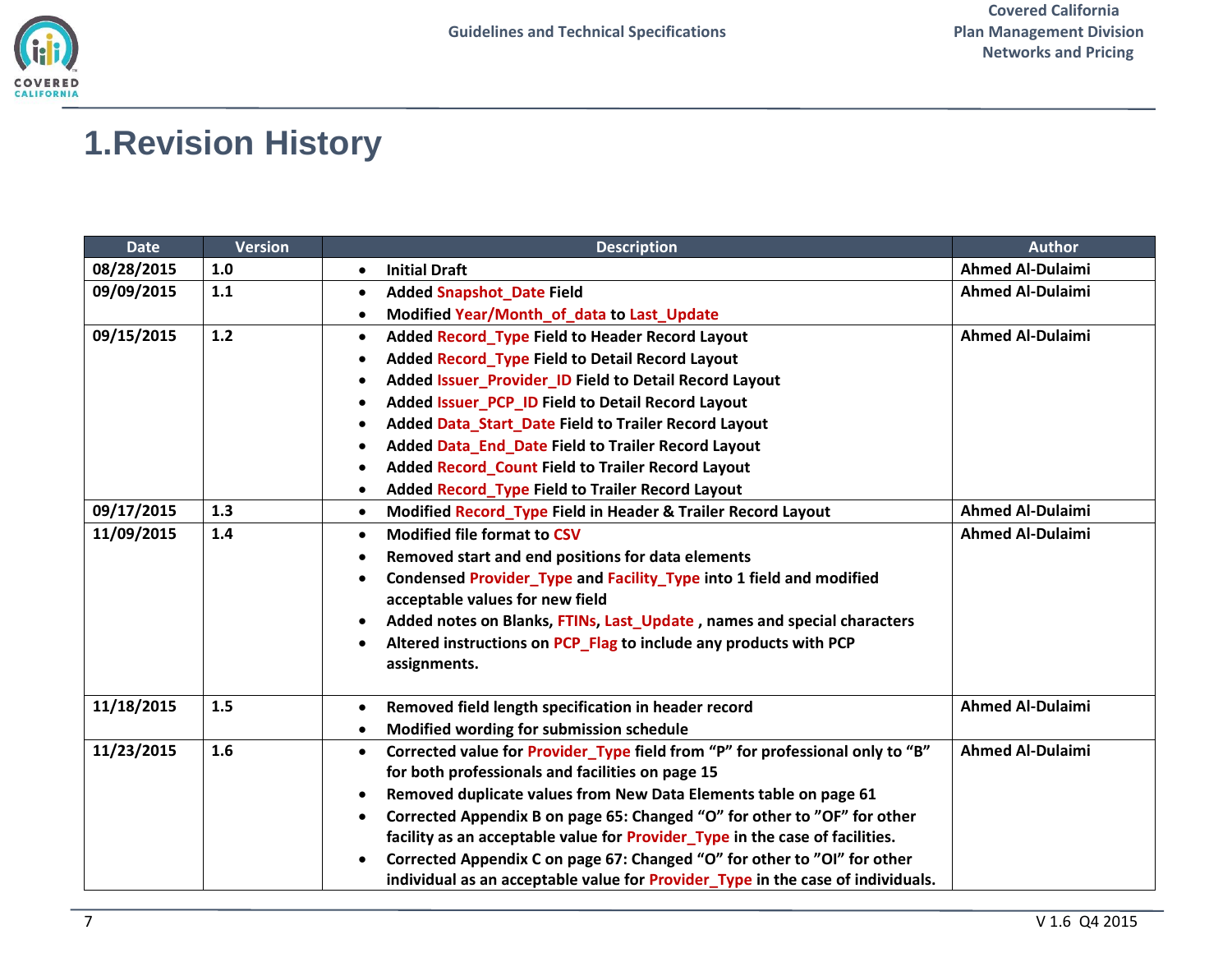

# <span id="page-7-0"></span>**2. Introduction**

The purpose of this document is to provide guidance to health plan issuers participating in California Health Benefit Exchange (Covered California) qualified health plans (QHPs) and qualified dental plans (QDPs) on submitting complete network data, inclusive of every in-network provider, facility or agency, to The Exchange's Plan Management Division (PMD) as part of the contractual requirement set out in the model QHP and QDP contract.

The provision of complete, accurate and up to date provider information supports the Exchange in performing its role of an active purchaser on behalf of the people of California. Specifically, this information supports (among others):

- PMD's Network analyses including assessment of Essential Community Provider networks and access to quality care in our most vulnerable communities.
- Assessment of issuer networks for recertification and rate negotiation purposes.
- Covered California's Online Integrated Provider Directory.
- Covered California's Enhanced Enterprise Analytics Solution.

This document also provides guidance to issuers already submitting data to Covered California using the Department of Managed Health Care's Timely Access Report format during the transition to the new layout.

Covered California's Plan Management Division will continue to partner with participating issuers in ensuring the most up to date and accurate data is submitted and utilized to the benefit of its enrollees.

**Questions on the information contained in this document should be directed to: Ahmed Al-Dulaimi Plan Management Division California Health Benefit Exchange 1601 Exposition Blvd Sacramento, CA 95815 [Ahmed.al-dulaimi@covered.ca.gov](mailto:Ahmed.al-dulaimi@covered.ca.gov) 916-228-8234**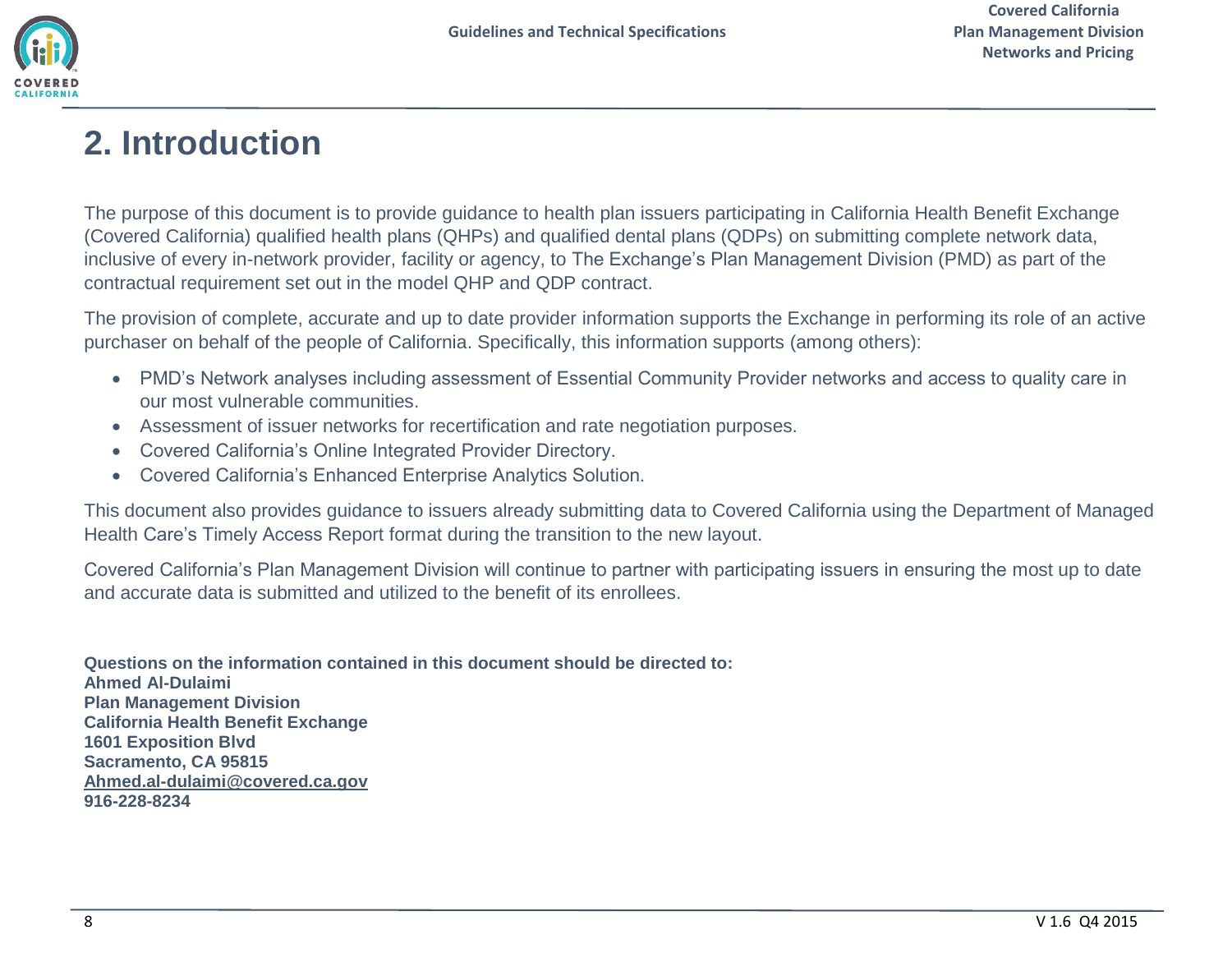

# <span id="page-8-0"></span>**3. Notes**

### <span id="page-8-1"></span>A. General Considerations:

- All fields are required if they apply. "Other" values will not be accepted. In general, if a data element does not apply to a particular provider, "**X**" is a suitable value to denote "**Not Applicable**". If issuer does not have a certain data element, "**U**" is the acceptable value to denote that this element is "**Unknown**". If this information exists on issuer's online directory, the expectation is that it will be provided to Covered California. Blanks are only permitted if a data element does not apply to provider type e.g. it is acceptable that the "First\_Name" field be blank if the Provider\_Type is H (hospital), C (clinic) or OF (other facility). Otherwise, X or U should be used in lieu of leaving blanks or missing values. In summary:
	- o Blanks are only permissible if data does not apply to provider type.
	- o "X" will denote "Not Applicable"
	- o "U" will denote "Unknown" or "Not provided". This means the issuer does not currently capture information in database.
	- o Other is never an acceptable value.
- Covered California provides a hospital reference list based on the latest published facility listing from OSHPD. This listing is augmented with additional data elements and should serve as the basis for identification of hospitals.
- Covered California publishes an annual Essential Community Provider Reference List. Please utilize this list to identify and indicate ECP hospitals and clinics in the submission. These periodical submissions will be used to assess ECP networks for each product/issuer and assess penalties or credits dependent on the issuer's performance. This list can be found at:
	- o <http://hbex.coveredca.com/stakeholders/plan-management/ecp-list/>
- Address **must** be split into 2 fields with office, floor, room, suite level address details in the Address2 field.
	- Specialty descriptions will not be accepted. Taxonomy codes must be used for every provider entry.
		- o [http://www.nucc.org/index.php?option=com\\_content&view=article&id=107&Itemid=132](http://www.nucc.org/index.php?option=com_content&view=article&id=107&Itemid=132)
- Provider/Facility type must correspond with the correct License Type/Type of Service respectively. Both should also correspond with the correct taxonomy code in the specialty field. Crosswalks for the above have been provided in appendix B and appendix C and in the NUCC Taxonomy crosswalk document.
- Use of the appropriate Network ID is imperative. Please adhere to the network IDs in appendix A.
- Data element names must be submitted exactly as specified. Alternate or abbreviated names will not be accepted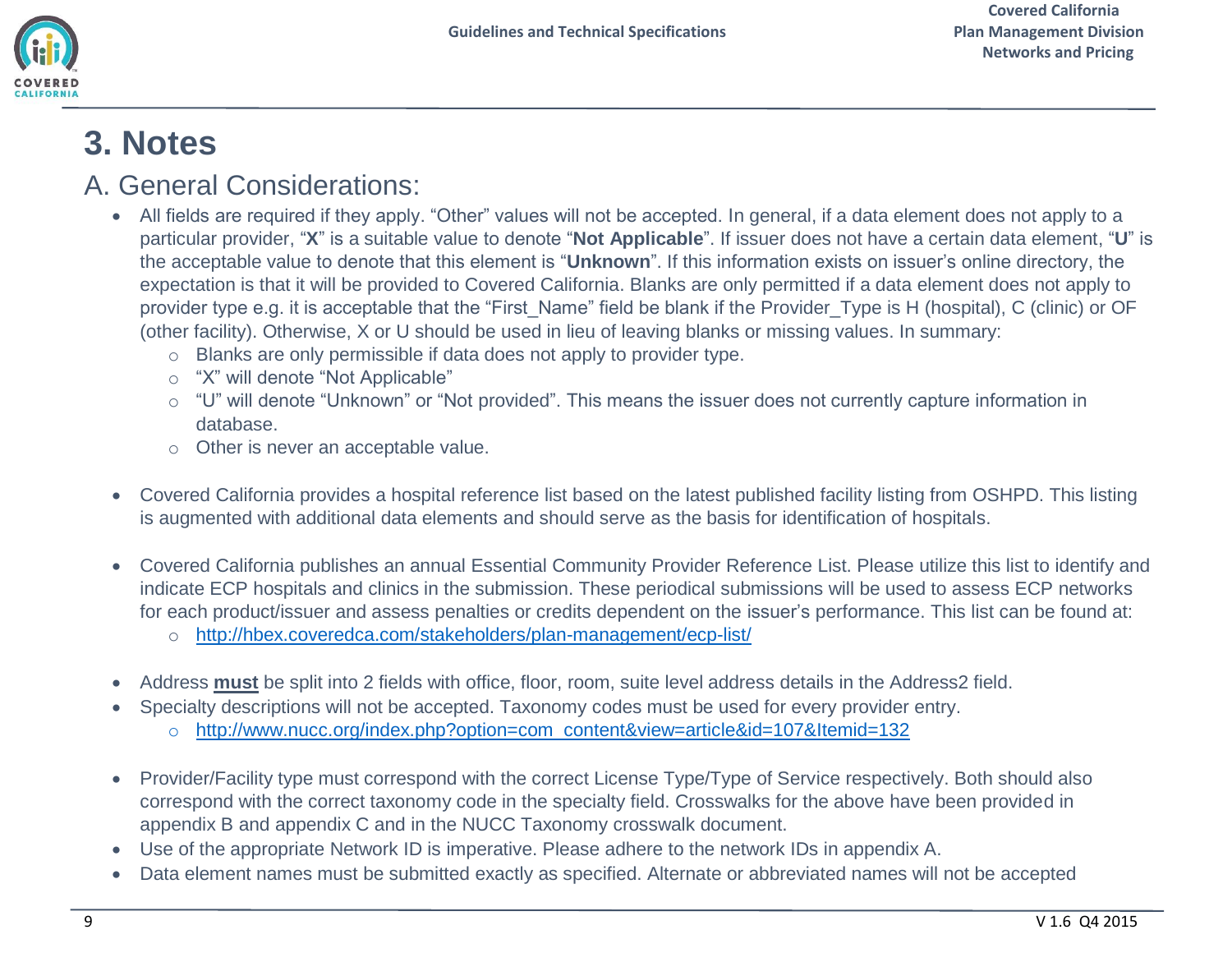

- All fields are required, however, they are situational i.e., certain elements apply only to certain provider types. Please refer to the "Detailed Definitions and Specifications of Data Elements" section for details.
- This is a work in progress. The layout, data elements and requirements will be re-assessed on a rolling basis. As such, fields may be added, removed or modified according to the needs of the specific projects outlined in the introduction. Covered California will continue to ensure that issuers are informed of such changes well in advance and have the necessary time and support to accommodate these changes should they occur.
- Fields should not be left blank except when element is not applicable to provider type.
- The Last Update element should represent the last time the provider's record was last modified in the database. This element is crucial to the data consolidation process.
- First, Middle and Last names should be full names and not initials.
- The FTIN field should not be populated with Social Security Numbers. This field is protected from public disclosure.
- Special characters are only permitted in phone number and date fields and in any case should never be commas. Commas may compromise the data as the submission is in comma separated value format (CSV).

## <span id="page-9-0"></span>B. Submission Schedule:

**2015 Schedule (for QDPs and 2016 New Entrants). All existing QHPs can submit using the DMHC format on the same schedule for the remainder of 2015.**

| <b>Cycle</b>     | Data Capture Date        | <b>Submission Due Date</b> | <b>Notes</b>           |
|------------------|--------------------------|----------------------------|------------------------|
| Qtr <sub>3</sub> | <b>August 30, 2015</b>   | September 30, 2015         | <b>May be extended</b> |
| Qtr 4            | <b>November 30, 2015</b> | <b>December 31, 2015</b>   |                        |

**2016 schedule to be determined**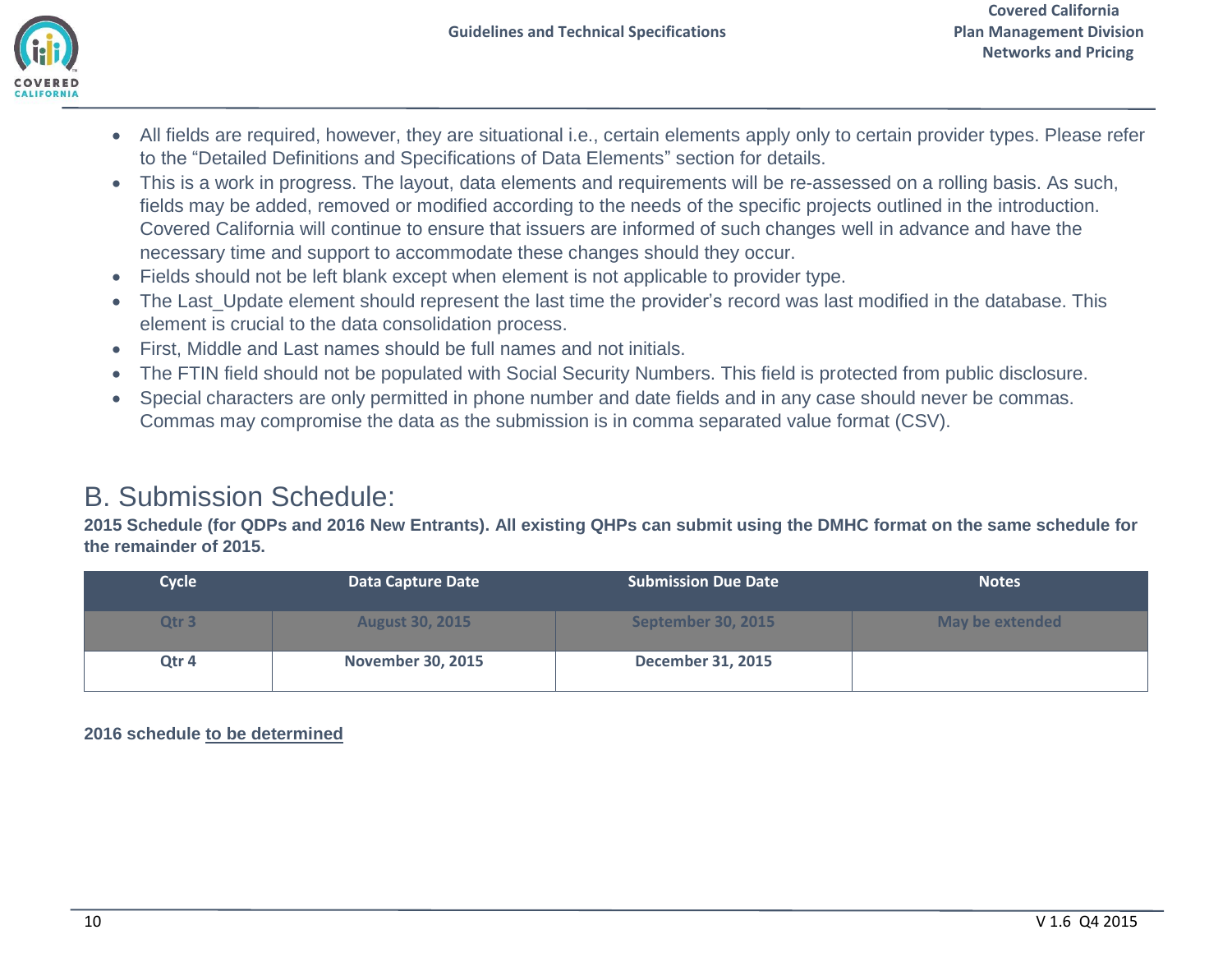## <span id="page-10-0"></span>C. File Format & Naming Convention

The data will be provided in CSV – (Comma Separate Values format). Therefore use of special characters is limited and use of commas in the data is not allowed. The layout contains a Header record (identified by an H), a Data layout (identified by a D in the Record Type field) and a Trailer record layout (identified by a T in the Record Type field).

The following file naming standard will be followed by Issuers on the input files submitted to Covered California.:

| <b>File</b>                          | <b>Naming Convention</b>    |
|--------------------------------------|-----------------------------|
| <b>Medical Provider Roster Files</b> | MM CCYY ISSUERID QHP CC.CSV |
| <b>Dental Provider Roster Files</b>  | MM CCYY ISSUERID QDP CC.CSV |

ISSUERID = Issuer HIOS number. Refer to appendix A for details MM\_CCYY=Month and year of submission due date as specified by Covered California

Any variation to this naming standard will not be accepted.

## <span id="page-10-1"></span>D. File Transmission Guidelines

Until further notice, Covered California will continue to receive files from QHP and QDP issuers via the Plan Management Division Extranet portal.

### [https://Planmanagement.coveredca.com](https://planmanagement.coveredca.com/)

Each issuer should have access to the Plan Management Extranet landing page in addition to a QHP issuer specific folder which contains a provider data sub folder where provider files can be deposited. Issuers must specify the individuals who will need permission to access to this site and work with PMD to acquire that access.

Files must be in the CSV format and not exceed 2 GBs in size. File compression is acceptable and encouraged.

This process will likely change in the near future to include a front end validation step. The proposed validation rules for this automated process can be found in the Validation Rules section on page 52.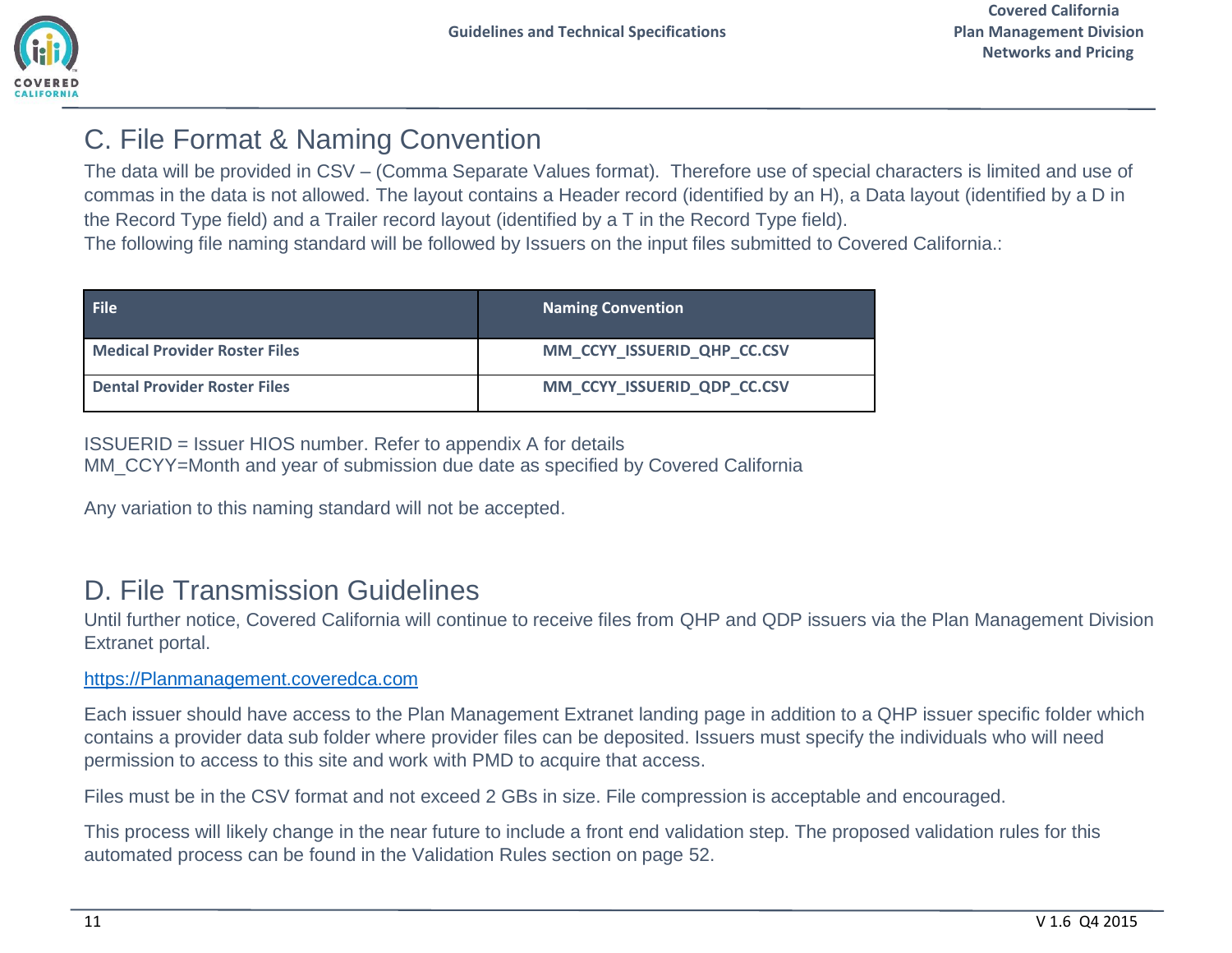# <span id="page-11-0"></span>**4. Submission File Layout**

The file should consist of three portions: A header row, detail rows and a trailer row that contains information used to verify the completeness of the submission. Each portion is detailed in the sections below.

## <span id="page-11-1"></span>A. Header Record Layout

| <b>Field</b><br>No.     | <b>Data Element Header Names</b> | <b>Type</b> | <b>Note</b>                 |
|-------------------------|----------------------------------|-------------|-----------------------------|
| $\mathbf{1}$            | Last Name                        | Char        | $1st$ record only           |
| $\overline{2}$          | First_Name                       | Char        | $1st$ record only           |
| 3                       | Middle_Name                      | Char        | $1st$ record only           |
| $\overline{\mathbf{4}}$ | Provider_Type                    | Char        | $1st$ record only           |
| 5                       | <b>NPI</b>                       | Char        | $1st$ record only           |
| 6                       | CA_License                       | Char        | $1st$ record only           |
| $\overline{7}$          | Non_CA_License                   | Char        | $1st$ record only           |
| 8                       | Non_CA_License_State             | Char        | $1st$ record only           |
| 9                       | Provider Gender                  | Char        | $1st$ record only           |
| 10                      | Provider_Language_1              | Char        | $1st$ record only           |
| 11                      | Provider_Language_2              | Char        | $1st$ record only           |
| 12                      | Provider_Language_3              | Char        | $1st$ record only           |
| 13                      | Facility_Language_1              | Char        | $1st$ record only           |
| 14                      | Facility_Language_2              | Char        | $1st$ record only           |
| 15                      | Facility_Language_3              | Char        | $1st$ record only           |
| 16                      | Type_of_Licensure                | Char        | $1st$ record only           |
| 17                      | Practice Address                 | Char        | $1st$ record only           |
| 18                      | Practice Address 2               | Char        | $1st$ record only           |
| 19                      | Practice_Zip_Code                | Char        | 1 <sup>st</sup> record only |
| 20                      | Practice City                    | Char        | $1st$ record only           |
| 21                      | Practice County                  | Char        | $1st$ record only           |
| 22                      | Practice Region                  | Char        | $1st$ record only           |
| 23                      | Practice State                   | Char        | $1st$ record only           |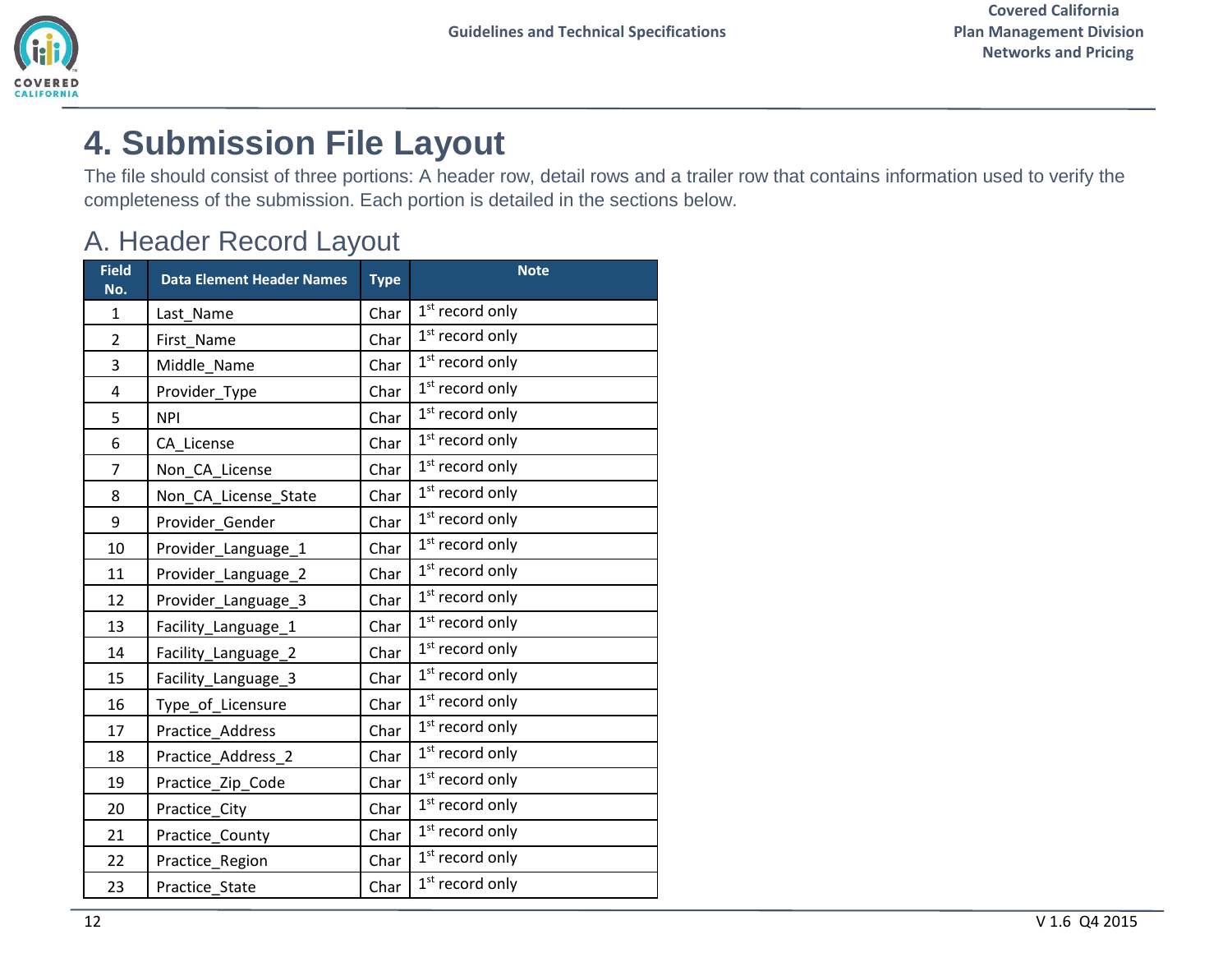| <b>Field</b><br>No. | <b>Data Element Header Names</b> |      | <b>Note</b>                 |
|---------------------|----------------------------------|------|-----------------------------|
| 24                  | Practice Phone                   | Char | $1st$ record only           |
| 25                  | Provider Clinic Name             | Char | $1st$ record only           |
| 26                  | Provider Clinic ID               | Char | $1st$ record only           |
| 27                  | Primary_Specialty                | Char | 1 <sup>st</sup> record only |
| 28                  | Secondary_Specialty              | Char | $1st$ record only           |
| 29                  | Board Certified                  | Char | $1st$ record only           |
| 30                  | Medical_Group/IPA_1              | Char | $1st$ record only           |
| 31                  | Medical_Group/IPA_2              | Char | 1 <sup>st</sup> record only |
| 32                  | Medical_Group/IPA_3              | Char | $1st$ record only           |
| 33                  | Medical_Group/IPA_4              | Char | 1 <sup>st</sup> record only |
| 34                  | Contract_Type                    | Char | 1 <sup>st</sup> record only |
| 35                  | Hospital_1                       | Char | 1 <sup>st</sup> record only |
| 36                  | Hospital_2                       | Char | $1st$ record only           |
| 37                  | Hospital 3                       | Char | 1 <sup>st</sup> record only |
| 38                  | Hospital_4                       | Char | 1 <sup>st</sup> record only |
| 39                  | Hospital 1 OSHPD ID              | Char | $1st$ record only           |
| 40                  | Hospital 2 OSHPD ID              | Char | $1st$ record only           |
| 41                  | Hospital 3 OSHPD ID              | Char | 1 <sup>st</sup> record only |
| 42                  | Hospital_4_OSHPD_ID              | Char | $1st$ record only           |
| 43                  | Hospitalist_(Hosp_1)             | Char | 1 <sup>st</sup> record only |
| 44                  | Hospitalist_(Hosp_2)             | Char | 1 <sup>st</sup> record only |
| 45                  | Hospitalist_(Hosp_3)             | Char | $1st$ record only           |
| 46                  | Hospitalist_(Hosp_4)             | Char | 1 <sup>st</sup> record only |
| 47                  | NPI_Sup_PCP                      | Char | $1st$ record only           |
| 48                  | Sup_PCP_Specialty                | Char | 1 <sup>st</sup> record only |
| 49                  | <b>DEA</b>                       | Char | 1 <sup>st</sup> record only |
| 50                  | <b>Facility Name</b>             | Char | 1 <sup>st</sup> record only |
| 51                  | Facility_System                  | Char | $1st$ record only           |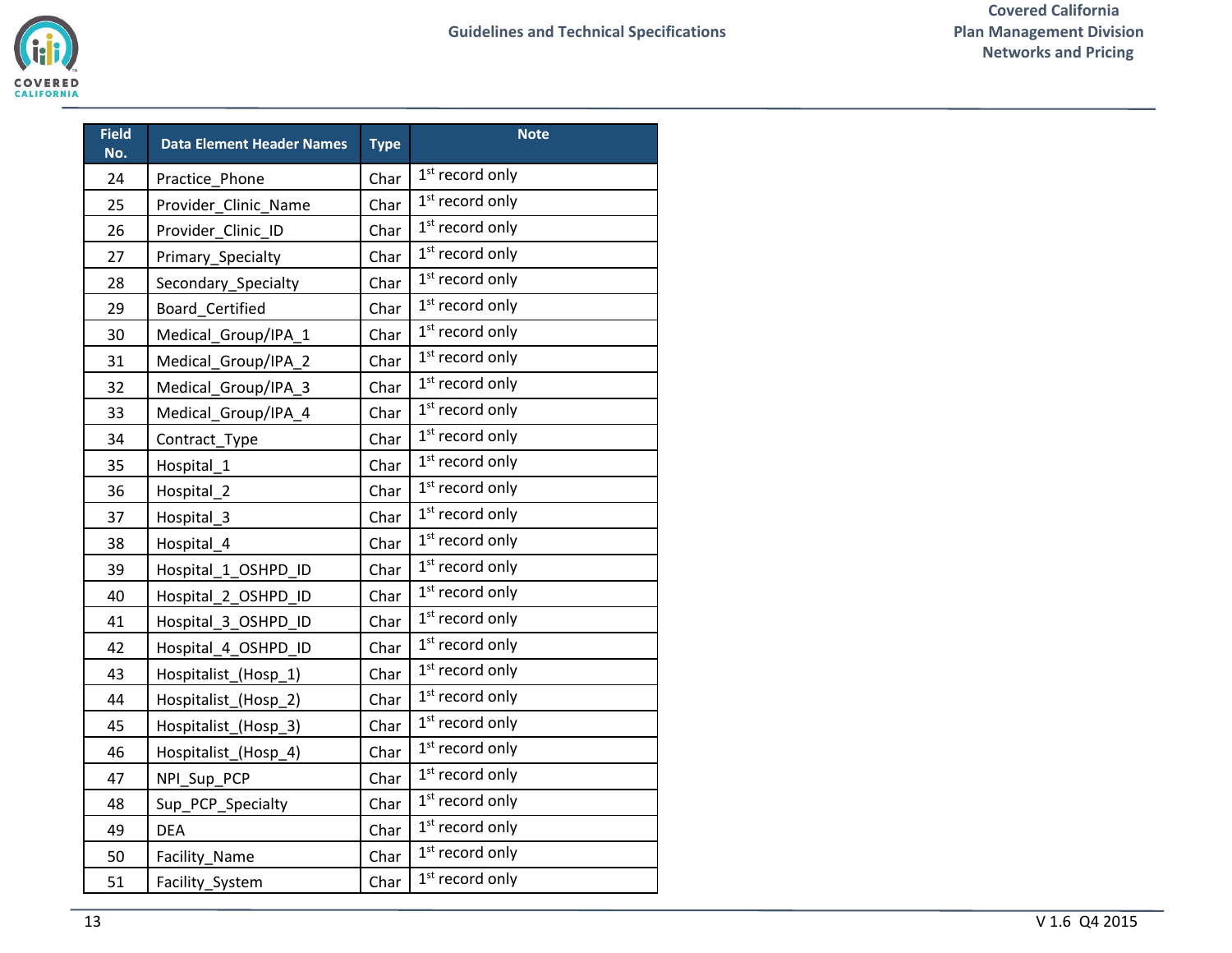| <b>Field</b><br>No. | <b>Data Element Header Names</b> | <b>Type</b> | <b>Note</b>                      |
|---------------------|----------------------------------|-------------|----------------------------------|
| 52                  | OSHPD ID                         | Char        | $1st$ record only                |
| 53                  | Type_of_Service                  | Char        | $1st$ record only                |
| 54                  | Tertiary_Care                    | Char        | $1st$ record only                |
| 55                  | <b>FTIN</b>                      | Char        | $1st$ record only                |
| 56                  | Last_Update                      | Char        | $1st$ record only                |
| 57                  | Reserved                         | Char        | $1st$ record only                |
| 58                  | Current_Assigned_Enrollees       | Char        | $1st$ record only                |
| 59                  | PCP Flag                         | Char        | $1st$ record only                |
| 60                  | Network ID                       | Char        | $1st$ record only                |
| 61                  | Network_Tier_ID                  | Char        | $1st$ record only                |
| 62                  | Availability                     |             | $1st$ record only                |
| 63                  | Visibility                       |             | $1st$ record only                |
| 64                  | Covered_California_ID            | Char        | $1st$ record only                |
| 65                  | ECP_Flag                         | Char        | $1st$ record only                |
| 66                  | Accepting_New_Patients           | Char        | $1st$ record only                |
| 67                  | Snapshot_Date                    | Char        | $1st$ record only                |
| 68                  | Issuer_Provider_ID               | Char        | 1 <sup>st</sup> record only      |
| 69                  | Issuer_PCP_ID                    | Char        | $1st$ record only                |
| 70                  | Filler                           |             | $1st$ record only                |
| 71                  | Record_Type                      |             | 1st record only. Hard coded to H |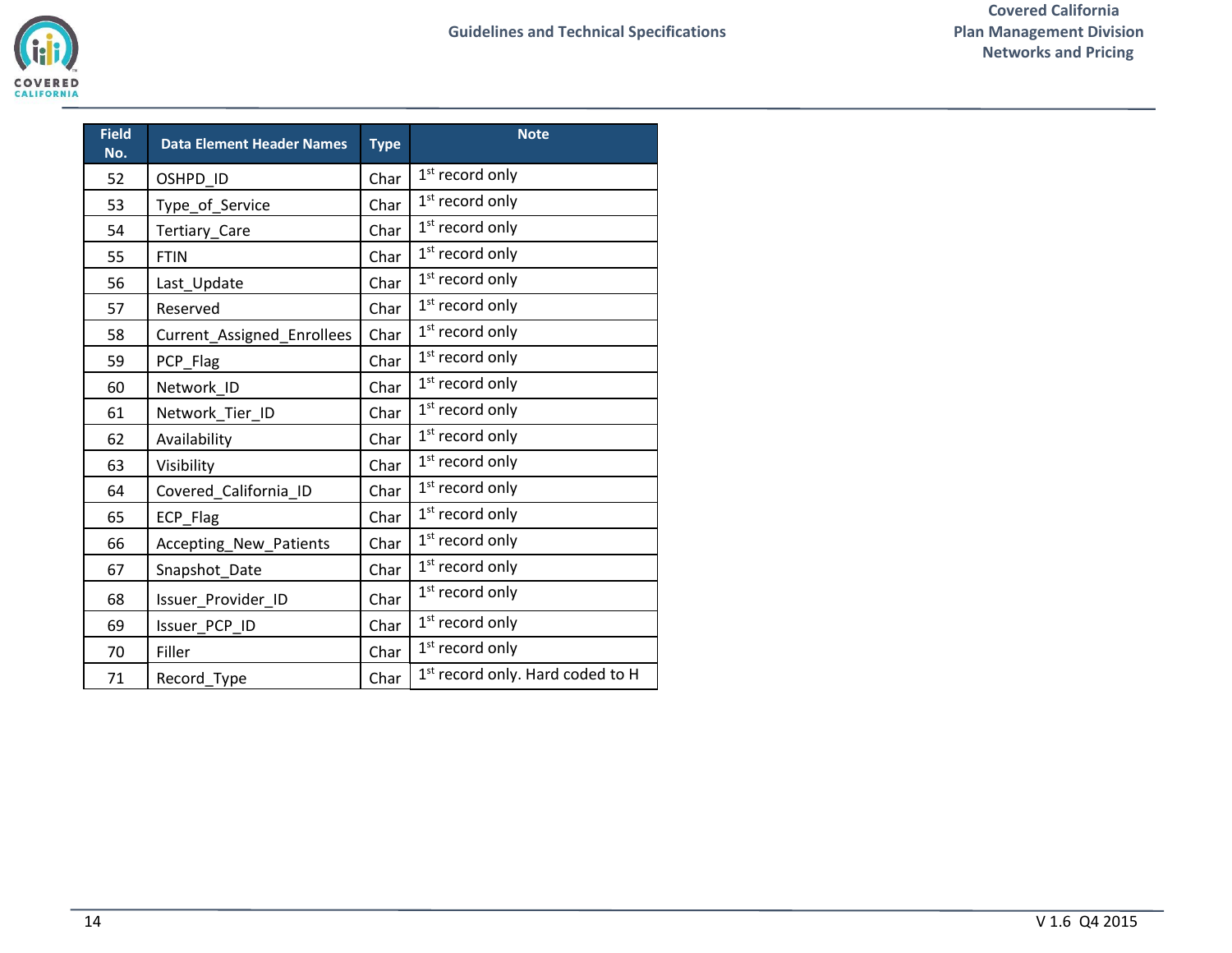## <span id="page-14-0"></span>B. Detail Record Layout

The following specification pertain to the detail record portion of the submitted set and represent all records between the header and the trailer

| Field<br>No.   | <b>Field Name</b>    | Lgth           | <b>Type</b> | <b>Data Element Description</b>                                                                                                                                                                                   | Facility<br>Proff.<br><b>Both</b> | Data Supplier Instructions/Notes                                                                                                                                                                               |
|----------------|----------------------|----------------|-------------|-------------------------------------------------------------------------------------------------------------------------------------------------------------------------------------------------------------------|-----------------------------------|----------------------------------------------------------------------------------------------------------------------------------------------------------------------------------------------------------------|
| -1             | Last Name            | 50             | Char        | Last name of provider.                                                                                                                                                                                            | P                                 |                                                                                                                                                                                                                |
| $\overline{2}$ | First Name           | 50             | Char        | First name of provider.                                                                                                                                                                                           | $\overline{P}$                    |                                                                                                                                                                                                                |
| $\overline{3}$ | Middle_Name          | 50             | Char        | Middle initial of provider.                                                                                                                                                                                       | P                                 |                                                                                                                                                                                                                |
| 4              | Provider_Type        | 2              | Char        | Indicates type of individual<br>provider: Physician=P, Dental<br>Provider=D, Physician<br>Extender=PE, Other Individual<br>Provider=OI, Hospital = H, Clinic<br>= C, Other Contracted Provider<br>$Facility = OF$ | $\sf B$                           | See Appendices B & C: Provider Lookup Table for<br>acceptable values                                                                                                                                           |
| 5              | <b>NPI</b>           | 10             | <b>Num</b>  | National Provider Identification<br>(NPI) number of the individual.                                                                                                                                               | $\overline{B}$                    | Checksum will be validated                                                                                                                                                                                     |
| 6              | CA License           | 15             | Char        | California License number.<br>Applies to all providers and<br>facilities                                                                                                                                          | $\sf B$                           | For M.D.s: "A","G" or "C" followed by sequence of digits<br>with no spaces or leading zeros. For D.O.s : "20" followed<br>by "A", "G" or "C" followed by sequence of digits with no<br>spaces or leading zeros |
| $\overline{7}$ | Non_CA_License       | 15             | Char        | License number for non-CA<br>licensed/Out of state providers                                                                                                                                                      | $\mathsf{B}$                      | CA license is a required field for all in state providers. This<br>field to be populated for out of state providers only                                                                                       |
| 8              | Non_CA_License_State | $\overline{2}$ | Char        | License state for non-CA<br>licensed/Out of state providers                                                                                                                                                       | $\overline{B}$                    |                                                                                                                                                                                                                |
| 9              | Provider_Gender      | $\mathbf{1}$   | Char        | Gender of the Provider                                                                                                                                                                                            | $\overline{P}$                    | M (Male) or F (Female).                                                                                                                                                                                        |
| 10             | Provider_Language_1  | 20             | Char        | 1st Language spoken by the<br>provider other than English                                                                                                                                                         | $\overline{P}$                    |                                                                                                                                                                                                                |
| 11             | Provider_Language_2  | 20             | Char        | 2nd Language spoken by the<br>provider other than English                                                                                                                                                         | P                                 |                                                                                                                                                                                                                |
| 12             | Provider_Language_3  | 20             | Char        | 3rd Language spoken by the<br>provider other than English                                                                                                                                                         | P                                 |                                                                                                                                                                                                                |
| 13             | Facility_Language_1  | 20             | Char        | Language spoken by an<br>individual employed at the<br>provider's office or facility but not<br>spoken by the provider other<br>than English.                                                                     | ${\sf P}$                         |                                                                                                                                                                                                                |
| 14             | Facility_Language_2  | 20             | Char        | Language spoken by an<br>individual employed at the<br>provider's office or facility but not<br>spoken by the provider other<br>than English.                                                                     | ${\sf P}$                         |                                                                                                                                                                                                                |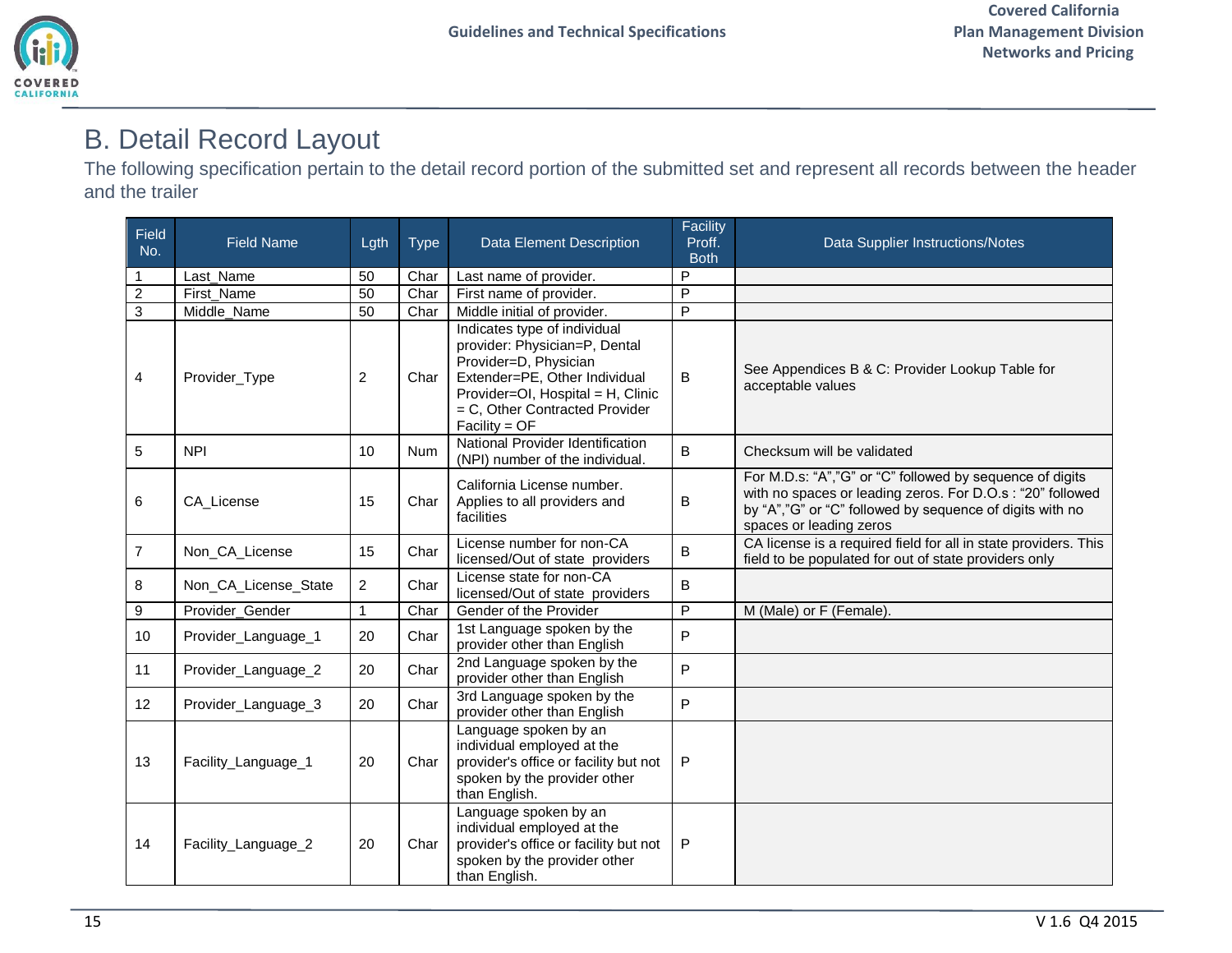

| <b>Field</b><br>No. | <b>Field Name</b>    | Lgth            | <b>Type</b> | Data Element Description                                                                                                                                                                                                                                                                                                        | Facility<br>Proff.<br><b>Both</b> | Data Supplier Instructions/Notes                                                                                                                                                                                                                                                                                                                                                                   |
|---------------------|----------------------|-----------------|-------------|---------------------------------------------------------------------------------------------------------------------------------------------------------------------------------------------------------------------------------------------------------------------------------------------------------------------------------|-----------------------------------|----------------------------------------------------------------------------------------------------------------------------------------------------------------------------------------------------------------------------------------------------------------------------------------------------------------------------------------------------------------------------------------------------|
| 15                  | Facility_Language_3  | 20              | Char        | Language spoken by an<br>individual employed at the<br>provider's office or facility but not<br>spoken by the provider other<br>than English.                                                                                                                                                                                   | P                                 |                                                                                                                                                                                                                                                                                                                                                                                                    |
| 16                  | Type_of_Licensure    | 5               | Char        | e.g. MD, DO for physicians.<br>Refer to lookup table for<br>remainder of licensed medical<br>professions in CA                                                                                                                                                                                                                  | P                                 | Cannot contain special characters (e.g. ".", "-" etc). See<br>Appendix B: Provider Lookup Table for acceptable values                                                                                                                                                                                                                                                                              |
| 17                  | Location_Address     | 35              | Char        | 1st line street address for<br>practice or facility location                                                                                                                                                                                                                                                                    | $\sf B$                           | Should be street address only with no secondary suite,<br>office, room etc. no.                                                                                                                                                                                                                                                                                                                    |
| 18                  | Location Address 2   | 10              | Char        | 2nd line street address for<br>practice or facility location                                                                                                                                                                                                                                                                    | B                                 | Suite, office, room, building no. etc. These must be<br>separated from 1st line address                                                                                                                                                                                                                                                                                                            |
| 19                  | Location_Zip_Code    | 5               | Char        | 5 digit zip code of practice or<br>facility location                                                                                                                                                                                                                                                                            | B                                 |                                                                                                                                                                                                                                                                                                                                                                                                    |
| 20                  | Location_City        | $\overline{25}$ | Char        | City of practice or facility location                                                                                                                                                                                                                                                                                           | $\overline{B}$                    |                                                                                                                                                                                                                                                                                                                                                                                                    |
| 21                  | Location_County      | 25              | Char        | County of practice or facility<br>location                                                                                                                                                                                                                                                                                      | B                                 |                                                                                                                                                                                                                                                                                                                                                                                                    |
| 22                  | Location_Region      | $\overline{2}$  | <b>Num</b>  | Rating region of practice or<br>facility location                                                                                                                                                                                                                                                                               | B                                 |                                                                                                                                                                                                                                                                                                                                                                                                    |
| 23                  | Location_State       | $\overline{2}$  | Char        | State of practice or facility<br>location                                                                                                                                                                                                                                                                                       | B                                 |                                                                                                                                                                                                                                                                                                                                                                                                    |
| 24                  | Location_Phone       | 12              | Char        | Phone number of practice or<br>facility location                                                                                                                                                                                                                                                                                | B                                 |                                                                                                                                                                                                                                                                                                                                                                                                    |
| 25                  | Provider_Clinic_Name | 50              | Char        | If individual provider works at a<br>clinic, enter the clinic name.                                                                                                                                                                                                                                                             | $\overline{P}$                    |                                                                                                                                                                                                                                                                                                                                                                                                    |
| 26                  | Provider_Clinic_ID   | 16              | Char        | If individual provider works at a<br>clinic, enter the clinic ID                                                                                                                                                                                                                                                                | P                                 | Use CCID in case of ECP qualifying clinic, otherwise use<br><b>NPI</b>                                                                                                                                                                                                                                                                                                                             |
| 27                  | Primary_Specialty    | 10              | Char        | Primary specialty of the provider.<br>In case of physicians, this must<br>be highest/latest certification<br>received by the provider. E.g.<br>Neonatologist with a specialty in<br>Pediatrics should be listed as<br>Neonatologist unless it is<br>explicitly known that provider<br>practices primarily as a<br>Pediatrician. | B                                 | Use the National Uniform Claim Committee (NUCC)<br>listing of taxonomy codes<br>http://www.nucc.org/index.php?option=com_content&view<br>=article&id=107&Itemid=132 and return the taxonomy<br>code, not the description as the input value for "Specialty".<br>Primary specialty for physicians refers to the highest level<br>specialty that the provider is licensed for (not self<br>reported) |
| 28                  | Secondary_Specialty  | 10              | Char        | Secondary specialty of the<br>provider. Should be populated<br>when provider has<br>secondary/base specialty                                                                                                                                                                                                                    | B                                 | Use the National Uniform Claim Committee (NUCC)<br>listing of taxonomy codes<br>http://www.nucc.org/index.php?option=com_content&view<br>=article&id=107&Itemid=132 and return the taxonomy<br>code, not the description as the input value for "Specialty".                                                                                                                                       |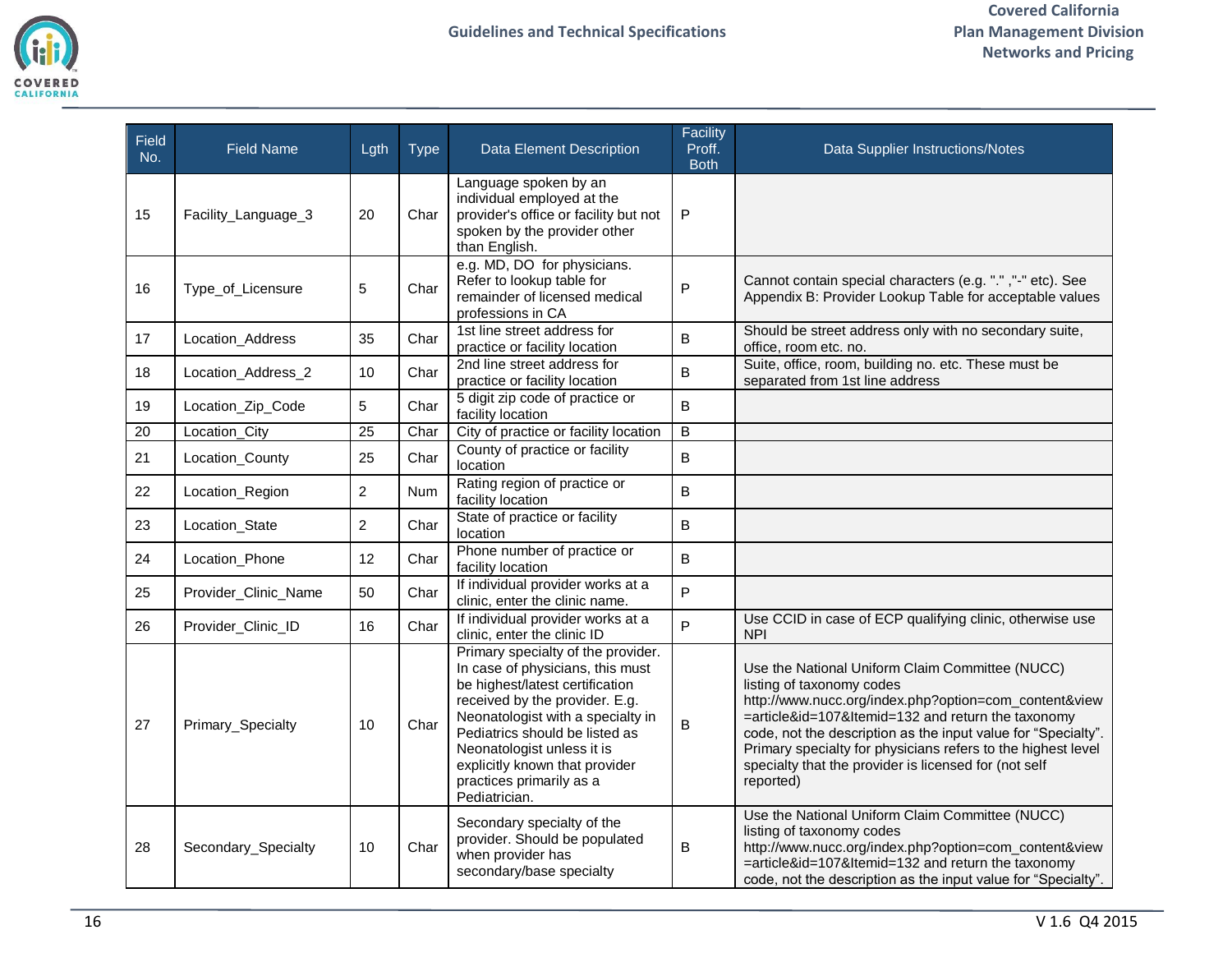

| <b>Field</b><br>No. | <b>Field Name</b>   | Lgth         | <b>Type</b> | <b>Data Element Description</b>                                                                       | Facility<br>Proff.<br><b>Both</b> | Data Supplier Instructions/Notes                                                                                                                                                                                                                                                                                         |
|---------------------|---------------------|--------------|-------------|-------------------------------------------------------------------------------------------------------|-----------------------------------|--------------------------------------------------------------------------------------------------------------------------------------------------------------------------------------------------------------------------------------------------------------------------------------------------------------------------|
| 29                  | Board_Certified     | $\mathbf{1}$ | Char        | Board certified, eligible or non-<br>certified indicator                                              | $\overline{P}$                    | Enter Y if provider is board-certified, E if provider is<br>board-eligible, otherwise enter N.                                                                                                                                                                                                                           |
| 30                  | Medical_Group/IPA_1 | 50           | Char        | Name of first medical group<br>and/or IPA affiliated with<br>contracted provider (if<br>applicable).  | $\sf P$                           |                                                                                                                                                                                                                                                                                                                          |
| 31                  | Medical_Group/IPA_2 | 50           | Char        | Name of second medical group<br>and/or IPA affiliated with<br>contracted provider (if<br>applicable). | P                                 |                                                                                                                                                                                                                                                                                                                          |
| 32                  | Medical_Group/IPA_3 | 50           | Char        | Name of third medical group<br>and/or IPA affiliated with<br>contracted provider (if<br>applicable).  | P                                 |                                                                                                                                                                                                                                                                                                                          |
| 33                  | Medical_Group/IPA_4 | 50           | Char        | Name of fourth medical group<br>and/or IPA affiliated with<br>contracted provider (if<br>applicable). | P                                 |                                                                                                                                                                                                                                                                                                                          |
| 34                  | Contract_Type       | 2            | Char        | Delegated vs. Direct Contract                                                                         | B                                 | Identifies the type of contract between provider and plan.                                                                                                                                                                                                                                                               |
| 35                  | Hospital_1          | 50           | Char        | Name of the first hospital with<br>which the provider holds<br>admitting privileges                   | $\mathsf{P}$                      | Enter the name of each hospital with which the provider<br>holds admitting privileges. If the provider uses a<br>hospitalist to admit to one or more hospitals, please list<br>those hospitals as well and complete the next field,<br>"Hospitalist." List the hospital name exactly as listed on<br>the reference list. |
| 36                  | Hospital_2          | 50           | Char        | Name of the second hospital with<br>which the provider holds<br>admitting privileges                  | P                                 | Enter the name of each hospital with which the provider<br>holds admitting privileges. If the provider uses a<br>hospitalist to admit to one or more hospitals, please list<br>those hospitals as well and complete the next field,<br>"Hospitalist." List the hospital name exactly as listed on<br>the reference list. |
| 37                  | Hospital_3          | 50           | Char        | Name of the third hospital with<br>which the provider holds<br>admitting privileges                   | P                                 | Enter the name of each hospital with which the provider<br>holds admitting privileges. If the provider uses a<br>hospitalist to admit to one or more hospitals, please list<br>those hospitals as well and complete the next field,<br>"Hospitalist." List the hospital name exactly as listed on<br>the reference list. |
| 38                  | Hospital_4          | 50           | Char        | Name of the fourth hospital with<br>which the provider holds<br>admitting privileges                  | P                                 | Enter the name of each hospital with which the provider<br>holds admitting privileges. If the provider uses a<br>hospitalist to admit to one or more hospitals, please list<br>those hospitals as well and complete the next field,<br>"Hospitalist." List the hospital name exactly as listed on<br>the reference list. |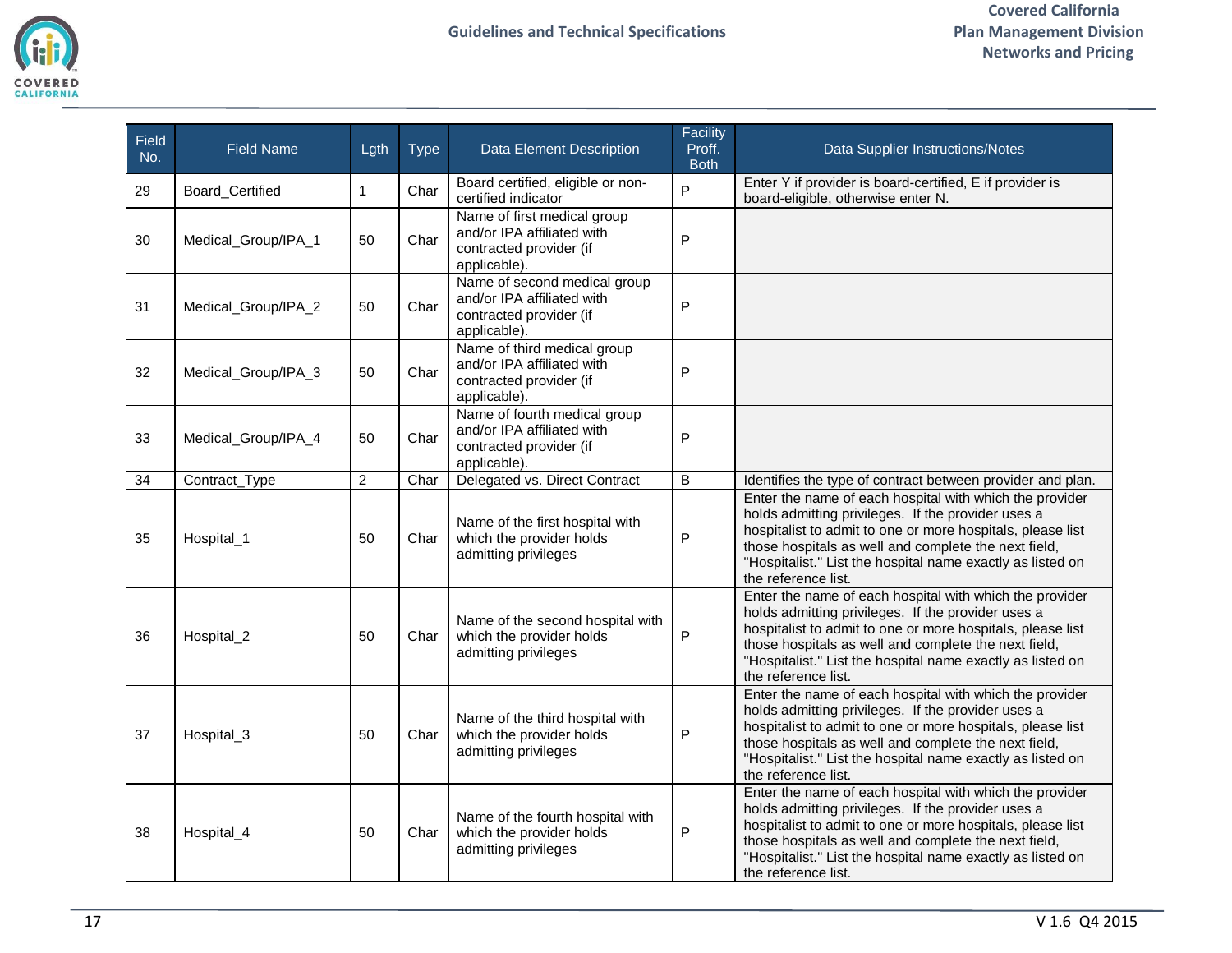

| Field<br>No. | <b>Field Name</b>    | Lgth         | <b>Type</b> | <b>Data Element Description</b>                                                                                                      | Facility<br>Proff.<br><b>Both</b> | Data Supplier Instructions/Notes                                                                                                                                                                                                                            |
|--------------|----------------------|--------------|-------------|--------------------------------------------------------------------------------------------------------------------------------------|-----------------------------------|-------------------------------------------------------------------------------------------------------------------------------------------------------------------------------------------------------------------------------------------------------------|
| 39           | Hospital_1_OSHPD_ID  | 10           | Char        | OSHPD ID Number for the first<br>hospital with which the provider<br>holds admitting privileges                                      | P                                 | Use OSHPD ID from Covered California Hospital<br>Reference List                                                                                                                                                                                             |
| 40           | Hospital_2_OSHPD_ID  | 10           | Char        | OSHPD ID Number for the<br>second hospital with which the<br>provider holds admitting<br>privileges                                  | P                                 | Use OSHPD ID from Covered California Hospital<br>Reference List                                                                                                                                                                                             |
| 41           | Hospital_3_OSHPD_ID  | 10           | Char        | OSHPD ID Number for the third<br>hospital with which the provider<br>holds admitting privileges                                      | $\mathsf{P}$                      | Use OSHPD ID from Covered California Hospital<br>Reference List                                                                                                                                                                                             |
| 42           | Hospital_4_OSHPD_ID  | 10           | Char        | OSHPD ID Number for the fourth<br>hospital with which the provider<br>holds admitting privileges                                     |                                   | Use OSHPD ID from Covered California Hospital<br>Reference List                                                                                                                                                                                             |
| 43           | Hospitalist_(Hosp_1) | $\mathbf{1}$ | Char        | Hospitalist Indicator for the first<br>hospital with which the provider<br>holds admitting privileges                                | ${\sf P}$                         | If the provider is able to admit to the 1st hospital using a<br>hospitalist, enter "Y," if the provider holds the admitting<br>privileges directly with the hospital, enter "N."                                                                            |
| 44           | Hospitalist_(Hosp_2) | $\mathbf{1}$ | Char        | Hospitalist Indicator for the<br>second hospital with which the<br>provider holds admitting<br>privileges                            | P                                 | If the provider is able to admit to the 2nd hospital using a<br>hospitalist, enter "Y," if the provider holds the admitting<br>privileges directly with the hospital, enter "N."                                                                            |
| 45           | Hospitalist_(Hosp_3) | $\mathbf{1}$ | Char        | Hospitalist Indicator for the third<br>hospital with which the provider<br>holds admitting privileges                                | P                                 | If the provider is able to admit to the 3rd hospital using a<br>hospitalist, enter "Y," if the provider holds the admitting<br>privileges directly with the hospital, enter "N."                                                                            |
| 46           | Hospitalist_(Hosp_4) | $\mathbf{1}$ | Char        | Hospitalist Indicator for the fourth<br>hospital with which the provider<br>holds admitting privileges                               | P                                 | If the provider is able to admit to the 4th hospital using a<br>hospitalist, enter "Y," if the provider holds the admitting<br>privileges directly with the hospital, enter "N."                                                                            |
| 47           | NPI_Sup_PCP          | 10           | Char        | National Provider Identification<br>(NPI) number of the Supervising<br>provider in case of PCP<br>extenders                          | $\overline{P}$                    |                                                                                                                                                                                                                                                             |
| 48           | Sup_PCP_Specialty    | 10           | Char        | <b>Supervising Providers primary</b><br>specialty.                                                                                   | P                                 | Use the National Uniform Claim Committee (NUCC)<br>listing of taxonomy codes<br>http://www.nucc.org/index.php?option=com_content&view<br>=article&id=107&Itemid=132 and return the taxonomy<br>code, not the description as the input value for "Specialty" |
| 49           | <b>DEA</b>           | 12           | Char        | Provider DEA Number                                                                                                                  | $\overline{P}$                    |                                                                                                                                                                                                                                                             |
| 50           | Facility_Name        | 50           | Char        | Legal name of facility utilized by<br>the Plan. In case of hospitals<br>name exactly as listed Covered<br>California reference list. | F                                 |                                                                                                                                                                                                                                                             |
| 51           | Facility_System      | 50           | Char        | Health system of facility                                                                                                            |                                   |                                                                                                                                                                                                                                                             |
| 52           | OSHPD_ID             | 10           | Char        | OSHPD ID in case of hospitals<br>as per Covered California<br>reference list                                                         | F                                 | Use OSHPD ID from Covered California Hospital<br>Reference List                                                                                                                                                                                             |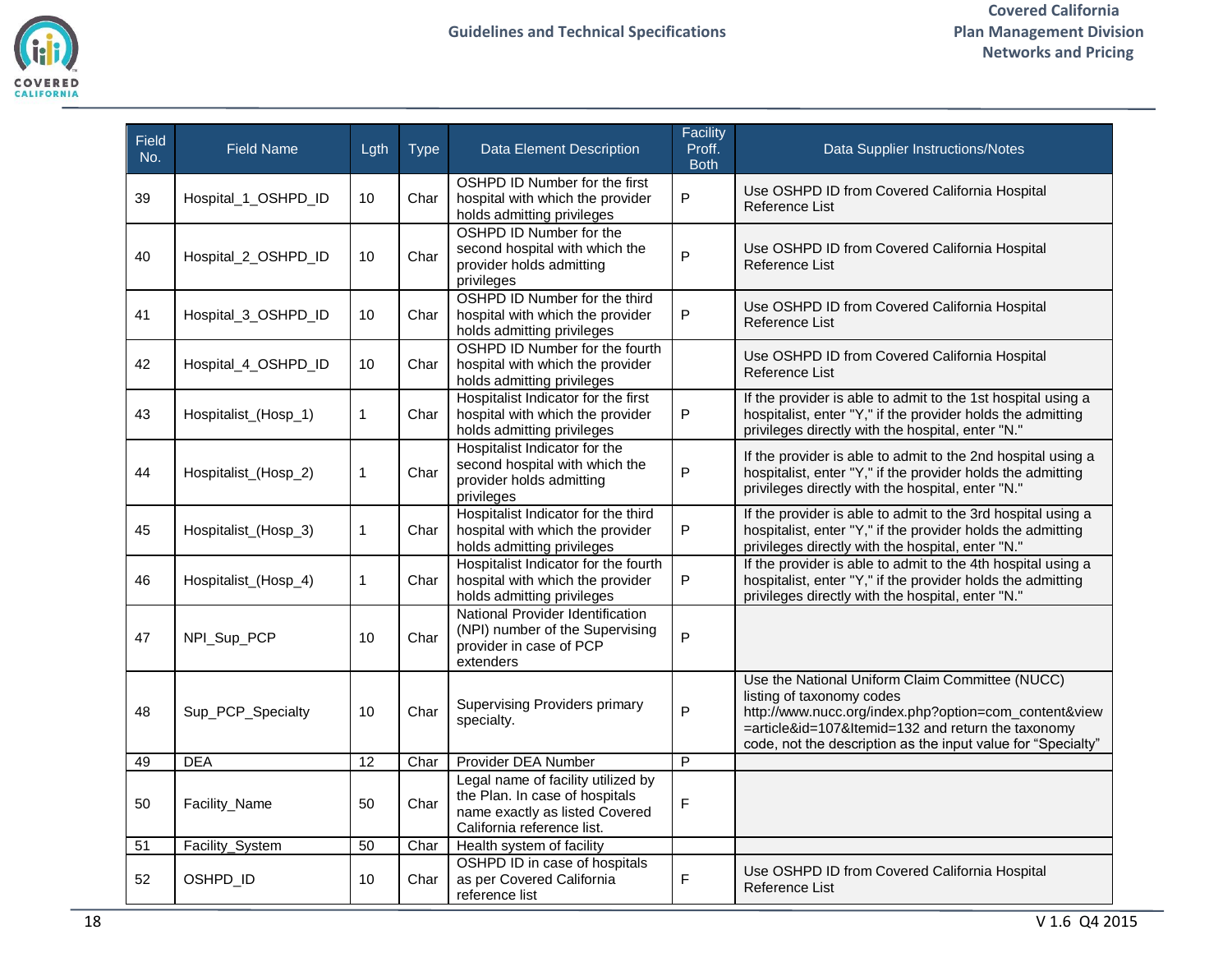

| Field<br>No. | <b>Field Name</b>              | Lgth         | <b>Type</b> | <b>Data Element Description</b>                                                                                                                                                 | Facility<br>Proff.<br><b>Both</b> | Data Supplier Instructions/Notes                                                                                                                                                                                                                                                                                                                                                                                                       |  |
|--------------|--------------------------------|--------------|-------------|---------------------------------------------------------------------------------------------------------------------------------------------------------------------------------|-----------------------------------|----------------------------------------------------------------------------------------------------------------------------------------------------------------------------------------------------------------------------------------------------------------------------------------------------------------------------------------------------------------------------------------------------------------------------------------|--|
| 53           | Type_of_Service                | 5            | Char        | Type of Service as defined by<br>the Facility Type                                                                                                                              | F                                 | See Appendix C: Facility Lookup Table for acceptable<br>values If Facility is identified as a Hospital, the appropriate<br>values are derived from Hospitals Lookup table<br>If Facility is identified as a Clinic, the appropriate values<br>are derived from Clinics Lookup table<br>If Facility is identified as an Other Contracted Provider,<br>the appropriate values are derived from Other Contracted<br>Provider Lookup table |  |
| 54           | Tertiary_Care                  | $\mathbf{1}$ | Char        | <b>Tertiary Care Indicator</b>                                                                                                                                                  | F                                 | Enter "Y" if the facility provides tertiary care, enter "N" if<br>the facility does not provide tertiary care (e.g. burn unit,<br>organ transplantation, etc.)                                                                                                                                                                                                                                                                         |  |
| 55           | <b>FTIN</b>                    | 9            | Char        | The federal tax ID of the<br>provider.                                                                                                                                          | В                                 |                                                                                                                                                                                                                                                                                                                                                                                                                                        |  |
| 56           | Last_Update                    | 10           | Char        | Last time provider data updated                                                                                                                                                 | B                                 | MM/DD/CCYYY                                                                                                                                                                                                                                                                                                                                                                                                                            |  |
| 57           | Reserved                       | 50           | Char        | Reserved for future use                                                                                                                                                         | $\overline{\mathsf{B}}$           | Fill with blanks                                                                                                                                                                                                                                                                                                                                                                                                                       |  |
| 58           | Current_Assigned_Enroll<br>ees | 6            | Num         | (Primary Care Clinics & Primary<br>Care Physicians) The total<br>number of patients assigned to<br>the provider. If individual<br>provider or clinic has patient<br>assignments | В                                 | For primary care physicians, dentists and clinics that<br>accept primary care assignment, enter the total number of<br>patients assigned to the provider. This number is the sum<br>of all patients assigned at each provider address.<br>For specialist physicians enter the total number of<br>patients in the providers panel for that location                                                                                     |  |
| 59           | PCP_Flag                       | $\mathbf{1}$ | Char        | Provider or Clinic is deignated as<br>PCP by issuer                                                                                                                             | B                                 | Applies to all products that have PCP assignment                                                                                                                                                                                                                                                                                                                                                                                       |  |
| 60           | Network_ID                     | 11           | Char        | Network ID assigned by Covered<br>California                                                                                                                                    | B                                 | See Appendix A: Network IDs for acceptable values                                                                                                                                                                                                                                                                                                                                                                                      |  |
| 61           | Network_Tier_ID                | $\mathbf{1}$ | Num         | Network Tier ID                                                                                                                                                                 | В                                 | If the network is a tiered network, enter "1" for the<br>providers participating in the tier with the lowest cost<br>share for enrollees; enter "2" for the providers<br>participating in the tier with the next-lowest cost share for<br>enrollees. Continue to number tiers accordingly, with the<br>higher tier number correlating to higher cost-share for the<br>enrollee.                                                        |  |
| 62           | Availability                   | $\mathbf{1}$ | Char        | Available directly or with special<br>authorization/referral                                                                                                                    | B                                 |                                                                                                                                                                                                                                                                                                                                                                                                                                        |  |
| 63           | Visibility                     | $\mathbf{1}$ | Char        | Indicates whether provider is to<br>be displayed on online directory                                                                                                            | B                                 | Certain providers considered part of the network that are<br>not displayed publicly as being in-network                                                                                                                                                                                                                                                                                                                                |  |
| 64           | Covered_California_ID          | 16           | Char        | Used to flag ECP providers                                                                                                                                                      | F                                 | If facility is identified as ECP provider as per Covered<br>California's ECP reference list, use the CCID. List can be<br>found at the following link:<br>http://hbex.coveredca.com/stakeholders/plan-<br>management/ecp-list/                                                                                                                                                                                                         |  |
| 65           | ECP_Flag                       | $\mathbf 1$  | Char        |                                                                                                                                                                                 | B                                 | Indicated if provider is an ECP                                                                                                                                                                                                                                                                                                                                                                                                        |  |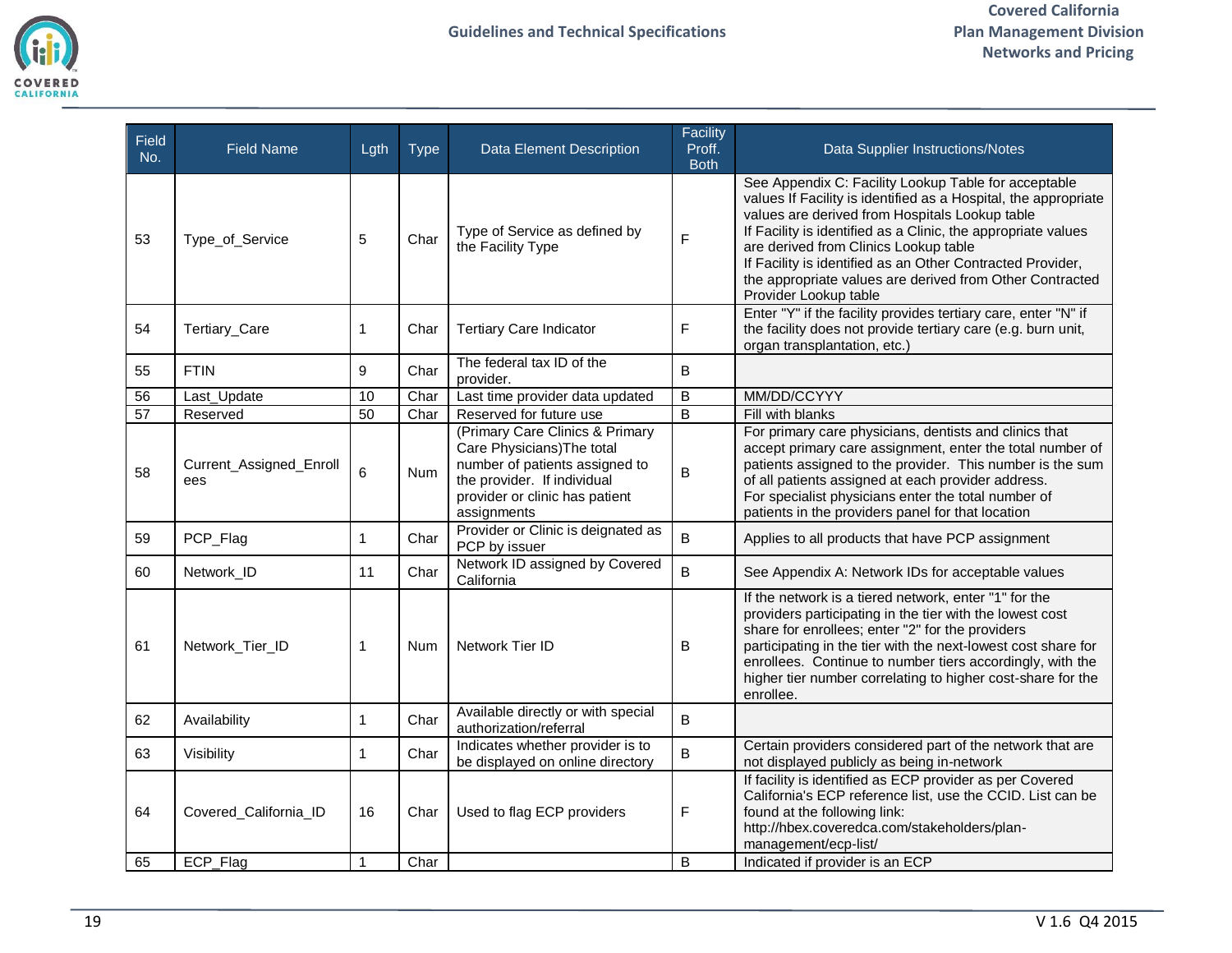

| Field<br>No. | <b>Field Name</b>      | Lgth | <b>Type</b> | <b>Data Element Description</b>                                                                                    | Facility<br>Proff.<br><b>Both</b> | Data Supplier Instructions/Notes                                                                                                                                                                                                                                                   |  |  |
|--------------|------------------------|------|-------------|--------------------------------------------------------------------------------------------------------------------|-----------------------------------|------------------------------------------------------------------------------------------------------------------------------------------------------------------------------------------------------------------------------------------------------------------------------------|--|--|
| 66           | Accepting_New_Patients |      | Char        | Accepting New Patients Indicator                                                                                   | B                                 | Enter "Y" to indicate the provider is accepting new<br>patients at this location, enter "N" to indicate provider is<br>not accepting new patients at this location. If the provider<br>is only accepting existing patients or past patients, please<br>enter "N" in this category. |  |  |
| 67           | Snapshot Date          | 10   | Char        | Date of data extraction for file                                                                                   | B                                 | This is the "No earlier than" date for data extraction                                                                                                                                                                                                                             |  |  |
| 68           | Issuer_Provider_ID     | 35   | Char        | Issuer assigned provider ID                                                                                        | B                                 |                                                                                                                                                                                                                                                                                    |  |  |
| 69           | Issuer_PCP_ID          | 35   |             | Issuer assigned primary care<br>provider ID                                                                        | P                                 |                                                                                                                                                                                                                                                                                    |  |  |
| 70           | Record_Type            |      | Char        | Type of Record: H for Header, D<br>for Detail (non-Header and non-<br>Trailer records) and T for Trailer<br>Record | B                                 | Header record should be hard coded to "H". Trailer record<br>should be hard coded to "T". All records in between<br>should be hard coded to "D"                                                                                                                                    |  |  |

## <span id="page-19-0"></span>C. Trailer Record Layout

This is the final record in the submitted set and comprises one row with the following elements

| No.            | <b>Field Name</b> | Lgth | <b>Type</b> | <b>Data Element Description</b>                                         | Facility<br>Proff.<br><b>Both</b> | Data Supplier Instructions/Notes                       |
|----------------|-------------------|------|-------------|-------------------------------------------------------------------------|-----------------------------------|--------------------------------------------------------|
|                | Data Start Date   | 10   | Char        | This is the first day of the month<br>for which the data is provided    | <b>NA</b>                         | Final record only                                      |
| $\overline{2}$ | Data End Date     | 10   | Char        | This is the last day of the month<br>for which the data is provided     | <b>NA</b>                         | Final record only                                      |
| 3              | Record Count      | 10   | <b>Num</b>  | Count of all records in file<br>including header and trailer<br>records | <b>NA</b>                         | Final record only. Count of all H,D and T Record Types |
| 4              | Filler            | 1276 | Char        | Blank to complete record length                                         | <b>NA</b>                         | Final record only.                                     |
| 5              | Record Type       |      | Char        | Type of Record: $= T$ for Trailer<br>Record                             | <b>NA</b>                         | Final record only. Hard coded to T                     |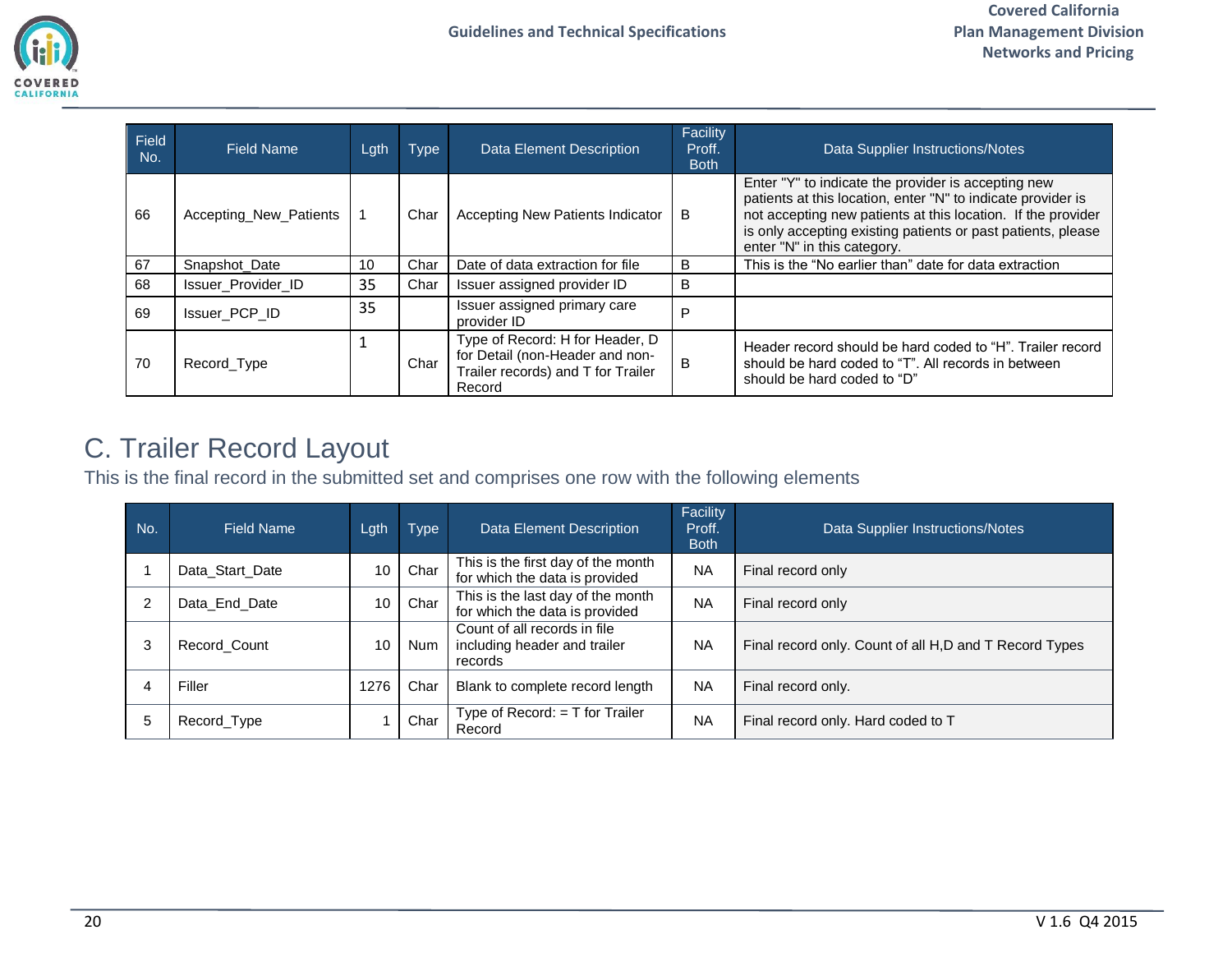# <span id="page-20-0"></span>**5. Detailed Descriptions and Specifications of Data Elements**

### <span id="page-20-1"></span>A. Header record data elements

The header record contains the names of the fields that make up the detail records.

They also contain a Record\_Type field and Filler field to complete the record length to the length of the detail record. In addition to each of the data element names, it contains the following:

<span id="page-20-2"></span>

| <b>Data Element Name</b>                                                                                                              | <b>Applicable to</b>                                | Length | <b>Format</b> |  |  |  |
|---------------------------------------------------------------------------------------------------------------------------------------|-----------------------------------------------------|--------|---------------|--|--|--|
| <b>Filler</b>                                                                                                                         | Both Individual and Facility Providers              |        | Char          |  |  |  |
| <b>Definition</b>                                                                                                                     |                                                     |        |               |  |  |  |
|                                                                                                                                       | Filler field to complete total detail record length |        |               |  |  |  |
| <b>Notes</b>                                                                                                                          |                                                     |        |               |  |  |  |
| 1. This is a critical data element. An entry must be made for every provider in order for the record to be accepted.<br>2. Left blank |                                                     |        |               |  |  |  |
| Example(s)                                                                                                                            |                                                     |        |               |  |  |  |
|                                                                                                                                       |                                                     |        |               |  |  |  |

<span id="page-20-3"></span>

| <b>Data Element Name</b>                                   |                                                                                                                      |        |        |  |  |
|------------------------------------------------------------|----------------------------------------------------------------------------------------------------------------------|--------|--------|--|--|
|                                                            | <b>Applicable to</b>                                                                                                 | Length | Format |  |  |
| <b>Record_Type</b>                                         | Both Individual and Facility Providers                                                                               |        | Char   |  |  |
| <b>Definition</b>                                          |                                                                                                                      |        |        |  |  |
| Detail record identifier                                   |                                                                                                                      |        |        |  |  |
| <b>Notes</b>                                               |                                                                                                                      |        |        |  |  |
|                                                            | 1. This is a critical data element. An entry must be made for every provider in order for the record to be accepted. |        |        |  |  |
| 2. Must be Record_Type=H for header record portion of file |                                                                                                                      |        |        |  |  |
| <b>Example(s)</b>                                          |                                                                                                                      |        |        |  |  |
|                                                            |                                                                                                                      |        |        |  |  |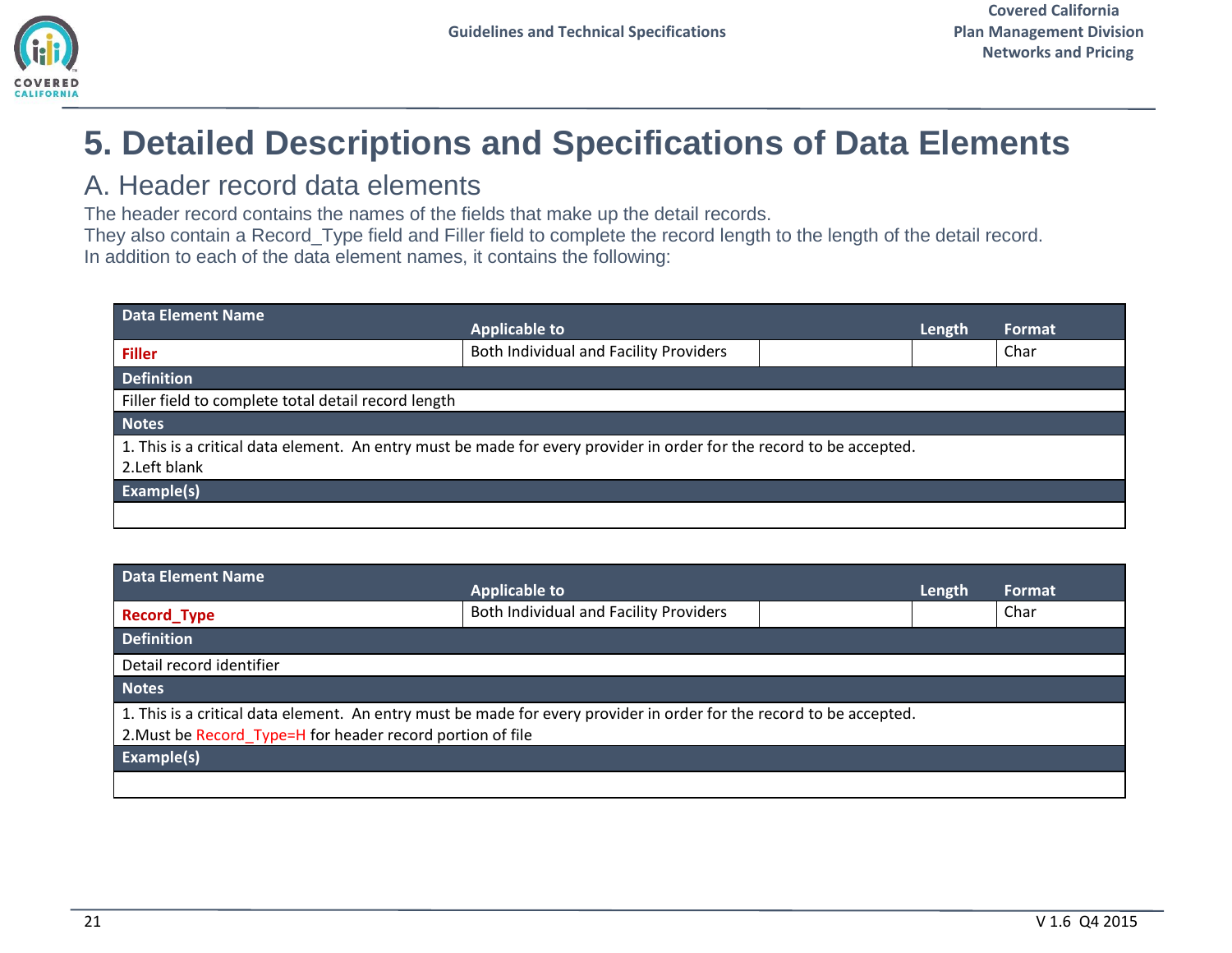

## <span id="page-21-0"></span>B. Detail Layout Data Elements

<span id="page-21-1"></span>

| <b>Data Element Name</b>                                                                                                                                             | <b>Applicable to</b>                                                                                     | Length | Format |  |  |
|----------------------------------------------------------------------------------------------------------------------------------------------------------------------|----------------------------------------------------------------------------------------------------------|--------|--------|--|--|
| Last_Name                                                                                                                                                            | Individual Providers                                                                                     | 50     | Char   |  |  |
| <b>Definition</b>                                                                                                                                                    |                                                                                                          |        |        |  |  |
|                                                                                                                                                                      | The last name of an individual provider contracted with the health plan to provide services to enrollees |        |        |  |  |
| <b>Notes</b>                                                                                                                                                         |                                                                                                          |        |        |  |  |
| 1. Last name is a critical data element. An entry for last name must be on the record in order for the record to be accepted<br>2. Must be full name and not initial |                                                                                                          |        |        |  |  |
| Example(s)                                                                                                                                                           |                                                                                                          |        |        |  |  |
|                                                                                                                                                                      |                                                                                                          |        |        |  |  |

<span id="page-21-2"></span>

| <b>Data Element Name</b>                                                                                                                                              | <b>Applicable to</b>        | Length | Format |  |  |
|-----------------------------------------------------------------------------------------------------------------------------------------------------------------------|-----------------------------|--------|--------|--|--|
| <b>First_Name</b>                                                                                                                                                     | <b>Individual Providers</b> | 50     | Char   |  |  |
| Definition                                                                                                                                                            |                             |        |        |  |  |
| The first name of an individual provider contracted with the health plan to provide services to enrollees                                                             |                             |        |        |  |  |
| <b>Notes</b>                                                                                                                                                          |                             |        |        |  |  |
| 1. First name is a critical data element. An entry for last name must be on the record in order for the record to be accepted<br>2. Must be full name and not initial |                             |        |        |  |  |
| Example(s)                                                                                                                                                            |                             |        |        |  |  |
|                                                                                                                                                                       |                             |        |        |  |  |

<span id="page-21-3"></span>

| Data Element Name                                                                                          | <b>Applicable to</b>        | Length | Format |  |
|------------------------------------------------------------------------------------------------------------|-----------------------------|--------|--------|--|
| <b>Middle_Name</b>                                                                                         | <b>Individual Providers</b> | 50     | Char   |  |
| <b>Definition</b>                                                                                          |                             |        |        |  |
| The middle name of an individual provider contracted with the health plan to provide services to enrollees |                             |        |        |  |
| <b>Notes</b>                                                                                               |                             |        |        |  |
| 1. Should be included when available. Full names preferred over initials                                   |                             |        |        |  |
| <b>Example(s)</b>                                                                                          |                             |        |        |  |
|                                                                                                            |                             |        |        |  |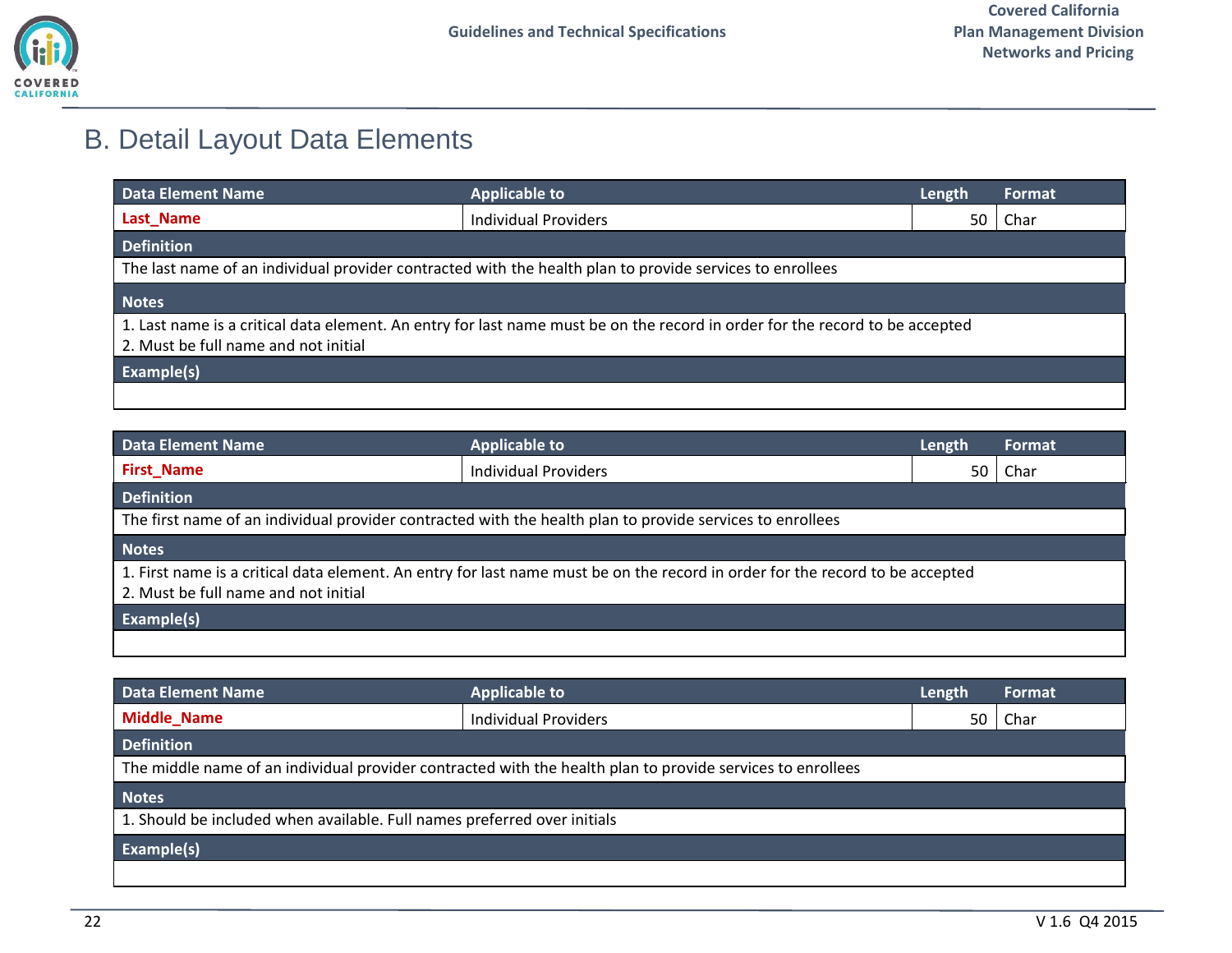

<span id="page-22-0"></span>

| Data Element Name                                                                                                                                                                                                                                                                                                                                                                                                                                                                                                                                                                                                                                                                                      | <b>Applicable to</b>                                                                                                                 | Length | Format |  |  |  |
|--------------------------------------------------------------------------------------------------------------------------------------------------------------------------------------------------------------------------------------------------------------------------------------------------------------------------------------------------------------------------------------------------------------------------------------------------------------------------------------------------------------------------------------------------------------------------------------------------------------------------------------------------------------------------------------------------------|--------------------------------------------------------------------------------------------------------------------------------------|--------|--------|--|--|--|
| <b>Provider Type</b>                                                                                                                                                                                                                                                                                                                                                                                                                                                                                                                                                                                                                                                                                   | Both individual and facility providers                                                                                               | 2      | Char   |  |  |  |
| <b>Definition</b>                                                                                                                                                                                                                                                                                                                                                                                                                                                                                                                                                                                                                                                                                      |                                                                                                                                      |        |        |  |  |  |
|                                                                                                                                                                                                                                                                                                                                                                                                                                                                                                                                                                                                                                                                                                        | The provider type field indicates the type of individual provider to distinguish between physicians, dental providers and all others |        |        |  |  |  |
| <b>Notes</b>                                                                                                                                                                                                                                                                                                                                                                                                                                                                                                                                                                                                                                                                                           |                                                                                                                                      |        |        |  |  |  |
| 1. Provider type is a critical data element for individual providers. It must be on the record in order for the record to be accepted<br>2. This data element classifies individual providers into one of four categories:<br>Physicians=P, Dental Providers=D, PCP extenders=PE, all other individual provider categories =OI, Hospitals = H, Clinics=C and all other facility<br>provider categories = OF<br>3. Physicians should only be licensed MDs and DOs. Dental providers include licensed dentists and all other supporting staff.<br>4. This should be populated for individual & facility providers.<br>5. This should correspond with License Type, Primary Specialty and Type of Service |                                                                                                                                      |        |        |  |  |  |
| <b>Example(s)</b>                                                                                                                                                                                                                                                                                                                                                                                                                                                                                                                                                                                                                                                                                      |                                                                                                                                      |        |        |  |  |  |
| MD's and DO's should be P provider types with an appropriate taxonomy, DDS should be D provider types with an appropriate taxonomy                                                                                                                                                                                                                                                                                                                                                                                                                                                                                                                                                                     |                                                                                                                                      |        |        |  |  |  |

<span id="page-22-1"></span>

| <b>Data Element Name</b>                                                                                                                                                                                                                                                                                                                                                                                                                                                                                                                                                            | <b>Applicable to</b>                   |  | Length | <b>Format</b> |
|-------------------------------------------------------------------------------------------------------------------------------------------------------------------------------------------------------------------------------------------------------------------------------------------------------------------------------------------------------------------------------------------------------------------------------------------------------------------------------------------------------------------------------------------------------------------------------------|----------------------------------------|--|--------|---------------|
| <b>NPI</b>                                                                                                                                                                                                                                                                                                                                                                                                                                                                                                                                                                          | Both individual and facility providers |  | 10     | <b>Num</b>    |
| <b>Definition</b>                                                                                                                                                                                                                                                                                                                                                                                                                                                                                                                                                                   |                                        |  |        |               |
| The National Provider Identifier (NPI) is a unique identification number for covered health care providers. The Federal Government mandated<br>the use of only NPI for electronic healthcare transactions. The NPI number is issued under the direction of the Centers for Medicare &<br>Medicaid Services (CMS). All health plans must report the NPI of all their participating providers during the quarterly or annual Provider<br>Network Data submission. For additional information on NPI, visit www.cms.hhs.gov/NationalProvIdentStand/                                    |                                        |  |        |               |
| <b>Notes</b>                                                                                                                                                                                                                                                                                                                                                                                                                                                                                                                                                                        |                                        |  |        |               |
| 1. NPI is a critical data element for individual providers. It must be on the record in order for the record to be accepted<br>2. Must be a valid National Provider Identifier (NPI) number. The NPI has a 10-position numeric identifier (checksum). The NPI is validated for<br>each record on the entire submission.<br>3.NPI for individual providers should be individual NPIs and not group or facility NPIs<br>4. There should not be multiple NPIs to one CA License or multiple CA Licenses for one NPI. Also, individual NPIs should be associated with one<br>name only. |                                        |  |        |               |
| Example(s)                                                                                                                                                                                                                                                                                                                                                                                                                                                                                                                                                                          |                                        |  |        |               |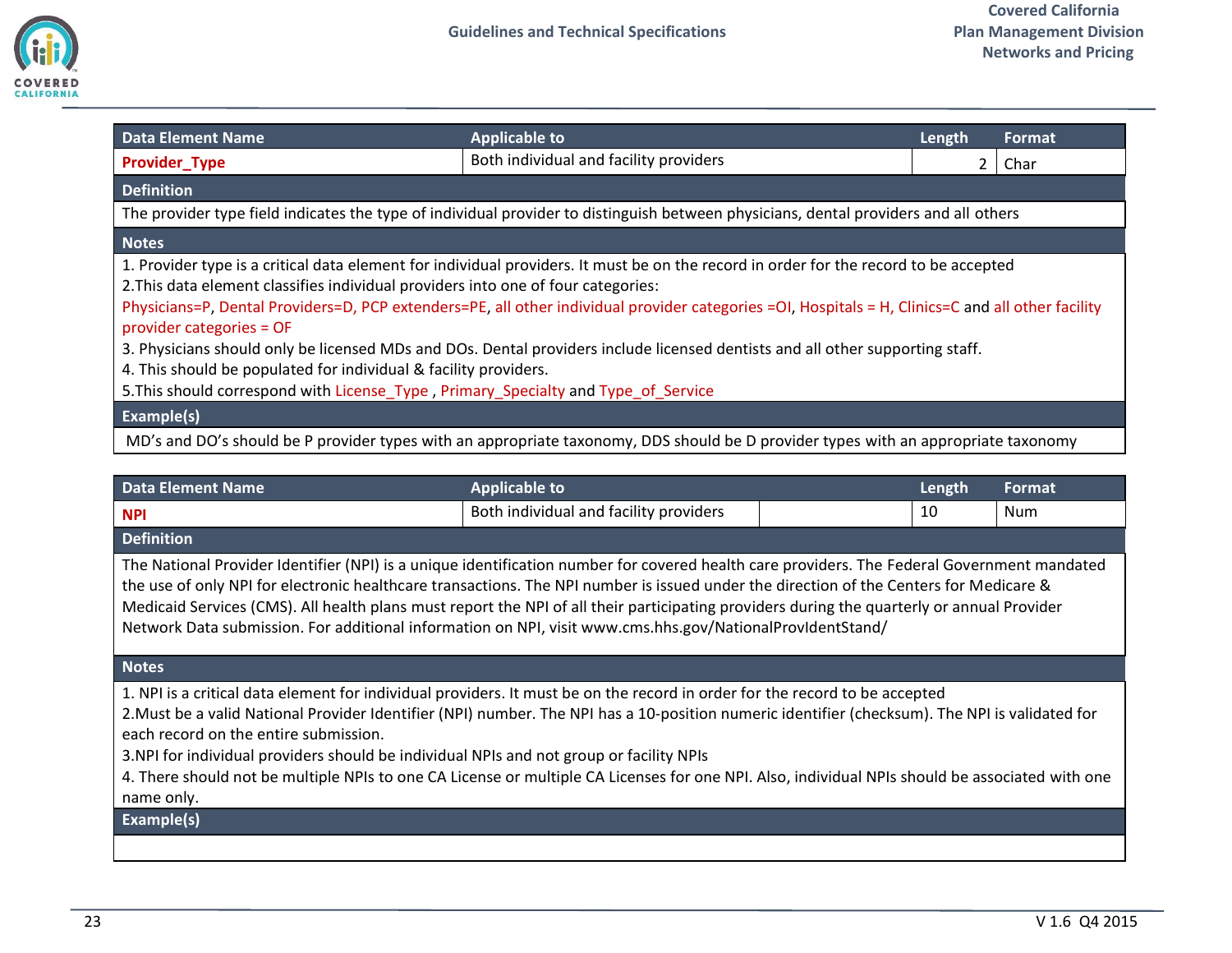

<span id="page-23-0"></span>

| <b>Data Element Name</b>                                                                                                                                                                                                                                                                                                                                                                                                                                                                                                                                                                                                                                                                                                                                                                                                                                                                                                                                                                                                                                                                                                                                 | <b>Applicable to</b>                   | Length | Format |
|----------------------------------------------------------------------------------------------------------------------------------------------------------------------------------------------------------------------------------------------------------------------------------------------------------------------------------------------------------------------------------------------------------------------------------------------------------------------------------------------------------------------------------------------------------------------------------------------------------------------------------------------------------------------------------------------------------------------------------------------------------------------------------------------------------------------------------------------------------------------------------------------------------------------------------------------------------------------------------------------------------------------------------------------------------------------------------------------------------------------------------------------------------|----------------------------------------|--------|--------|
| <b>CA_License</b>                                                                                                                                                                                                                                                                                                                                                                                                                                                                                                                                                                                                                                                                                                                                                                                                                                                                                                                                                                                                                                                                                                                                        | Both Individual and Facility Providers | 15     | Char   |
| <b>Definition</b>                                                                                                                                                                                                                                                                                                                                                                                                                                                                                                                                                                                                                                                                                                                                                                                                                                                                                                                                                                                                                                                                                                                                        |                                        |        |        |
| The professional license number is issued by various boards at the CA Department of Consumer Affairs. It is used to assure that the health care<br>providers are licensed to practice. Non-CA State licensed providers are accounted for in separate fields.                                                                                                                                                                                                                                                                                                                                                                                                                                                                                                                                                                                                                                                                                                                                                                                                                                                                                             |                                        |        |        |
| <b>Notes</b>                                                                                                                                                                                                                                                                                                                                                                                                                                                                                                                                                                                                                                                                                                                                                                                                                                                                                                                                                                                                                                                                                                                                             |                                        |        |        |
| 1. This is a critical data element. An entry must be made for every licensed provider in order for the record to be accepted for records that<br>require a license to practice and provide services in CA.<br>2. Please place special emphasis on physician licenses and ensure that MD licenses follow the following format:<br>"A","G" or "C" followed by sequence of digits with no spaces or leading zeros<br>3.DO licenses follow the following format:<br>"20" followed by "A","G" or "C" followed by sequence of digits with no spaces or leading zeros<br>4. Most other individual provider license are numeric.<br>5. Many facility provider licenses have been provided in the Covered California Hospital Reference List (distributed via email) and the Covered<br>California ECP List (published at the following link: http://hbex.coveredca.com/stakeholders/plan-management/ecp-list/)<br>6. Many CA license for facility providers can be found on the CA Department of Public Health or the Office of Statewide Health Planning and<br>Development websites<br>7. Additiional details available in appendices B and C of this document |                                        |        |        |
| Example(s)                                                                                                                                                                                                                                                                                                                                                                                                                                                                                                                                                                                                                                                                                                                                                                                                                                                                                                                                                                                                                                                                                                                                               |                                        |        |        |
| Dr. Smith is a Licensed MD. His CA License is G12345<br>Dr. Brown is a Licensed DO. His CA License is 20A54321                                                                                                                                                                                                                                                                                                                                                                                                                                                                                                                                                                                                                                                                                                                                                                                                                                                                                                                                                                                                                                           |                                        |        |        |

<span id="page-23-1"></span>

| Data Element Name                                                                                   | <b>Applicable to</b>                   | Length | <b>Format</b> |  |
|-----------------------------------------------------------------------------------------------------|----------------------------------------|--------|---------------|--|
| <b>Non_CA_License</b>                                                                               | Both Individual and Facility Providers | 15     | Char          |  |
| <b>Definition</b>                                                                                   |                                        |        |               |  |
| Non CA state issued license state for individual and facility providers who are not licensed in CA. |                                        |        |               |  |

1. An entry must be made for every non CA licensed provider in order for the record to be accepted.

2. This is mainly to identify in-network providers that provide services to CA enrollees outside of the state e.g providers at the state border with Nevada who provide services to residents living near that border.

3. To be left blank if CA license available and practicing inside state. X is an acceptable input for null values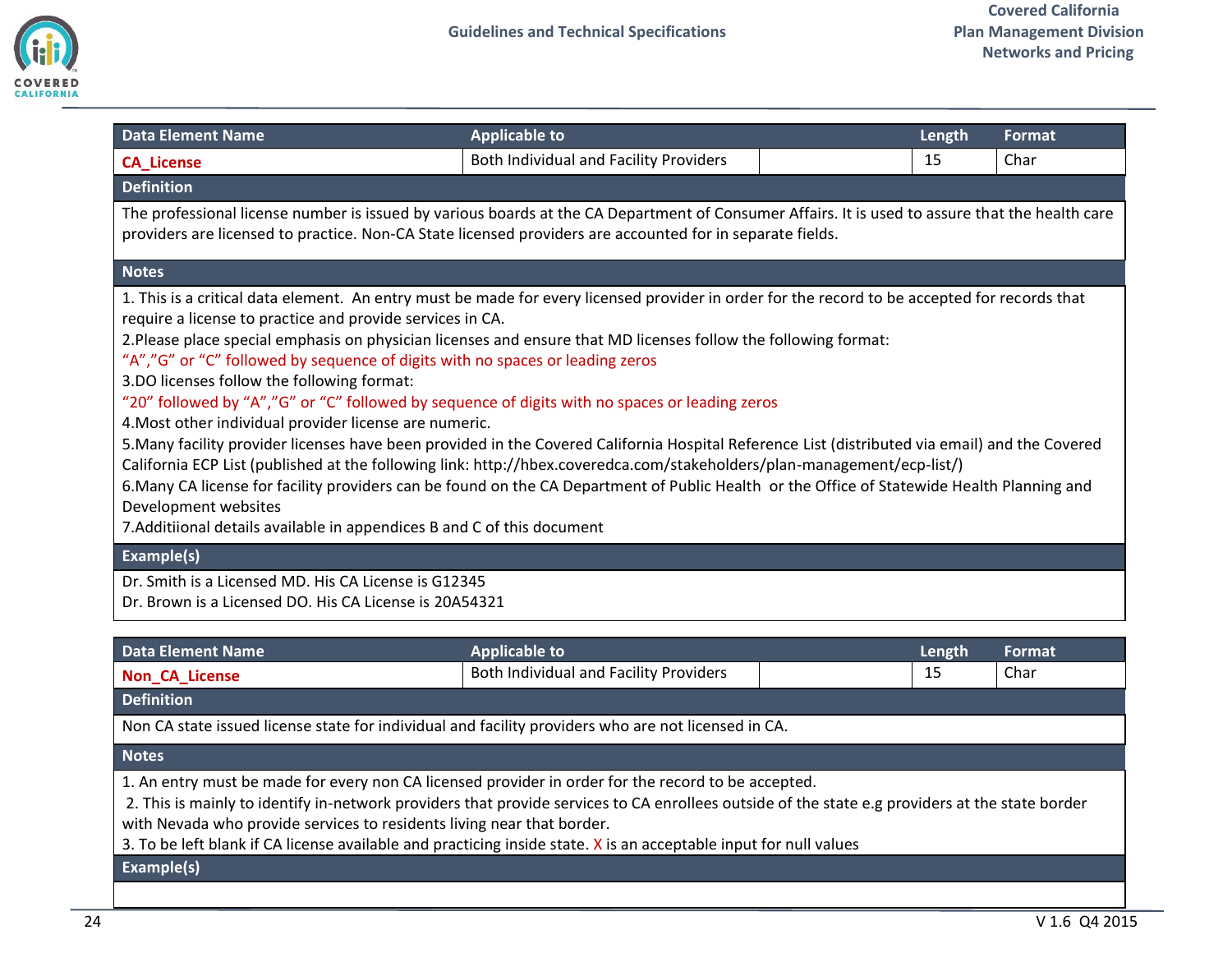

<span id="page-24-0"></span>

| <b>Data Element Name</b>                                                                                                                                                                                                                                                                                                                                                                                                                                                     | <b>Applicable to</b>                   |  | Length | Format |
|------------------------------------------------------------------------------------------------------------------------------------------------------------------------------------------------------------------------------------------------------------------------------------------------------------------------------------------------------------------------------------------------------------------------------------------------------------------------------|----------------------------------------|--|--------|--------|
| <b>Non CA License State</b>                                                                                                                                                                                                                                                                                                                                                                                                                                                  | Both Individual and Facility Providers |  | 2      | Char   |
| <b>Definition</b>                                                                                                                                                                                                                                                                                                                                                                                                                                                            |                                        |  |        |        |
| Non CA state issued license state for individual and facility providers who are not licensed in CA.                                                                                                                                                                                                                                                                                                                                                                          |                                        |  |        |        |
| <b>Notes</b>                                                                                                                                                                                                                                                                                                                                                                                                                                                                 |                                        |  |        |        |
| 1. This is a critical data element. An entry must be made for every non CA licensed provider in order for the record to be accepted. This should<br>be entered if the Non CA License field is populated<br>2. This is mainly to identify in-network providers that provide services to CA enrollees outside of the state e.g providers at the state border with<br>Nevada who provide services to resident living near that border. X is an acceptable input for null values |                                        |  |        |        |
| Example(s)                                                                                                                                                                                                                                                                                                                                                                                                                                                                   |                                        |  |        |        |
|                                                                                                                                                                                                                                                                                                                                                                                                                                                                              |                                        |  |        |        |

<span id="page-24-1"></span>

| Data Element Name                                                                                                                                   | <b>Applicable to</b>        | Length | Format |
|-----------------------------------------------------------------------------------------------------------------------------------------------------|-----------------------------|--------|--------|
| <b>Provider Gender</b>                                                                                                                              | <b>Individual Providers</b> |        | Char   |
| <b>Definition</b>                                                                                                                                   |                             |        |        |
| Gender of the individual provider                                                                                                                   |                             |        |        |
| <b>Notes</b>                                                                                                                                        |                             |        |        |
| 1. An entry must be made for every individual provider if known by issuer.                                                                          |                             |        |        |
| 2. Should be 1 of 2 values: M=Male                                                                                                                  |                             |        |        |
| F=Female                                                                                                                                            |                             |        |        |
| 3."U" (for Unknown) is acceptable if the information is not available to issuer. The expectation is that if this data is provided on issuers online |                             |        |        |
| directory, it should be provided to Exchange                                                                                                        |                             |        |        |
|                                                                                                                                                     |                             |        |        |
| <b>Example(s)</b>                                                                                                                                   |                             |        |        |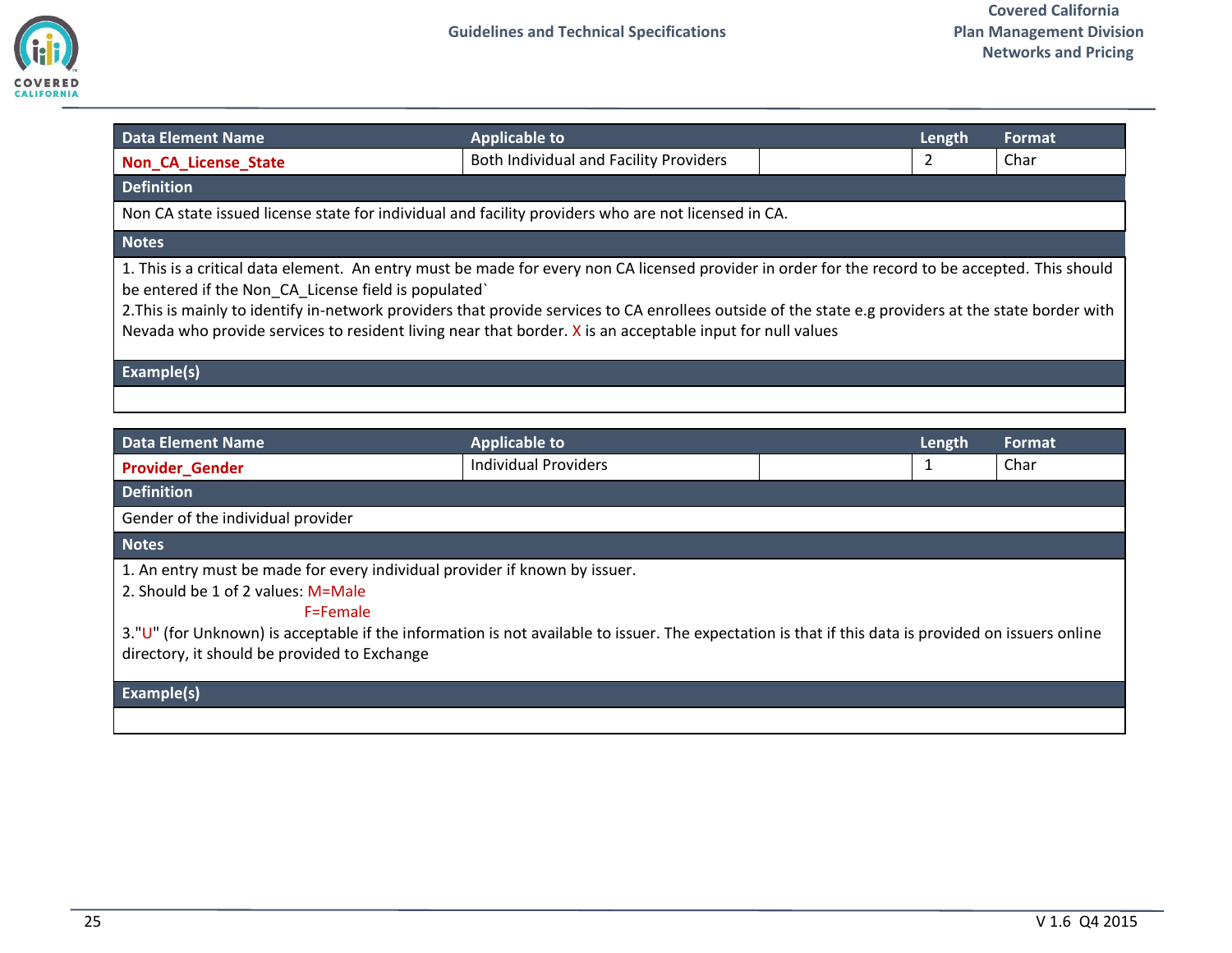

<span id="page-25-0"></span>

| <b>Data Element Name</b>                                                                                                                                                                                                                                                                                                                                       | <b>Applicable to</b>                                |  | Length | Format  |  |
|----------------------------------------------------------------------------------------------------------------------------------------------------------------------------------------------------------------------------------------------------------------------------------------------------------------------------------------------------------------|-----------------------------------------------------|--|--------|---------|--|
| Provider_Language_1                                                                                                                                                                                                                                                                                                                                            | <b>Individual Providers</b>                         |  | 20     | Char    |  |
| <b>Definition</b>                                                                                                                                                                                                                                                                                                                                              |                                                     |  |        |         |  |
|                                                                                                                                                                                                                                                                                                                                                                | The 1st non-English language spoken by the provider |  |        |         |  |
| <b>Notes</b>                                                                                                                                                                                                                                                                                                                                                   |                                                     |  |        |         |  |
| 1. This is data element can be left blank if providers only language is English. The expectation is that if this data is provided on issuers online<br>directory, it should be provided to Exchange<br>2. Future iterations of this document will specify ISO 639 as the source for language reference. X is an acceptable input for null values<br>Example(s) |                                                     |  |        |         |  |
|                                                                                                                                                                                                                                                                                                                                                                |                                                     |  |        |         |  |
| <b>Data Element Name</b>                                                                                                                                                                                                                                                                                                                                       | <b>Applicable to</b>                                |  | Length | Format, |  |
| Provider_Language_2                                                                                                                                                                                                                                                                                                                                            | <b>Individual Providers</b>                         |  | 20     | Char    |  |
| <b>Definition</b>                                                                                                                                                                                                                                                                                                                                              |                                                     |  |        |         |  |
| The 2nd non English language spoken by the provider                                                                                                                                                                                                                                                                                                            |                                                     |  |        |         |  |

<span id="page-25-1"></span>1. This is data element can be left blank if providers only language is English. The expectation is that if this data is provided on issuers online directory, it should be provided to Exchange

2. Future iterations of this document will specify ISO 639 as the source for language reference. X is an acceptable input for null values

### **Example(s)**

<span id="page-25-2"></span>

| Data Element Name                                                                                                                                                                                                                                                                                                                                | <b>Applicable to</b>        |  | Length | Format |
|--------------------------------------------------------------------------------------------------------------------------------------------------------------------------------------------------------------------------------------------------------------------------------------------------------------------------------------------------|-----------------------------|--|--------|--------|
| Provider_Language_3                                                                                                                                                                                                                                                                                                                              | <b>Individual Providers</b> |  | 20     | Char   |
| <b>Definition</b>                                                                                                                                                                                                                                                                                                                                |                             |  |        |        |
| The 3rd non English language spoken by the provider                                                                                                                                                                                                                                                                                              |                             |  |        |        |
| <b>Notes</b>                                                                                                                                                                                                                                                                                                                                     |                             |  |        |        |
| 1. This is data element can be left blank if providers only language is English. The expectation is that if this data is provided on issuers online<br>directory, it should be provided to Exchange<br>2. Future iterations of this document will specify ISO 639 as the source for language reference. X is an acceptable input for null values |                             |  |        |        |
| <b>Evamnla(c)</b>                                                                                                                                                                                                                                                                                                                                |                             |  |        |        |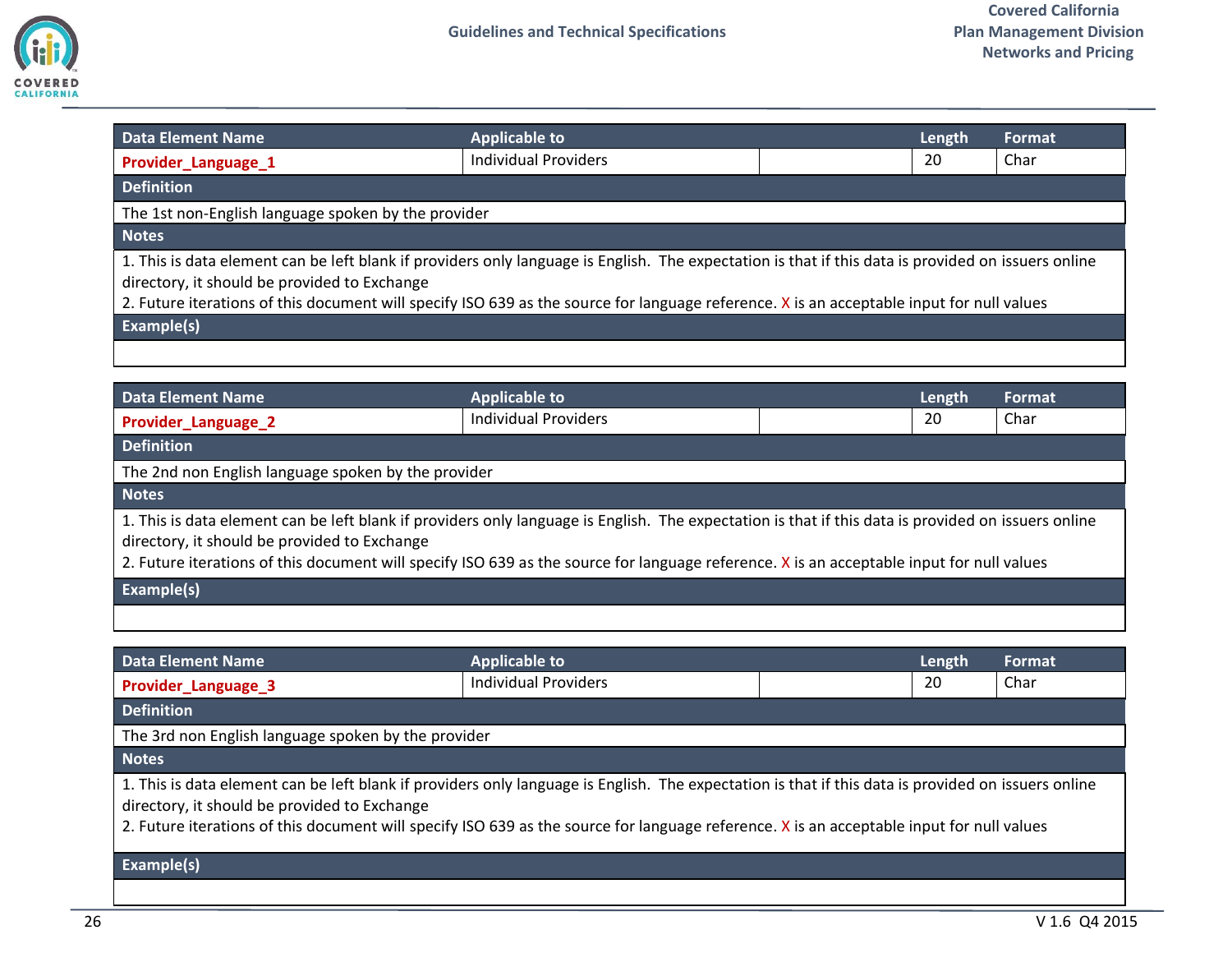

<span id="page-26-1"></span><span id="page-26-0"></span>

| <b>Data Element Name</b>                                                                                                                                                                                                                                                                                                                                   | <b>Applicable to</b>        |  | Length | <b>Format</b> |
|------------------------------------------------------------------------------------------------------------------------------------------------------------------------------------------------------------------------------------------------------------------------------------------------------------------------------------------------------------|-----------------------------|--|--------|---------------|
| Facility_Language_1                                                                                                                                                                                                                                                                                                                                        | <b>Individual Providers</b> |  | 20     | Char          |
| <b>Definition</b>                                                                                                                                                                                                                                                                                                                                          |                             |  |        |               |
| The 1st non English language spoken by office staff employed at the office or practice location.                                                                                                                                                                                                                                                           |                             |  |        |               |
| <b>Notes</b>                                                                                                                                                                                                                                                                                                                                               |                             |  |        |               |
| 1. This is data element can be left blank if the spoken language in the office is English. The expectation is that if this data is provided on issuers<br>online directory, it should be provided to Exchange<br>2.Issuer should not record languages available through 3rd party vendors and language services. X is an acceptable input for null values  |                             |  |        |               |
| Example(s)                                                                                                                                                                                                                                                                                                                                                 |                             |  |        |               |
|                                                                                                                                                                                                                                                                                                                                                            |                             |  |        |               |
|                                                                                                                                                                                                                                                                                                                                                            |                             |  |        |               |
| <b>Data Element Name</b>                                                                                                                                                                                                                                                                                                                                   | <b>Applicable to</b>        |  | Length | <b>Format</b> |
| Facility_Language_2                                                                                                                                                                                                                                                                                                                                        | <b>Individual Providers</b> |  | 20     | Char          |
| <b>Definition</b>                                                                                                                                                                                                                                                                                                                                          |                             |  |        |               |
| The 2nd non English language spoken by office staff employed at the office or practice location.                                                                                                                                                                                                                                                           |                             |  |        |               |
| <b>Notes</b>                                                                                                                                                                                                                                                                                                                                               |                             |  |        |               |
| 1. This is data element can be left blank if the spoken language in the office is English. The expectation is that if this data is provided on issuers<br>online directory, it should be provided to Exchange<br>2. Issuer should not record languages available through 3rd party vendors and language services. X is an acceptable input for null values |                             |  |        |               |
| Example(s)                                                                                                                                                                                                                                                                                                                                                 |                             |  |        |               |
|                                                                                                                                                                                                                                                                                                                                                            |                             |  |        |               |
|                                                                                                                                                                                                                                                                                                                                                            |                             |  |        |               |
| <b>Data Element Name</b>                                                                                                                                                                                                                                                                                                                                   | <b>Applicable to</b>        |  | Length | Format        |
| <b>Facility_Language_3</b>                                                                                                                                                                                                                                                                                                                                 | <b>Individual Providers</b> |  | 20     | Char          |
| <b>Definition</b>                                                                                                                                                                                                                                                                                                                                          |                             |  |        |               |
| The 3nd non English language spoken by office staff employed at the office or practice location.                                                                                                                                                                                                                                                           |                             |  |        |               |

<span id="page-26-2"></span>1. This is data element can be left blank if the spoken language in the office is English. The expectation is that if this data is provided on issuers online directory, it should be provided to Exchange

2.Issuer should not record languages available through 3rd party vendors and language services. X is an acceptable input for null values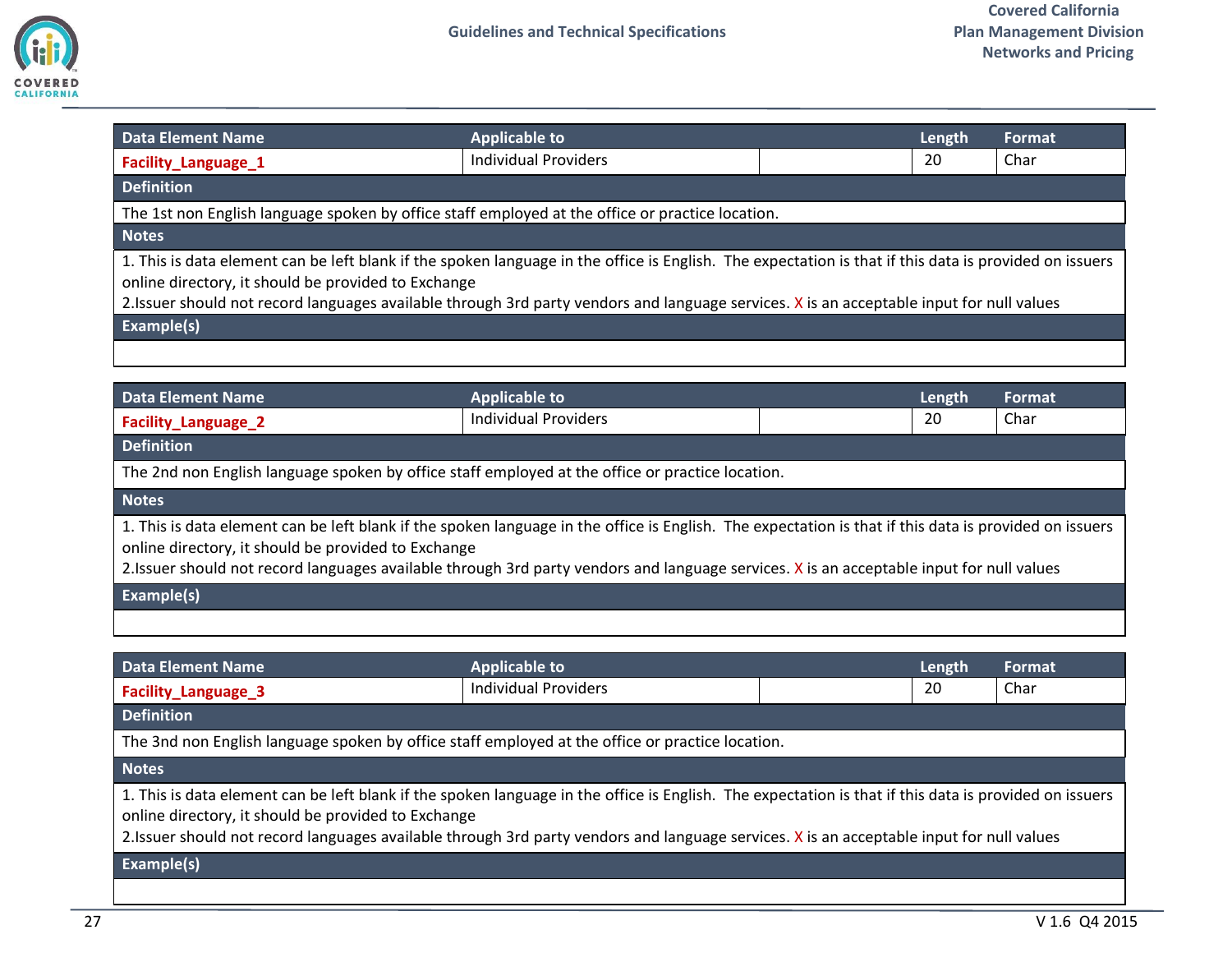

<span id="page-27-0"></span>

| <b>Data Element Name</b>                                                                                                                                                                                                                                                                                                                   | <b>Applicable to</b>                                           |         | Length       | Format         |
|--------------------------------------------------------------------------------------------------------------------------------------------------------------------------------------------------------------------------------------------------------------------------------------------------------------------------------------------|----------------------------------------------------------------|---------|--------------|----------------|
| <b>Type_of_Licensure</b>                                                                                                                                                                                                                                                                                                                   | <b>Individual Providers</b>                                    | 316-320 | 5.           | Char           |
| <b>Definition</b>                                                                                                                                                                                                                                                                                                                          |                                                                |         |              |                |
| The type of license acquired by individual provider from the appropriate licensing body in order to practice in the state of CA (or other<br>licensing state if out of state provider)                                                                                                                                                     |                                                                |         |              |                |
| <b>Notes</b>                                                                                                                                                                                                                                                                                                                               |                                                                |         |              |                |
| 1. An entry must be made for every individual provider practicing in a licensed service category. Not all provider types will have licensure<br>types.<br>2. Cannot contain special characters<br>3. Lookup tables can be found in appendix B<br>4. Providers practicing non licensed professions can be designated with "X"<br>Example(s) |                                                                |         |              |                |
| Dr. Smith is a physician and he is licensed as an MD<br>Jane Doe is a licensed vocational nurse and is licensed as an LVN                                                                                                                                                                                                                  |                                                                |         |              |                |
| <b>Data Element Name</b><br><b>Location_Address</b>                                                                                                                                                                                                                                                                                        | <b>Applicable to</b><br>Both Individual and Facility Providers |         | Length<br>35 | Format<br>Char |
| <b>Definition</b><br>The physical address of individual providers practice location where services are rendered                                                                                                                                                                                                                            |                                                                |         |              |                |

<span id="page-27-1"></span>1. This is a critical data element. An entry must be made for every individual provider in order for the record to be accepted.

2.Should not contain secondary address identifiers such as room, suite, office, building etc.

3.Should reflect an actual location where service is rendered and not a billing or mailing address

4.Preferred abbreviations are Street to St, Road to Rd, Boulevard to Blvd, Circle to Cir, Place to Pl West to W, North to N etc. **with no** 

**punctuation marks or commas**

**Example(s)**

123 Main St

321 W MLK Blvd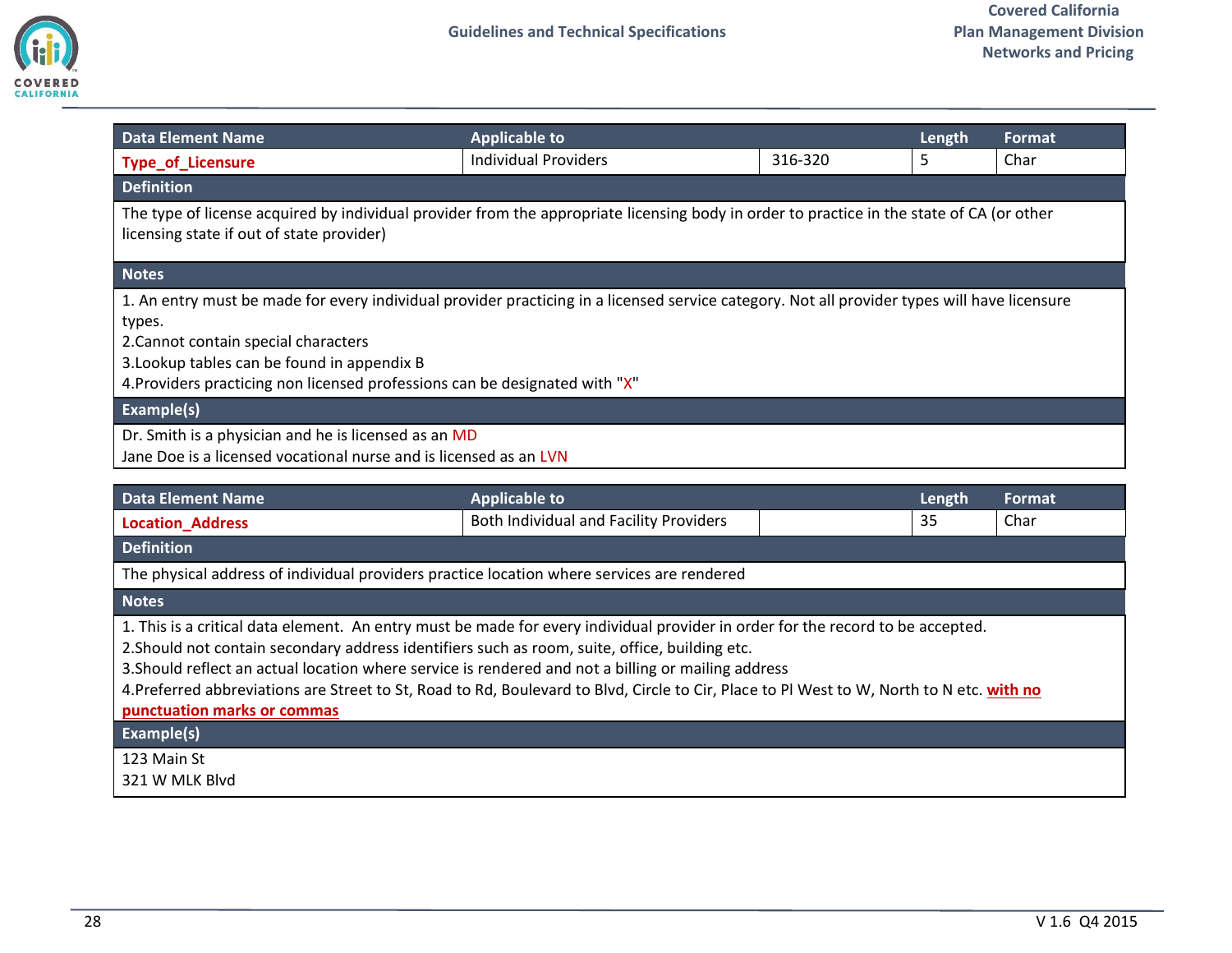

<span id="page-28-0"></span>

| <b>Data Element Name</b>                                                                                                                                                                                                                                                                            | <b>Applicable to</b>                                                                       | Length | Format |
|-----------------------------------------------------------------------------------------------------------------------------------------------------------------------------------------------------------------------------------------------------------------------------------------------------|--------------------------------------------------------------------------------------------|--------|--------|
| <b>Location Address 2</b>                                                                                                                                                                                                                                                                           | Both Individual and Facility Providers                                                     | 10     | Char   |
| <b>Definition</b>                                                                                                                                                                                                                                                                                   |                                                                                            |        |        |
|                                                                                                                                                                                                                                                                                                     | The 2nd line address of individual providers practice location where services are rendered |        |        |
| <b>Notes</b>                                                                                                                                                                                                                                                                                        |                                                                                            |        |        |
| 1. Should be provided if known to issuer<br>2. Should contain secondary address identifiers such as room, suite, office, building etc.<br>3. Should be distinct from 1st line street address<br>4. Should reflect an actual location where service is rendered and not a billing or mailing address |                                                                                            |        |        |
| Example(s)                                                                                                                                                                                                                                                                                          |                                                                                            |        |        |
|                                                                                                                                                                                                                                                                                                     |                                                                                            |        |        |

<span id="page-28-1"></span>

| Data Element Name                                                                                                                                                                                                                      | <b>Applicable to</b>                   |  | Length | Format |
|----------------------------------------------------------------------------------------------------------------------------------------------------------------------------------------------------------------------------------------|----------------------------------------|--|--------|--------|
| <b>Location Zip Code</b>                                                                                                                                                                                                               | Both Individual and Facility Providers |  | 5      | Char   |
| <b>Definition</b>                                                                                                                                                                                                                      |                                        |  |        |        |
| The 5 digit zip code of the individual providers practice location where services are rendered                                                                                                                                         |                                        |  |        |        |
| <b>Notes</b>                                                                                                                                                                                                                           |                                        |  |        |        |
| 1. This is a critical data element. An entry must be made for every individual provider in order for the record to be accepted.<br>2. Should reflect an actual location where service is rendered and not a billing or mailing address |                                        |  |        |        |
| <b>Example(s)</b>                                                                                                                                                                                                                      |                                        |  |        |        |
|                                                                                                                                                                                                                                        |                                        |  |        |        |

<span id="page-28-2"></span>

| <b>Data Element Name</b>                                                                                                                                                                                                               | <b>Applicable to</b>                   |  | Length | Format |
|----------------------------------------------------------------------------------------------------------------------------------------------------------------------------------------------------------------------------------------|----------------------------------------|--|--------|--------|
| <b>Location_City</b>                                                                                                                                                                                                                   | Both Individual and Facility Providers |  | 25     | Char   |
| <b>Definition</b>                                                                                                                                                                                                                      |                                        |  |        |        |
| The City of the individual providers practice location where services are rendered                                                                                                                                                     |                                        |  |        |        |
| <b>Notes</b>                                                                                                                                                                                                                           |                                        |  |        |        |
| 1. This is a critical data element. An entry must be made for every individual provider in order for the record to be accepted.<br>2. Should reflect an actual location where service is rendered and not a billing or mailing address |                                        |  |        |        |
| Example(s)                                                                                                                                                                                                                             |                                        |  |        |        |
|                                                                                                                                                                                                                                        |                                        |  |        |        |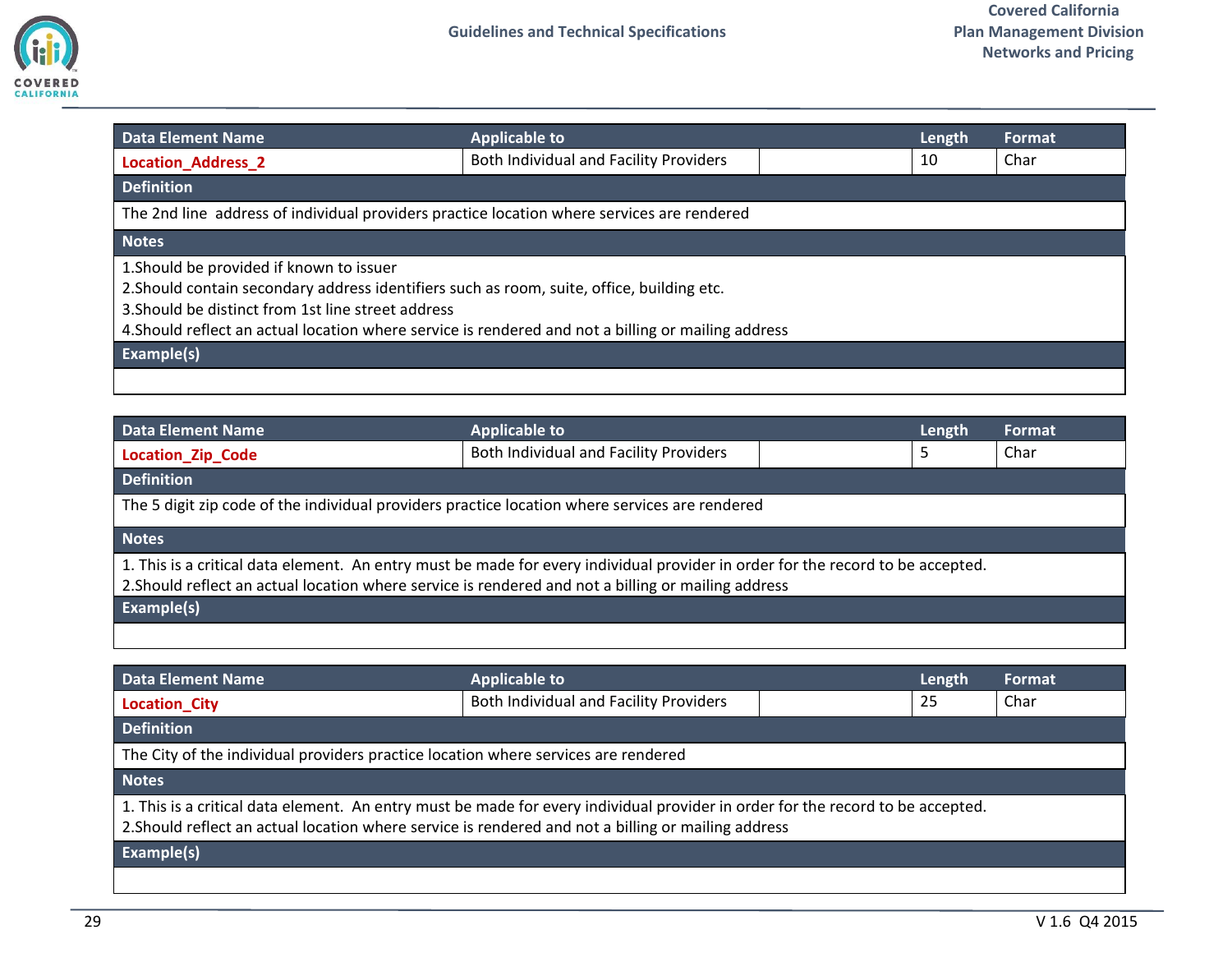

<span id="page-29-0"></span>

| <b>Data Element Name</b>                                                                                                                                                                                                               | <b>Applicable to</b>                   | Length | <b>Format</b> |  |
|----------------------------------------------------------------------------------------------------------------------------------------------------------------------------------------------------------------------------------------|----------------------------------------|--------|---------------|--|
| <b>Location County</b>                                                                                                                                                                                                                 | Both Individual and Facility Providers | 25     | Char          |  |
| <b>Definition</b>                                                                                                                                                                                                                      |                                        |        |               |  |
| The County of the individual providers practice location where services are rendered                                                                                                                                                   |                                        |        |               |  |
| <b>Notes</b>                                                                                                                                                                                                                           |                                        |        |               |  |
| 1. This is a critical data element. An entry must be made for every individual provider in order for the record to be accepted.<br>2. Should reflect an actual location where service is rendered and not a billing or mailing address |                                        |        |               |  |
| Example(s)                                                                                                                                                                                                                             |                                        |        |               |  |
|                                                                                                                                                                                                                                        |                                        |        |               |  |

<span id="page-29-1"></span>

| Data Element Name                                                                                                                                                                                                                      | <b>Applicable to</b>                   |  | Length | <b>Format</b> |
|----------------------------------------------------------------------------------------------------------------------------------------------------------------------------------------------------------------------------------------|----------------------------------------|--|--------|---------------|
| Location Region                                                                                                                                                                                                                        | Both Individual and Facility Providers |  | 2      | Num           |
| <b>Definition</b>                                                                                                                                                                                                                      |                                        |  |        |               |
| The Covered California rating region of the individual providers practice location where services are rendered                                                                                                                         |                                        |  |        |               |
| <b>Notes</b>                                                                                                                                                                                                                           |                                        |  |        |               |
| 1. This is a critical data element. An entry must be made for every individual provider in order for the record to be accepted.<br>2. Should reflect an actual location where service is rendered and not a billing or mailing address |                                        |  |        |               |
| <b>Example(s)</b>                                                                                                                                                                                                                      |                                        |  |        |               |
|                                                                                                                                                                                                                                        |                                        |  |        |               |

<span id="page-29-2"></span>

| <b>Data Element Name</b>                                                                                                                                                                                                                                                             | <b>Applicable to</b>                   |  | Length | Format |
|--------------------------------------------------------------------------------------------------------------------------------------------------------------------------------------------------------------------------------------------------------------------------------------|----------------------------------------|--|--------|--------|
| <b>Location State</b>                                                                                                                                                                                                                                                                | Both Individual and Facility Providers |  |        | Char   |
| <b>Definition</b>                                                                                                                                                                                                                                                                    |                                        |  |        |        |
| The state of the individual providers practice location where services are rendered                                                                                                                                                                                                  |                                        |  |        |        |
| <b>Notes</b>                                                                                                                                                                                                                                                                         |                                        |  |        |        |
| 1. This is a critical data element. An entry must be made for every individual provider in order for the record to be accepted.<br>2. Should reflect an actual location where service is rendered and not a billing or mailing address<br>3. Should be 2 letter standard state code. |                                        |  |        |        |
| <b>Example(s)</b>                                                                                                                                                                                                                                                                    |                                        |  |        |        |
| CA is the 2 letter standard code for California                                                                                                                                                                                                                                      |                                        |  |        |        |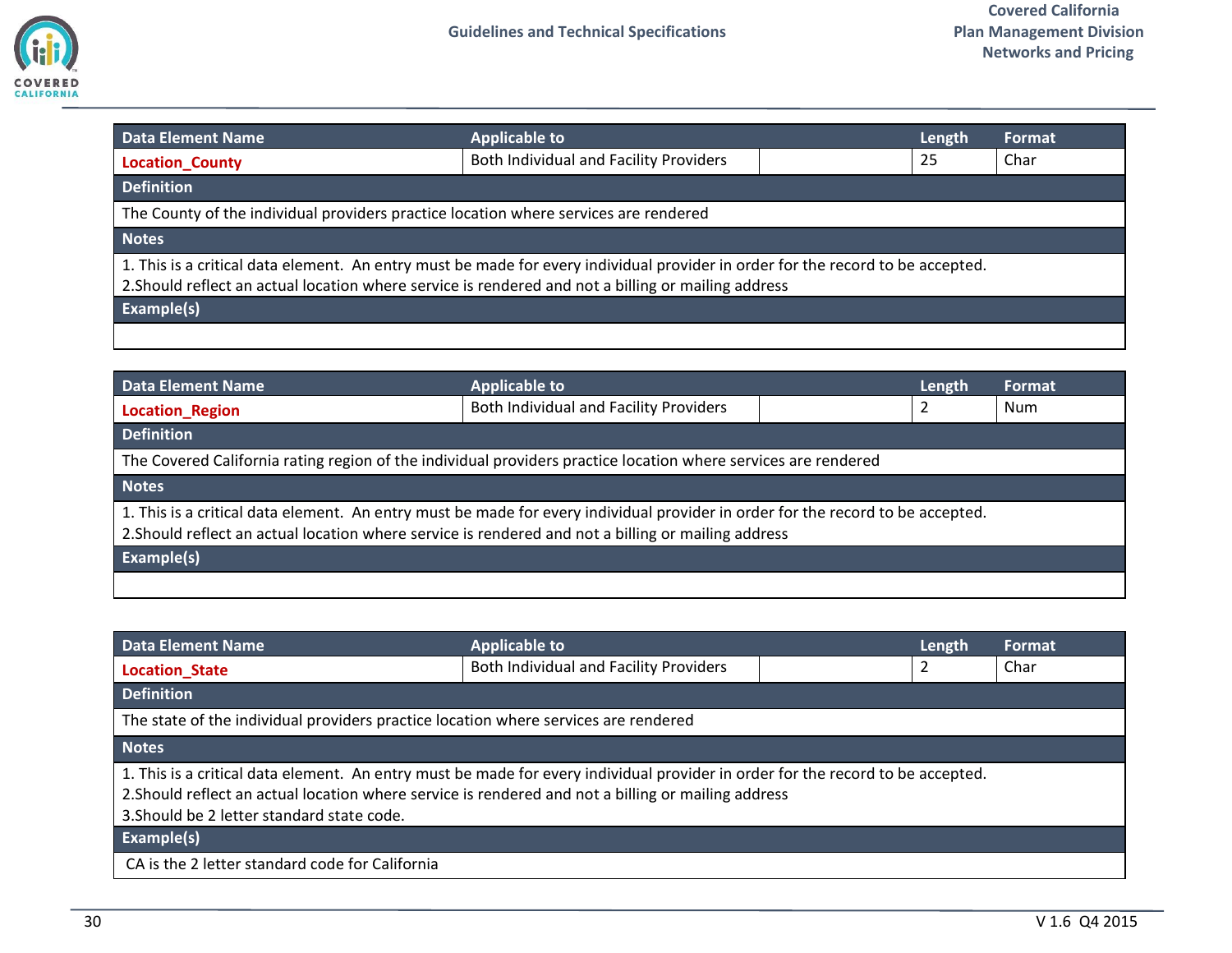

<span id="page-30-0"></span>

| <b>Data Element Name</b>                                                                                                                                                                                                                                                                                                                                                                                                                                                                                                                                  | <b>Applicable to</b>                   | Length | Format |
|-----------------------------------------------------------------------------------------------------------------------------------------------------------------------------------------------------------------------------------------------------------------------------------------------------------------------------------------------------------------------------------------------------------------------------------------------------------------------------------------------------------------------------------------------------------|----------------------------------------|--------|--------|
| <b>Location_Phone</b>                                                                                                                                                                                                                                                                                                                                                                                                                                                                                                                                     | Both Individual and Facility Providers | 12     | Char   |
| <b>Definition</b>                                                                                                                                                                                                                                                                                                                                                                                                                                                                                                                                         |                                        |        |        |
| The phone number of the individual providers practice location where services are rendered                                                                                                                                                                                                                                                                                                                                                                                                                                                                |                                        |        |        |
| <b>Notes</b>                                                                                                                                                                                                                                                                                                                                                                                                                                                                                                                                              |                                        |        |        |
| 1. This is a critical data element. An entry must be made for every individual provider in order for the record to be accepted.<br>2. Should reflect an actual location where service is rendered and not a billing or mailing address<br>3. Should be specific to location where applicable<br>4. Should be 10 digit number with 3 digit area code and separated area code and first 3 digits with a "-" (e.g. 123-456-7890) NO COMMAS<br>5. Should be a valid number. Entries such as "000000000" or "111-111-1111" etc. will be rejected<br>Example(s) |                                        |        |        |
| 123-123-1234                                                                                                                                                                                                                                                                                                                                                                                                                                                                                                                                              |                                        |        |        |

<span id="page-30-1"></span>

| <b>Data Element Name</b>                                                                                                                                                                                                                                                            | <b>Applicable to</b>        |  | Length | Format |
|-------------------------------------------------------------------------------------------------------------------------------------------------------------------------------------------------------------------------------------------------------------------------------------|-----------------------------|--|--------|--------|
| <b>Provider_Clinic_Name</b>                                                                                                                                                                                                                                                         | <b>Individual Providers</b> |  | 50     | Char   |
| <b>Definition</b>                                                                                                                                                                                                                                                                   |                             |  |        |        |
| The name of the clinic where the individual provider renders service                                                                                                                                                                                                                |                             |  |        |        |
| <b>Notes</b>                                                                                                                                                                                                                                                                        |                             |  |        |        |
| 1. An entry must be made for every individual provider working in a clinic setting<br>2. Should reflect an actual location where service is rendered and not a billing or mailing address<br>3. Should refer to actual independent location and not general name of clinic operator |                             |  |        |        |
| Example(s)                                                                                                                                                                                                                                                                          |                             |  |        |        |
| Ampla Health Arbuckle Medical & Dental<br>Ampla Health Chico Dental                                                                                                                                                                                                                 |                             |  |        |        |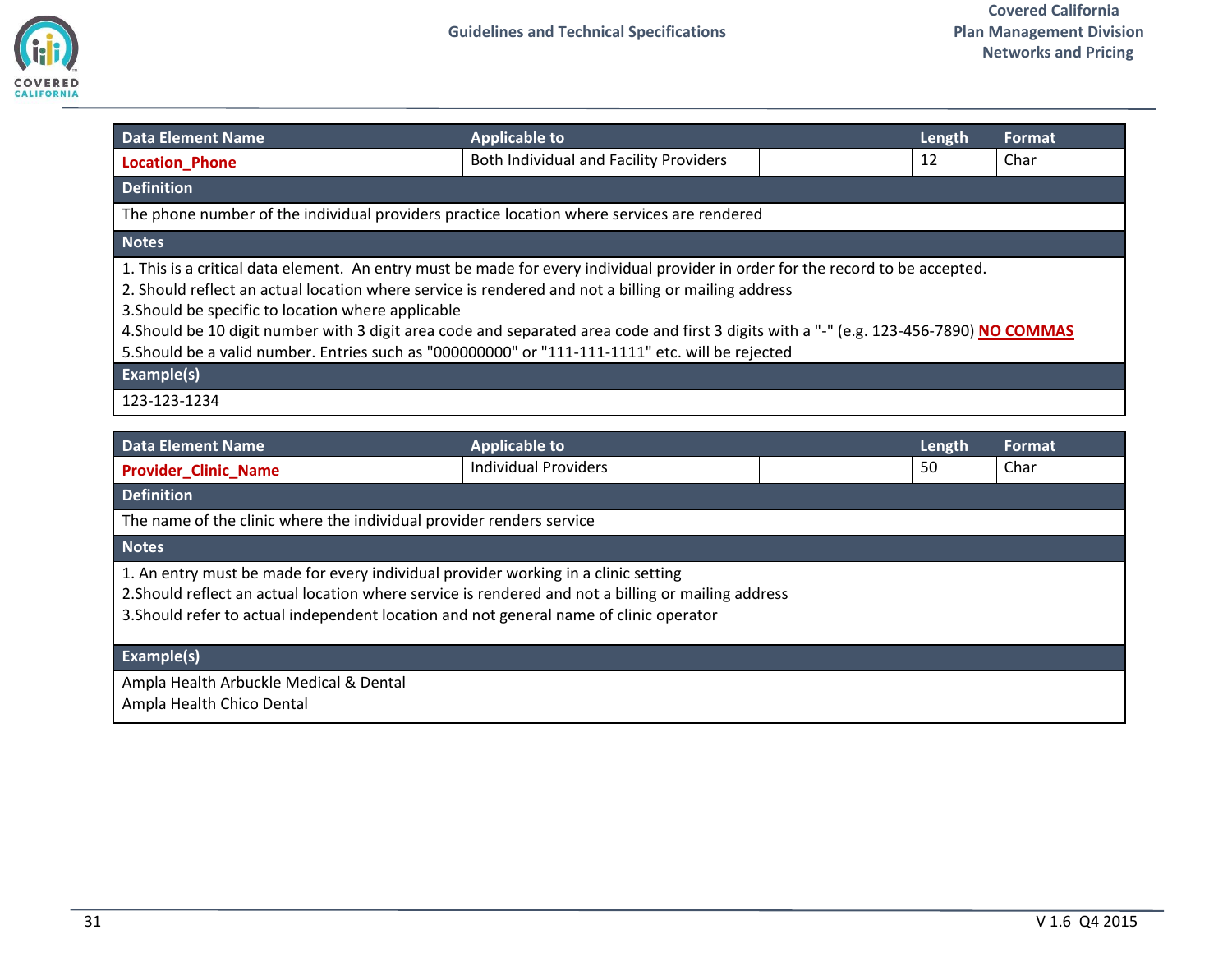

<span id="page-31-0"></span>

| <b>Data Element Name</b>                                                                                                                                                                                                                                                                                                                                                                                                                                    | <b>Applicable to</b>        |  | Length | Format |
|-------------------------------------------------------------------------------------------------------------------------------------------------------------------------------------------------------------------------------------------------------------------------------------------------------------------------------------------------------------------------------------------------------------------------------------------------------------|-----------------------------|--|--------|--------|
| <b>Provider Clinic ID</b>                                                                                                                                                                                                                                                                                                                                                                                                                                   | <b>Individual Providers</b> |  | 16     | Char   |
| <b>Definition</b>                                                                                                                                                                                                                                                                                                                                                                                                                                           |                             |  |        |        |
| The NPI or Covered California ID of the clinic where the individual provider renders service                                                                                                                                                                                                                                                                                                                                                                |                             |  |        |        |
| <b>Notes</b>                                                                                                                                                                                                                                                                                                                                                                                                                                                |                             |  |        |        |
| 1. This is a critical data element. An entry must be made for every individual provider working in a clinic setting in order for the record to be<br>accepted.<br>2. Should reflect an actual location where service is rendered and not a billing or mailing address<br>3. Should refer to actual independent location and not general name of clinic operator<br>4. Covered California ID should be used if clinic is an ECP, Otherwise NPI is acceptable |                             |  |        |        |
|                                                                                                                                                                                                                                                                                                                                                                                                                                                             |                             |  |        |        |
| Example(s)                                                                                                                                                                                                                                                                                                                                                                                                                                                  |                             |  |        |        |

<span id="page-31-1"></span>

| <b>Data Element Name</b>                                                                                                                            | <b>Applicable to</b>                          | Length | Format |
|-----------------------------------------------------------------------------------------------------------------------------------------------------|-----------------------------------------------|--------|--------|
| <b>Primary Specialty</b>                                                                                                                            | <b>Both Individual and Facility Providers</b> | 10     | Char   |
| <b>Definition</b>                                                                                                                                   |                                               |        |        |
| The primary specialty for which the individual provider or facility is certified or contracted to provide services with. For individual providers,  |                                               |        |        |
| this should reflect their highest level/most recent certification unless it is explicitly know that the provider practices primarily in the base or |                                               |        |        |
| other specialty                                                                                                                                     |                                               |        |        |

1. This is a critical data element. An entry must be made for every individual provider in order for the record to be accepted.

2. Should be a 10 character Taxonomy Code as per the NUCC Taxonomy Code Set. The latest version of this code set can be found at http://www.nucc.org/index.php?option=com\_content&view=article&id=107&Itemid=132

3.Anything other than a taxonomy code will not be accepted. Any other descriptions or specialty codes will be rejected

### **Example(s)**

Dr. Jones is a Neonatologist. He is also a Pediatrician. He should be listed as a Neonatologist for his primary specialty unless it is known that he practices as a pediatrician for the most part.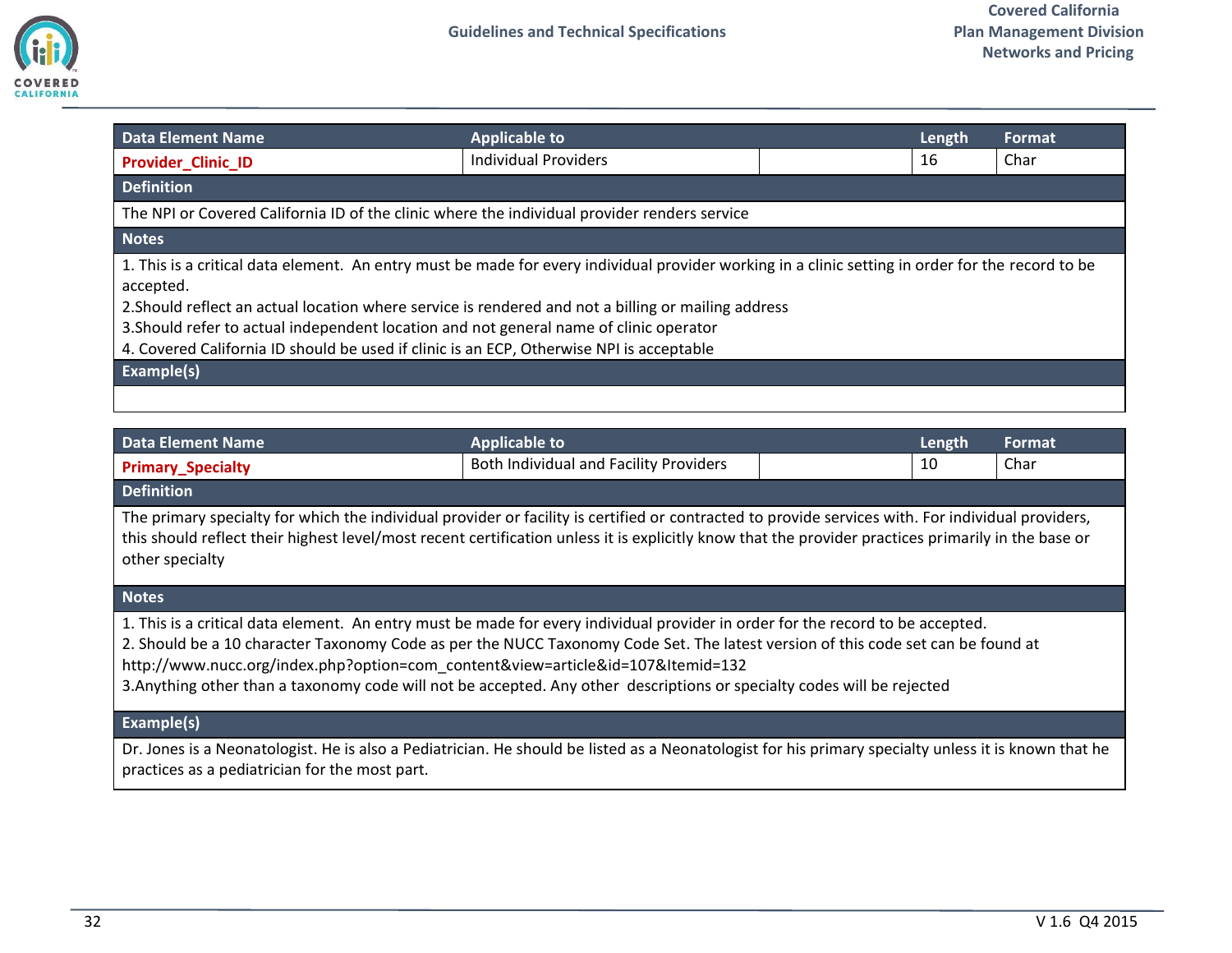

<span id="page-32-1"></span><span id="page-32-0"></span>

| <b>Data Element Name</b>                                                                                                                                                                                                                                                                                                                                                                                                                  | <b>Applicable to</b>                                |  | Length                 | <b>Format</b>         |
|-------------------------------------------------------------------------------------------------------------------------------------------------------------------------------------------------------------------------------------------------------------------------------------------------------------------------------------------------------------------------------------------------------------------------------------------|-----------------------------------------------------|--|------------------------|-----------------------|
| <b>Secondary_Specialty</b>                                                                                                                                                                                                                                                                                                                                                                                                                | <b>Individual Providers</b>                         |  | 10                     | Char                  |
| <b>Definition</b>                                                                                                                                                                                                                                                                                                                                                                                                                         |                                                     |  |                        |                       |
| The secondary specialty for which the individual provider or facility is certified or contracted to provide services with. For individual providers,<br>this should reflect their base/secondary specialty                                                                                                                                                                                                                                |                                                     |  |                        |                       |
| <b>Notes</b>                                                                                                                                                                                                                                                                                                                                                                                                                              |                                                     |  |                        |                       |
| 1. An entry must be made for every individual provider that has a secondary specialty.<br>2. Should be a 10 character Taxonomy Code as per the NUCC Taxonomy Code Set. The latest version of this code set can be found at<br>http://www.nucc.org/index.php?option=com_content&view=article&id=107&Itemid=132<br>3. Anything other than a taxonomy code will not be accepted. Any other descriptions or specialty codes will be rejected. |                                                     |  |                        |                       |
| Example(s)                                                                                                                                                                                                                                                                                                                                                                                                                                |                                                     |  |                        |                       |
| Dr. Jones is a Neonatologist. He is also a Pediatrician. He should be listed as a Neonatologist for his primary specialty unless it is known that he<br>practices as a pediatrician for the most part.                                                                                                                                                                                                                                    |                                                     |  |                        |                       |
|                                                                                                                                                                                                                                                                                                                                                                                                                                           |                                                     |  |                        |                       |
| <b>Data Element Name</b>                                                                                                                                                                                                                                                                                                                                                                                                                  | <b>Applicable to</b><br><b>Individual Providers</b> |  | Length<br>$\mathbf{1}$ | <b>Format</b><br>Char |
| <b>Board_Certified</b>                                                                                                                                                                                                                                                                                                                                                                                                                    |                                                     |  |                        |                       |
| <b>Definition</b>                                                                                                                                                                                                                                                                                                                                                                                                                         |                                                     |  |                        |                       |
| The board status indicates the level of education/training completed towards a recognized medical specialty certificate                                                                                                                                                                                                                                                                                                                   |                                                     |  |                        |                       |
| <b>Notes</b>                                                                                                                                                                                                                                                                                                                                                                                                                              |                                                     |  |                        |                       |
| 1. This is a critical data element. An entry must be made for every physician in order for the record to be accepted.<br>2. Should detail board and residency status as follows:<br>A. Board certified physicians: Code = Y Physicians who have passed all the requirements for the certificate. This includes grandfathered<br>individuals                                                                                               |                                                     |  |                        |                       |
| B. Board eligible physicians: Code = E Physicians who have met all the educational requirements for a certificate program, completed their<br>accredited residency program but have yet to take the Boards, Physicians who have not received the results of their board exams or physicians<br>who do not plan on taking the boards after completing their accredited residency program.                                                  |                                                     |  |                        |                       |
| C. Non-board certified physicians: Code = N Physicians who did not complete a residency program or who did not take the boards within a<br>certain time frame and are no longer board eligible<br>3.X is the acceptable value for non-physicians                                                                                                                                                                                          |                                                     |  |                        |                       |
| <b>Example(s)</b>                                                                                                                                                                                                                                                                                                                                                                                                                         |                                                     |  |                        |                       |
|                                                                                                                                                                                                                                                                                                                                                                                                                                           |                                                     |  |                        |                       |
|                                                                                                                                                                                                                                                                                                                                                                                                                                           |                                                     |  |                        |                       |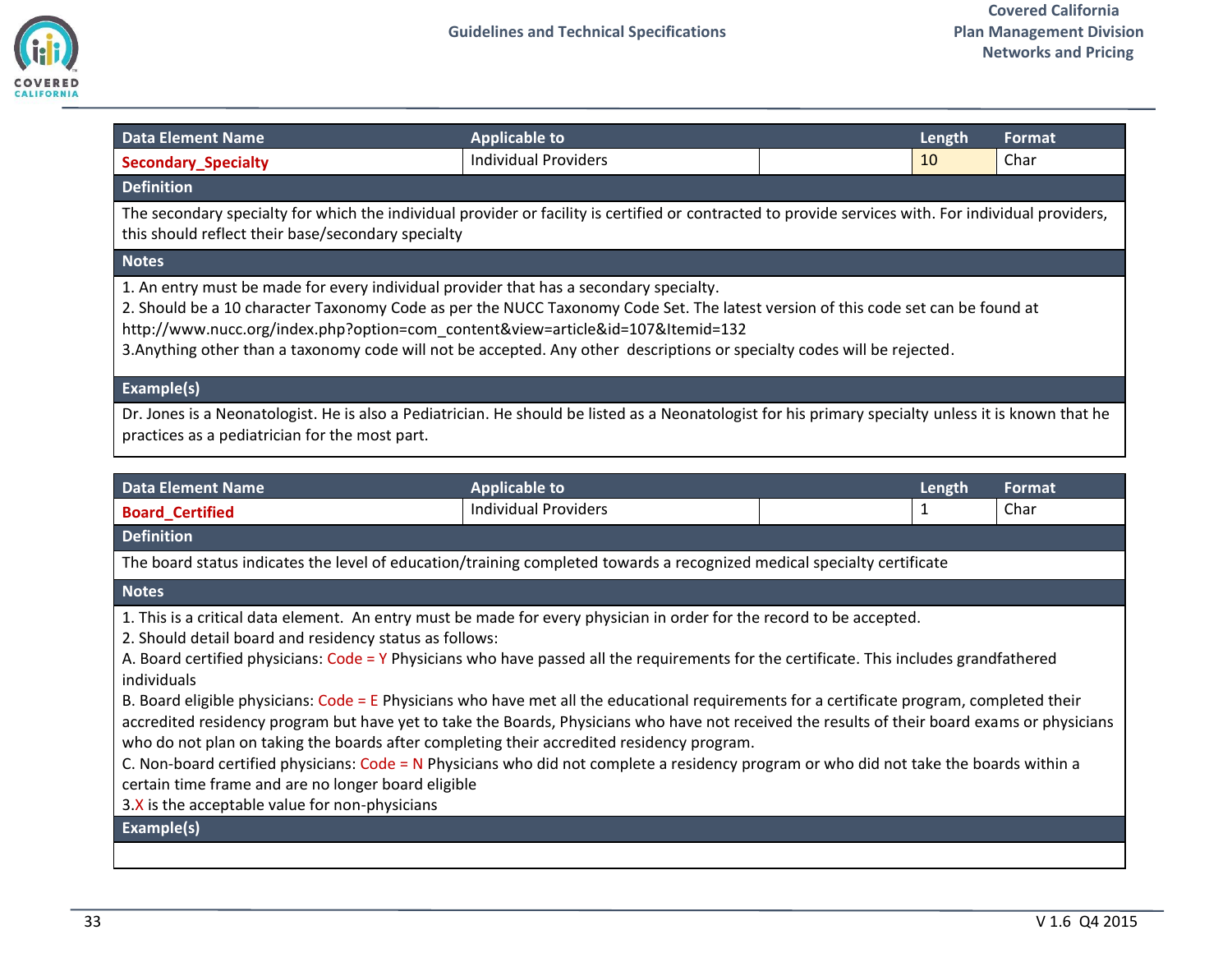

<span id="page-33-1"></span><span id="page-33-0"></span>

| <b>Data Element Name</b>                                                                                                                                                                                                                                                                                                                                                                                                  | <b>Applicable to</b>        |         | Length | Format        |
|---------------------------------------------------------------------------------------------------------------------------------------------------------------------------------------------------------------------------------------------------------------------------------------------------------------------------------------------------------------------------------------------------------------------------|-----------------------------|---------|--------|---------------|
| Medical_Group/IPA_1                                                                                                                                                                                                                                                                                                                                                                                                       | <b>Individual Providers</b> | 524-573 | 50     | Char          |
| <b>Definition</b>                                                                                                                                                                                                                                                                                                                                                                                                         |                             |         |        |               |
| The 1st medical group or IPA that the individual provider is affiliated with/a member of                                                                                                                                                                                                                                                                                                                                  |                             |         |        |               |
| <b>Notes</b>                                                                                                                                                                                                                                                                                                                                                                                                              |                             |         |        |               |
| 1. This is a critical data element. An entry must be made for every individual provider in order for the record to be accepted.<br>2. Should be the full name of the group. Future iterations of this document will be more prescriptive for Medical Group / IPA references<br>3.X is acceptable for individual providers who are not affiliated with a group or who are contracted directly and independently of a group |                             |         |        |               |
| Example(s)                                                                                                                                                                                                                                                                                                                                                                                                                |                             |         |        |               |
|                                                                                                                                                                                                                                                                                                                                                                                                                           |                             |         |        |               |
| <b>Data Element Name</b>                                                                                                                                                                                                                                                                                                                                                                                                  | <b>Applicable to</b>        |         | Length | Format        |
| Medical_Group/IPA_2                                                                                                                                                                                                                                                                                                                                                                                                       | <b>Individual Providers</b> |         | 50     | Char          |
| <b>Definition</b>                                                                                                                                                                                                                                                                                                                                                                                                         |                             |         |        |               |
| The 2nd medical group or IPA that the individual provider is affiliated with/a member of                                                                                                                                                                                                                                                                                                                                  |                             |         |        |               |
| <b>Notes</b>                                                                                                                                                                                                                                                                                                                                                                                                              |                             |         |        |               |
| 1. This is a critical data element. An entry must be made for every individual provider in order for the record to be accepted.<br>2. Should be the full name of the group. Future iterations of this document will be more prescriptive for Medical Group / IPA references<br>3.X is acceptable for individual providers who are not affiliated with a group or who are contracted directly and independently of a group |                             |         |        |               |
| Example(s)                                                                                                                                                                                                                                                                                                                                                                                                                |                             |         |        |               |
|                                                                                                                                                                                                                                                                                                                                                                                                                           |                             |         |        |               |
| <b>Data Element Name</b>                                                                                                                                                                                                                                                                                                                                                                                                  | <b>Applicable to</b>        |         | Length | <b>Format</b> |
| Medical_Group/IPA_3                                                                                                                                                                                                                                                                                                                                                                                                       | <b>Individual Providers</b> |         | 50     | Char          |
| <b>Definition</b>                                                                                                                                                                                                                                                                                                                                                                                                         |                             |         |        |               |
| The 3rd medical group or IPA that the individual provider is affiliated with/a member of                                                                                                                                                                                                                                                                                                                                  |                             |         |        |               |
| <b>Notes</b>                                                                                                                                                                                                                                                                                                                                                                                                              |                             |         |        |               |
| 1. This is a critical data element. An entry must be made for every individual provider in order for the record to be accepted.<br>2. Should be the full name of the group. Future iterations of this document will be more prescriptive for Medical Group / IPA references                                                                                                                                               |                             |         |        |               |

<span id="page-33-2"></span>3.X is acceptable for individual providers who are not affiliated with a group or who are contracted directly and independently of a group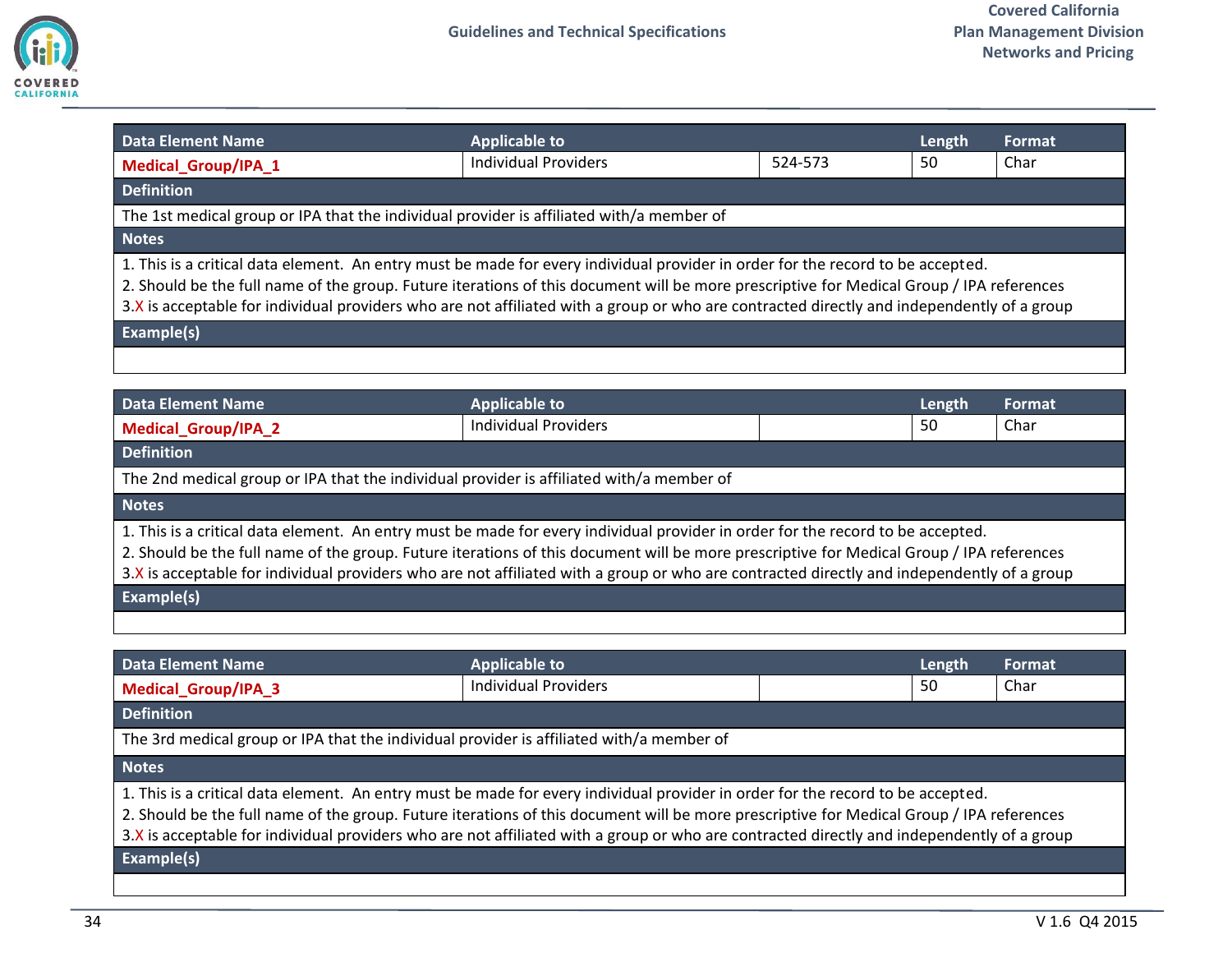

<span id="page-34-0"></span>

| <b>Data Element Name</b>                                                                                                                                                                                                                                                                                                                                                                                                  | <b>Applicable to</b>        |  | Length | Format |
|---------------------------------------------------------------------------------------------------------------------------------------------------------------------------------------------------------------------------------------------------------------------------------------------------------------------------------------------------------------------------------------------------------------------------|-----------------------------|--|--------|--------|
| <b>Medical_Group/IPA_4</b>                                                                                                                                                                                                                                                                                                                                                                                                | <b>Individual Providers</b> |  | 50     | Char   |
| <b>Definition</b>                                                                                                                                                                                                                                                                                                                                                                                                         |                             |  |        |        |
| The 4th medical group or IPA that the individual provider is affiliated with/a member of                                                                                                                                                                                                                                                                                                                                  |                             |  |        |        |
| <b>Notes</b>                                                                                                                                                                                                                                                                                                                                                                                                              |                             |  |        |        |
| 1. This is a critical data element. An entry must be made for every individual provider in order for the record to be accepted.<br>2. Should be the full name of the group. Future iterations of this document will be more prescriptive for Medical Group / IPA references<br>3.X is acceptable for individual providers who are not affiliated with a group or who are contracted directly and independently of a group |                             |  |        |        |
| Example(s)                                                                                                                                                                                                                                                                                                                                                                                                                |                             |  |        |        |
|                                                                                                                                                                                                                                                                                                                                                                                                                           |                             |  |        |        |

<span id="page-34-1"></span>

| <b>Data Element Name</b>                                                                                                                      | <b>Applicable to</b>        |  | Length | Format |  |
|-----------------------------------------------------------------------------------------------------------------------------------------------|-----------------------------|--|--------|--------|--|
| <b>Contract_Type</b>                                                                                                                          | <b>Individual Providers</b> |  |        | Char   |  |
| <b>Definition</b>                                                                                                                             |                             |  |        |        |  |
| The type of contract between the individual provider and the issuer. Direct vs delegated through a group                                      |                             |  |        |        |  |
| <b>Notes</b>                                                                                                                                  |                             |  |        |        |  |
| 1. This is a critical data element. An entry must be made for every individual provider in order for the record to be accepted.               |                             |  |        |        |  |
| 2. Direct contract denotes that the provider is contracted directly with the issuer to provide services to the issuers members. Delegated     |                             |  |        |        |  |
| denotes that the provider is available to the issuers members through the issuers contracting with a group.                                   |                             |  |        |        |  |
| 3. Acceptable values are DC= Direct Contract and GC=Group Contract                                                                            |                             |  |        |        |  |
| <b>Example(s)</b>                                                                                                                             |                             |  |        |        |  |
| Dr. Smith is a direct contract with health plan A's PPO network while Dr. Brown is contracted via a groups contract between Health Plan A and |                             |  |        |        |  |
| Medical Group A for their HMO network                                                                                                         |                             |  |        |        |  |
|                                                                                                                                               |                             |  |        |        |  |
| Data Element Name                                                                                                                             | <b>Applicable to</b>        |  | Length | Format |  |
| Hospital_1                                                                                                                                    | <b>Individual Providers</b> |  | 50     | Char   |  |

<span id="page-34-2"></span>**Definition**

Name of the 1st hospital with which the provider holds admitting privileges

**Notes**

1. This is a critical data element. An entry must be made for every physician in order for the record to be accepted.

2. List the hospital name exactly as listed on the Covered California Hospital Reference List.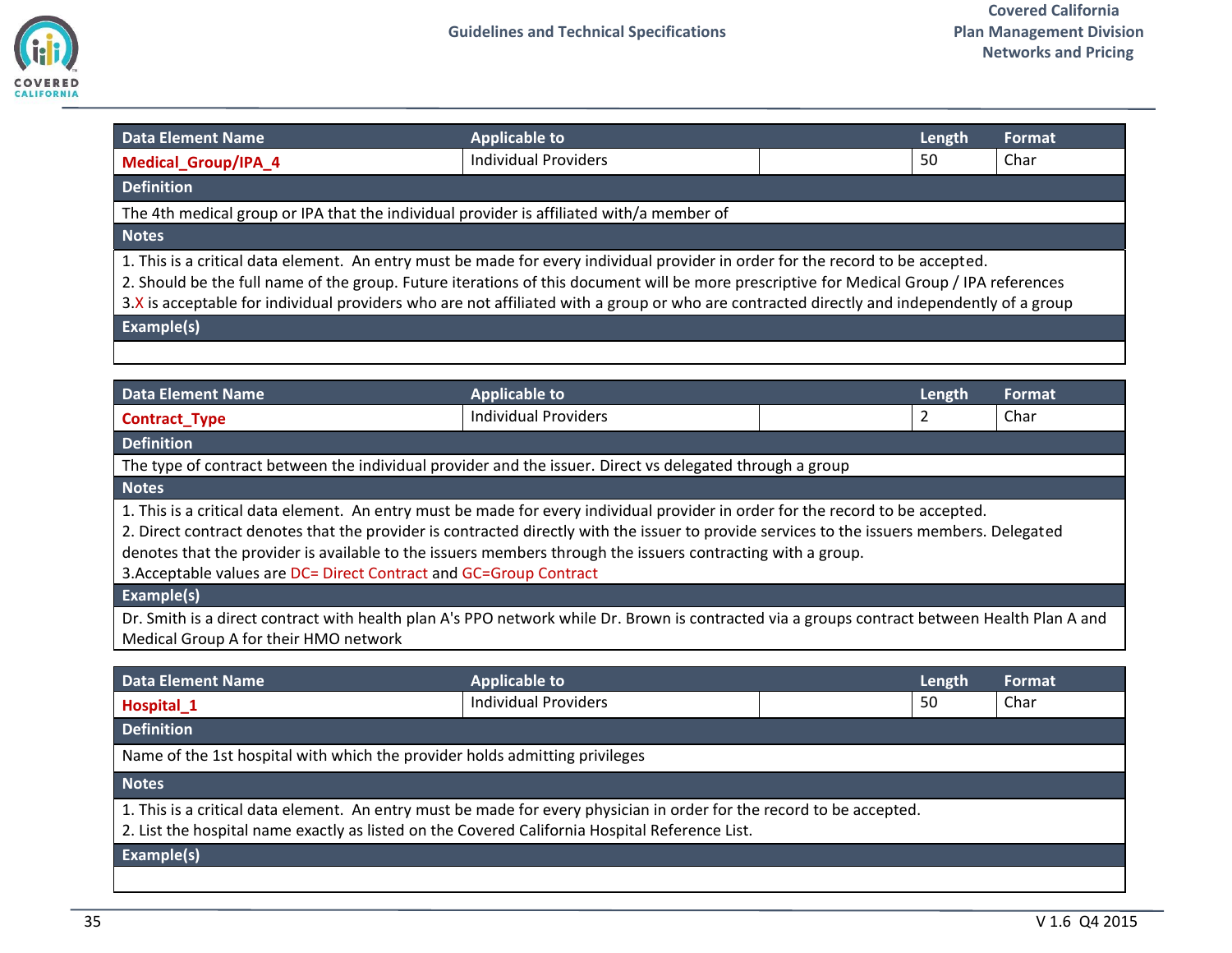

<span id="page-35-0"></span>

| Data Element Name                                                                                                                                                                                                       | <b>Applicable to</b>        | Length |  | <b>Format</b> |
|-------------------------------------------------------------------------------------------------------------------------------------------------------------------------------------------------------------------------|-----------------------------|--------|--|---------------|
| Hospital <sub>2</sub>                                                                                                                                                                                                   | <b>Individual Providers</b> | 50     |  | Char          |
| <b>Definition</b>                                                                                                                                                                                                       |                             |        |  |               |
| Name of the 2nd hospital with which the provider holds admitting privileges                                                                                                                                             |                             |        |  |               |
| <b>Notes</b>                                                                                                                                                                                                            |                             |        |  |               |
| 1. This is a critical data element. An entry must be made for every physician in order for the record to be accepted.<br>2. List the hospital name exactly as listed on the Covered California Hospital Reference List. |                             |        |  |               |
| Example(s)                                                                                                                                                                                                              |                             |        |  |               |
|                                                                                                                                                                                                                         |                             |        |  |               |

<span id="page-35-1"></span>

| Data Element Name                                                                                                                                                                                                       | <b>Applicable to</b>        | Length | Format |
|-------------------------------------------------------------------------------------------------------------------------------------------------------------------------------------------------------------------------|-----------------------------|--------|--------|
| Hospital <sub>_3</sub>                                                                                                                                                                                                  | <b>Individual Providers</b> | 50     | Char   |
| <b>Definition</b>                                                                                                                                                                                                       |                             |        |        |
| Name of the 3rd hospital with which the provider holds admitting privileges                                                                                                                                             |                             |        |        |
| <b>Notes</b>                                                                                                                                                                                                            |                             |        |        |
| 1. This is a critical data element. An entry must be made for every physician in order for the record to be accepted.<br>2. List the hospital name exactly as listed on the Covered California Hospital Reference List. |                             |        |        |
| Example(s)                                                                                                                                                                                                              |                             |        |        |
|                                                                                                                                                                                                                         |                             |        |        |

<span id="page-35-2"></span>

| <b>Data Element Name</b>                                                                                                                                                                                                | <b>Applicable to</b>        |  | Length | Format |
|-------------------------------------------------------------------------------------------------------------------------------------------------------------------------------------------------------------------------|-----------------------------|--|--------|--------|
| Hospital <sub>4</sub>                                                                                                                                                                                                   | <b>Individual Providers</b> |  | 50     | Char   |
| <b>Definition</b>                                                                                                                                                                                                       |                             |  |        |        |
| Name of the 4th hospital with which the provider holds admitting privileges                                                                                                                                             |                             |  |        |        |
| <b>Notes</b>                                                                                                                                                                                                            |                             |  |        |        |
| 1. This is a critical data element. An entry must be made for every physician in order for the record to be accepted.<br>2. List the hospital name exactly as listed on the Covered California Hospital Reference List. |                             |  |        |        |
| Example(s)                                                                                                                                                                                                              |                             |  |        |        |
|                                                                                                                                                                                                                         |                             |  |        |        |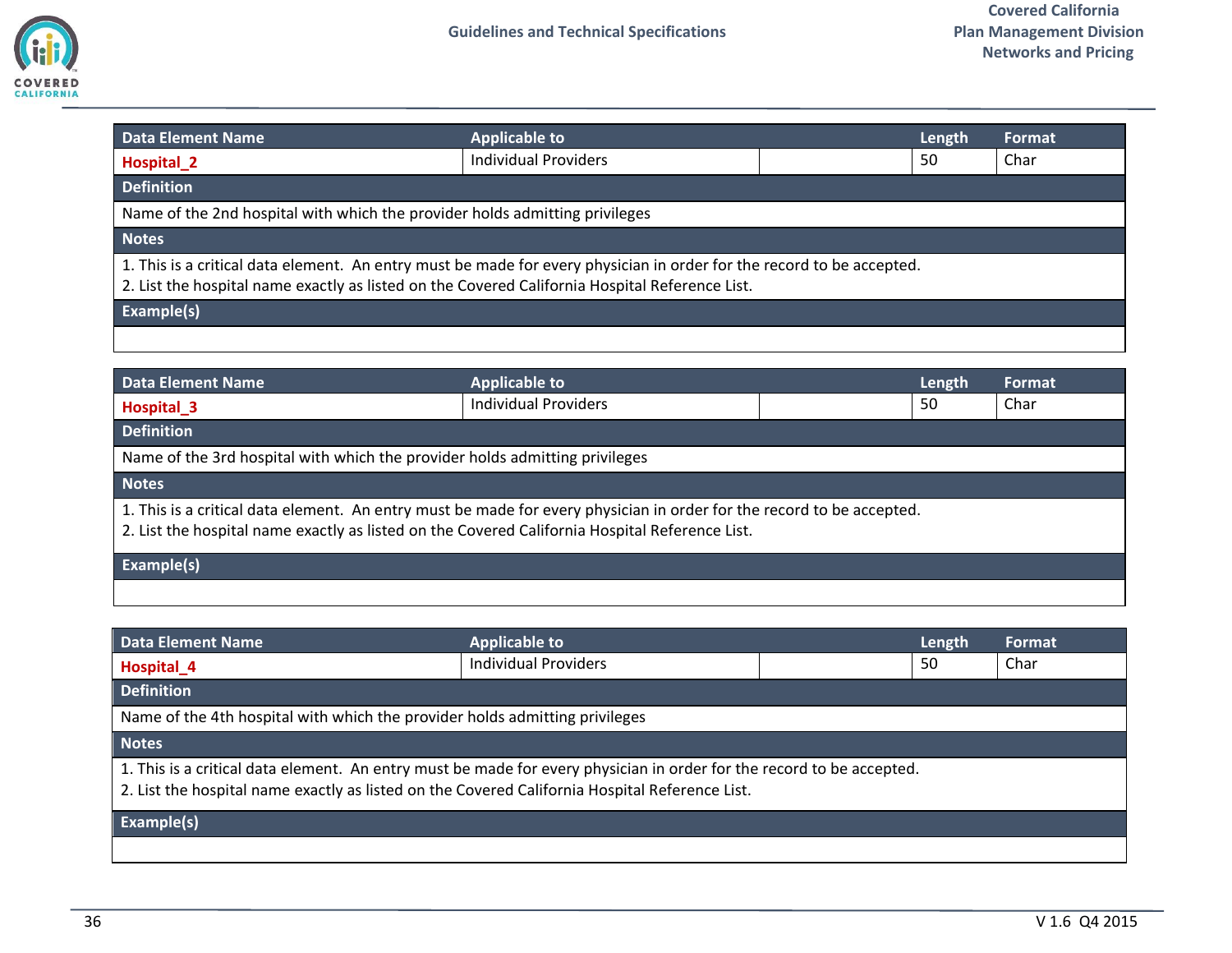

<span id="page-36-0"></span>

| <b>Data Element Name</b>                                                                                                                                                                                                                                                               | <b>Applicable to</b>        |  | Length | Format |
|----------------------------------------------------------------------------------------------------------------------------------------------------------------------------------------------------------------------------------------------------------------------------------------|-----------------------------|--|--------|--------|
| Hospital_1_OSHPD_ID                                                                                                                                                                                                                                                                    | <b>Individual Providers</b> |  | 10     | Char   |
| <b>Definition</b>                                                                                                                                                                                                                                                                      |                             |  |        |        |
| OSHPD ID of the 1st hospital with which the provider holds admitting privileges                                                                                                                                                                                                        |                             |  |        |        |
| <b>Notes</b>                                                                                                                                                                                                                                                                           |                             |  |        |        |
| 1. This is a critical data element. An entry must be made for every physician in order for the record to be accepted.<br>2. List the OSHPD ID as listed on the Covered California Hospital Reference List.<br>3. This ID should correspond to hospital listed in the Hospital 1 field. |                             |  |        |        |
| Example(s)                                                                                                                                                                                                                                                                             |                             |  |        |        |
|                                                                                                                                                                                                                                                                                        |                             |  |        |        |

<span id="page-36-1"></span>

| <b>Data Element Name</b>                                                                                                                                                                                                                                                               | <b>Applicable to</b>        |  | Length | <b>Format</b> |
|----------------------------------------------------------------------------------------------------------------------------------------------------------------------------------------------------------------------------------------------------------------------------------------|-----------------------------|--|--------|---------------|
| <b>Hospital 2 OSHPD ID</b>                                                                                                                                                                                                                                                             | <b>Individual Providers</b> |  | 10     | Char          |
| <b>Definition</b>                                                                                                                                                                                                                                                                      |                             |  |        |               |
| OSHPD ID of the 2nd hospital with which the provider holds admitting privileges                                                                                                                                                                                                        |                             |  |        |               |
| <b>Notes</b>                                                                                                                                                                                                                                                                           |                             |  |        |               |
| 1. This is a critical data element. An entry must be made for every physician in order for the record to be accepted.<br>2. List the OSHPD ID as listed on the Covered California Hospital Reference List.<br>3. This ID should correspond to hospital listed in the Hospital 2 field. |                             |  |        |               |
| <b>Example(s)</b>                                                                                                                                                                                                                                                                      |                             |  |        |               |
|                                                                                                                                                                                                                                                                                        |                             |  |        |               |

<span id="page-36-2"></span>

| <b>Data Element Name</b>                                                                                                                                                                                                                                                               | <b>Applicable to</b>        |  | Length | Format |
|----------------------------------------------------------------------------------------------------------------------------------------------------------------------------------------------------------------------------------------------------------------------------------------|-----------------------------|--|--------|--------|
| Hospital 3 OSHPD ID                                                                                                                                                                                                                                                                    | <b>Individual Providers</b> |  | 10     | Char   |
| <b>Definition</b>                                                                                                                                                                                                                                                                      |                             |  |        |        |
| OSHPD ID of the 3rd hospital with which the provider holds admitting privileges                                                                                                                                                                                                        |                             |  |        |        |
| <b>Notes</b>                                                                                                                                                                                                                                                                           |                             |  |        |        |
| 1. This is a critical data element. An entry must be made for every physician in order for the record to be accepted.<br>2. List the OSHPD ID as listed on the Covered California Hospital Reference List.<br>3. This ID should correspond to hospital listed in the Hospital 3 field. |                             |  |        |        |
| <b>Example(s)</b>                                                                                                                                                                                                                                                                      |                             |  |        |        |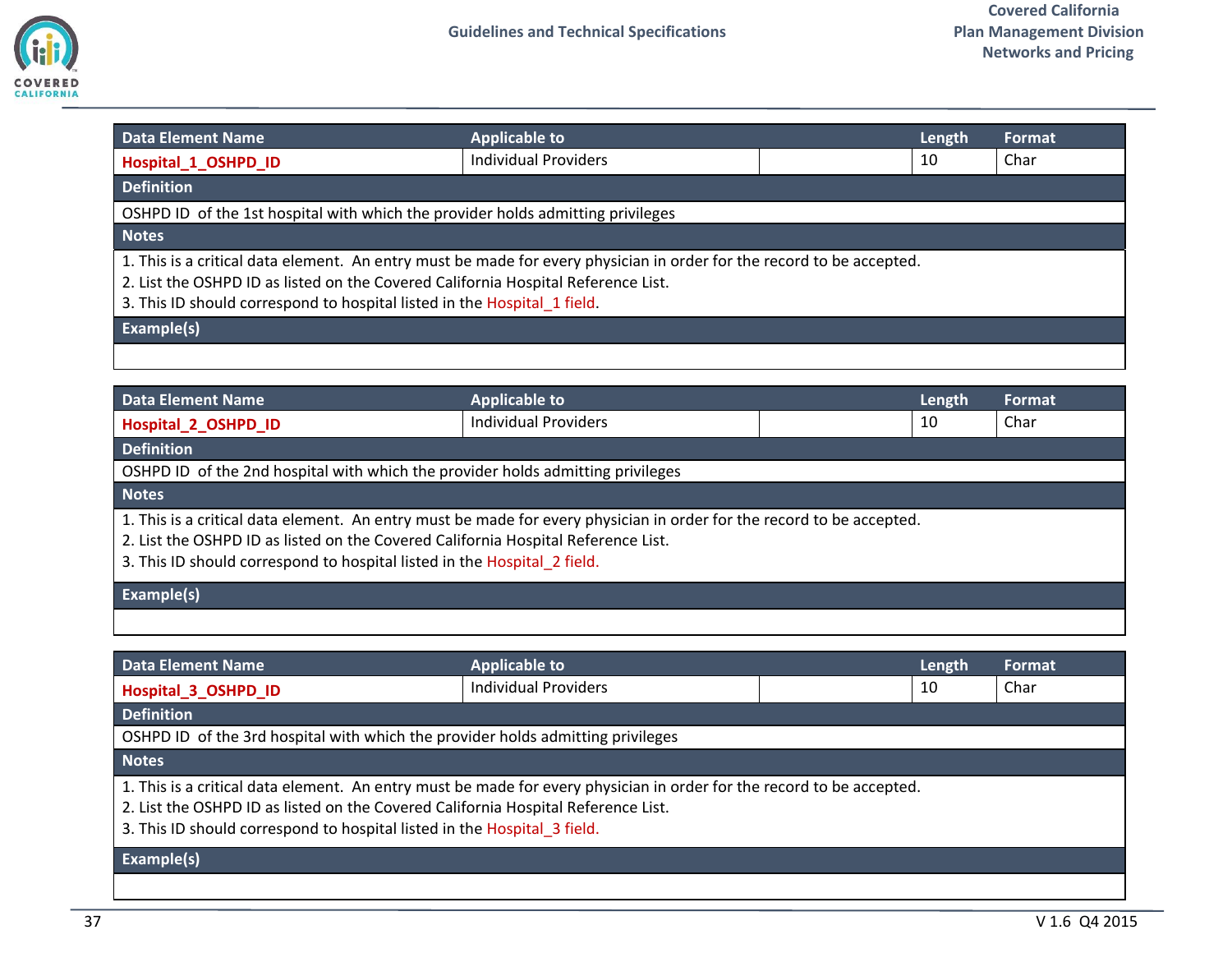

<span id="page-37-0"></span>

| <b>Data Element Name</b>                                                                                                                                                                                                                                                               | <b>Applicable to</b>        |  | Length | <b>Format</b> |
|----------------------------------------------------------------------------------------------------------------------------------------------------------------------------------------------------------------------------------------------------------------------------------------|-----------------------------|--|--------|---------------|
| Hospital 4 OSHPD ID                                                                                                                                                                                                                                                                    | <b>Individual Providers</b> |  | 10     | Char          |
| <b>Definition</b>                                                                                                                                                                                                                                                                      |                             |  |        |               |
| OSHPD ID of the 4th hospital with which the provider holds admitting privileges                                                                                                                                                                                                        |                             |  |        |               |
| <b>Notes</b>                                                                                                                                                                                                                                                                           |                             |  |        |               |
| 1. This is a critical data element. An entry must be made for every physician in order for the record to be accepted.<br>2. List the OSHPD ID as listed on the Covered California Hospital Reference List.<br>3. This ID should correspond to hospital listed in the Hospital 4 field. |                             |  |        |               |
| Example(s)                                                                                                                                                                                                                                                                             |                             |  |        |               |
|                                                                                                                                                                                                                                                                                        |                             |  |        |               |

<span id="page-37-1"></span>

| Data Element Name                                                                                                     | <b>Applicable to</b>        | Length | <b>Format</b> |
|-----------------------------------------------------------------------------------------------------------------------|-----------------------------|--------|---------------|
| Hospitalist (Hosp 1)                                                                                                  | <b>Individual Providers</b> |        | Char          |
| <b>Definition</b>                                                                                                     |                             |        |               |
| OSHPD ID of the 4th hospital with which the provider holds admitting privileges                                       |                             |        |               |
| <b>Notes</b>                                                                                                          |                             |        |               |
| 1. An entry must be made for every physician with a corresponding hospital affiliation.                               |                             |        |               |
| 2. Should be Y if physician admits to hospital via a hospitalist, N if not and X if corresponding Hospital field is X |                             |        |               |
| 3. This ID should correspond to hospital listed in the Hospital 1 field.                                              |                             |        |               |
| <b>Example(s)</b>                                                                                                     |                             |        |               |
|                                                                                                                       |                             |        |               |

<span id="page-37-2"></span>

| <b>Data Element Name</b>                                                                                              | <b>Applicable to</b> | Length | Format |
|-----------------------------------------------------------------------------------------------------------------------|----------------------|--------|--------|
| Hospitalist (Hosp 2)                                                                                                  | Individual Providers |        | Char   |
| <b>Definition</b>                                                                                                     |                      |        |        |
| Indicator that physician requires a hospitalist to admit to the his/her 2nd affiliated hopital                        |                      |        |        |
| <b>Notes</b>                                                                                                          |                      |        |        |
| 1. An entry must be made for every physician with a corresponding hospital affiliation.                               |                      |        |        |
| 2. Should be Y if physician admits to hospital via a hospitalist, N if not and X if corresponding Hospital field is X |                      |        |        |
| 3. This ID should correspond to hospital listed in the Hospital 2 field.                                              |                      |        |        |
| Example(s)                                                                                                            |                      |        |        |
|                                                                                                                       |                      |        |        |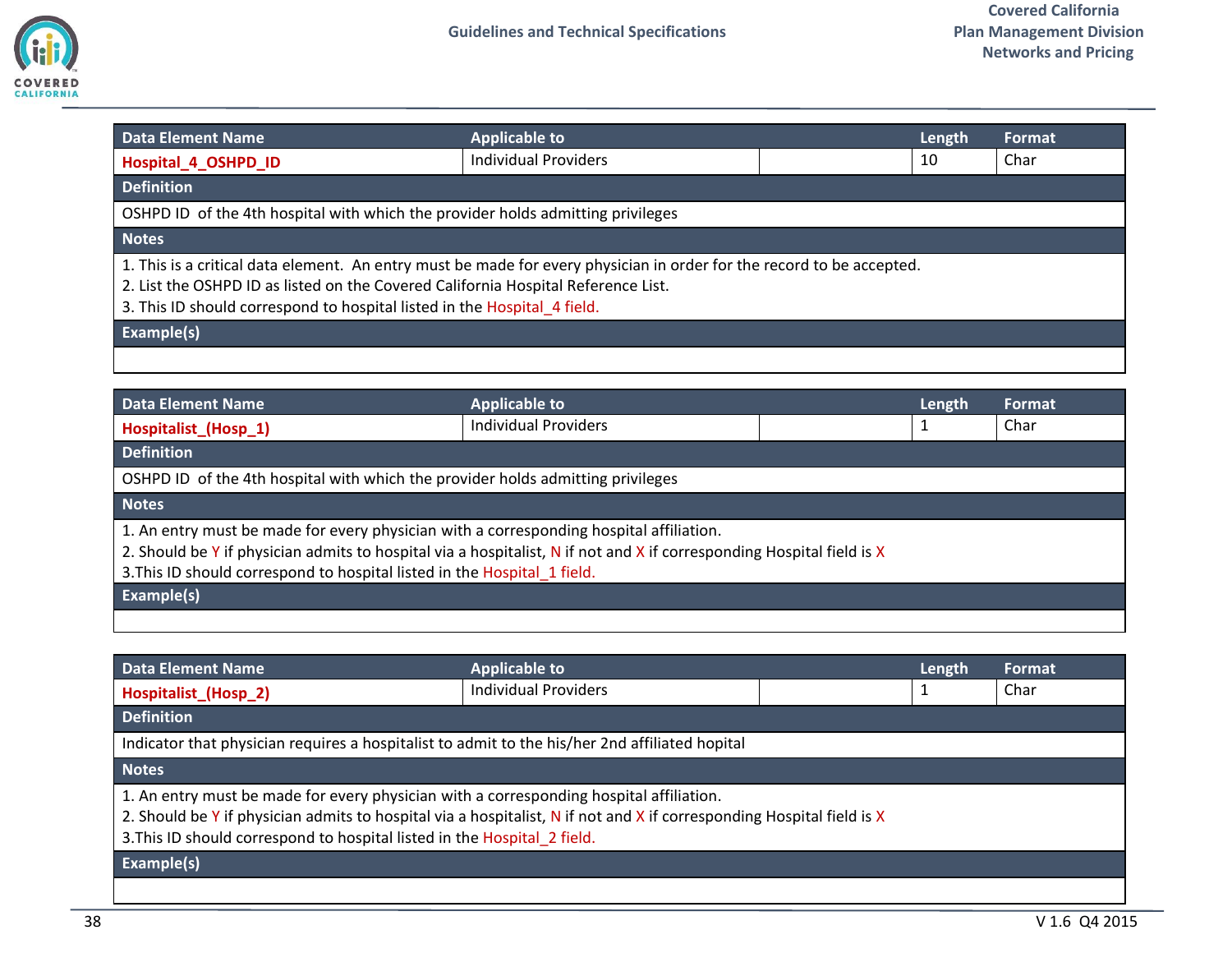

<span id="page-38-0"></span>

| <b>Data Element Name</b>                                                                                              | <b>Applicable to</b>        |  | Length | <b>Format</b> |
|-----------------------------------------------------------------------------------------------------------------------|-----------------------------|--|--------|---------------|
| Hospitalist_(Hosp_3)                                                                                                  | <b>Individual Providers</b> |  |        | Char          |
| <b>Definition</b>                                                                                                     |                             |  |        |               |
| Indicator that physician requires a hospitalist to admit to the his/her 3rd affiliated hopital                        |                             |  |        |               |
| <b>Notes</b>                                                                                                          |                             |  |        |               |
| 1. An entry must be made for every physician with a corresponding hospital affiliation.                               |                             |  |        |               |
| 2. Should be Y if physician admits to hospital via a hospitalist, N if not and X if corresponding Hospital field is X |                             |  |        |               |
| 3. This ID should correspond to hospital listed in the Hospital 3 field.                                              |                             |  |        |               |
| Example(s)                                                                                                            |                             |  |        |               |
|                                                                                                                       |                             |  |        |               |

<span id="page-38-1"></span>

| Data Element Name                                                                              | <b>Applicable to</b>                                                                                                  | Length | Format |
|------------------------------------------------------------------------------------------------|-----------------------------------------------------------------------------------------------------------------------|--------|--------|
| Hospitalist (Hosp 4)                                                                           | <b>Individual Providers</b>                                                                                           |        | Char   |
| <b>Definition</b>                                                                              |                                                                                                                       |        |        |
| Indicator that physician requires a hospitalist to admit to the his/her 4rd affiliated hopital |                                                                                                                       |        |        |
| <b>Notes</b>                                                                                   |                                                                                                                       |        |        |
| 1. An entry must be made for every physician with a corresponding hospital affiliation.        |                                                                                                                       |        |        |
|                                                                                                | 2. Should be Y if physician admits to hospital via a hospitalist, N if not and X if corresponding Hospital field is X |        |        |
| 3. This ID should correspond to hospital listed in the Hospital 4 field.                       |                                                                                                                       |        |        |
| <b>Example(s)</b>                                                                              |                                                                                                                       |        |        |
|                                                                                                |                                                                                                                       |        |        |

<span id="page-38-2"></span>

| Data Element Name                                                                                                                                                                    | <b>Applicable to</b>                                                                                                            | Length | Format |  |
|--------------------------------------------------------------------------------------------------------------------------------------------------------------------------------------|---------------------------------------------------------------------------------------------------------------------------------|--------|--------|--|
| NPI_Sup_PCP                                                                                                                                                                          | <b>Individual Providers</b>                                                                                                     |        | Char   |  |
| <b>Definition</b>                                                                                                                                                                    |                                                                                                                                 |        |        |  |
| National Provider Identifier of a PCP Extender's supervising primary care physician                                                                                                  |                                                                                                                                 |        |        |  |
| <b>Notes</b>                                                                                                                                                                         |                                                                                                                                 |        |        |  |
| 1. This is a critical data element. An entry must be made for every physician extender in order for the record to be accepted.<br>2. Should only be populated if Provider Type is PE |                                                                                                                                 |        |        |  |
|                                                                                                                                                                                      | 3. Should be 10 digit NPI of individual physician, not clinic or group. For all other provider types, this should be left blank |        |        |  |
| <b>Example(s)</b>                                                                                                                                                                    |                                                                                                                                 |        |        |  |
|                                                                                                                                                                                      |                                                                                                                                 |        |        |  |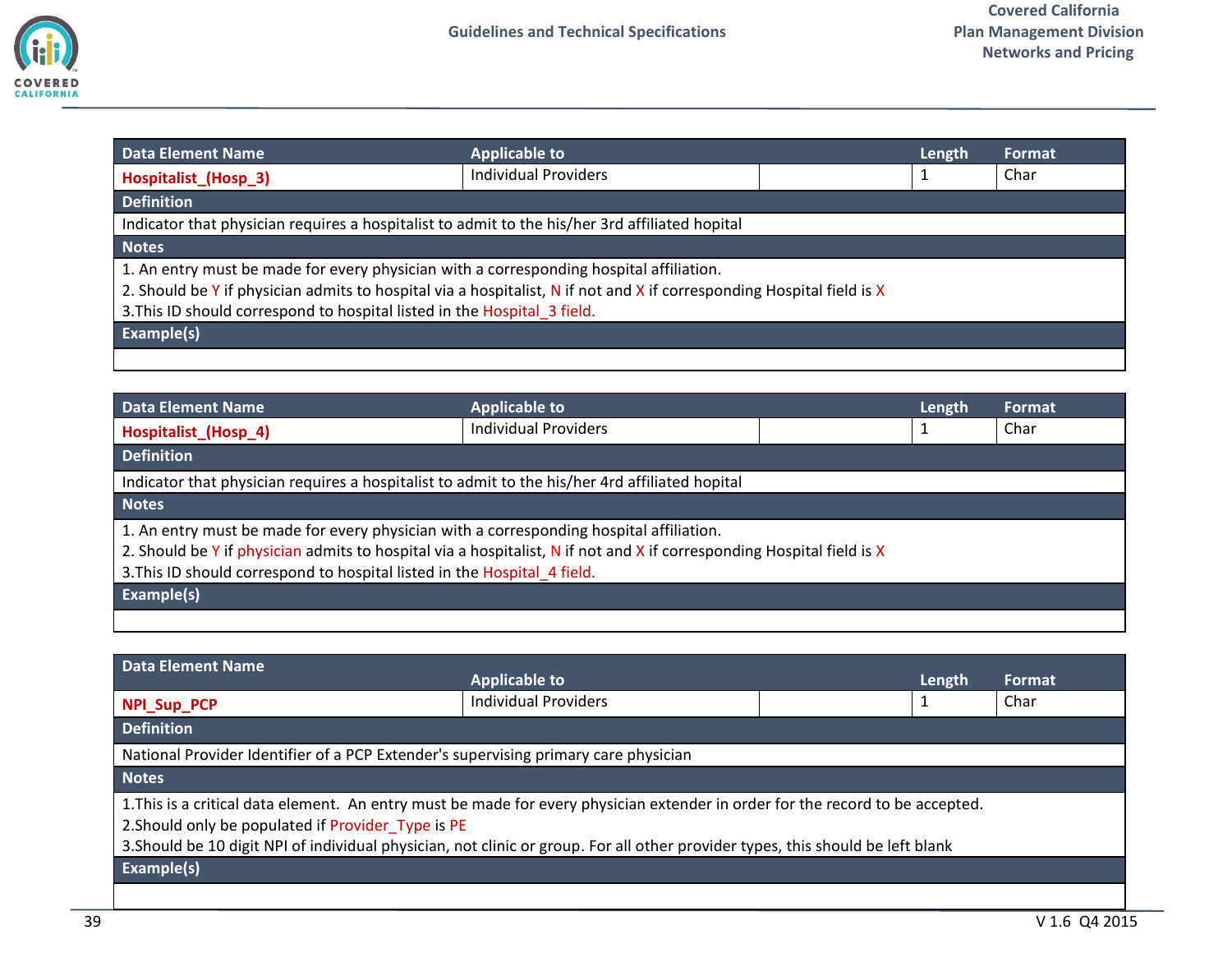

<span id="page-39-0"></span>

| <b>Data Element Name</b>                                                                                                                                                                                                                      | <b>Applicable to</b>        |  | Length | <b>Format</b> |
|-----------------------------------------------------------------------------------------------------------------------------------------------------------------------------------------------------------------------------------------------|-----------------------------|--|--------|---------------|
| <b>Sup_PCP_Specialty</b>                                                                                                                                                                                                                      | <b>Individual Providers</b> |  |        | Char          |
| <b>Definition</b>                                                                                                                                                                                                                             |                             |  |        |               |
| Primary specialty of a PCP Extender's supervising primary care physician                                                                                                                                                                      |                             |  |        |               |
| <b>Notes</b>                                                                                                                                                                                                                                  |                             |  |        |               |
| 1. This is a critical data element. An entry must be made for every physician extender in order for the record to be accepted.<br>2. Should only be populated if Provider Type is PE. For all other provider types, this should be left blank |                             |  |        |               |
| Example(s)                                                                                                                                                                                                                                    |                             |  |        |               |
|                                                                                                                                                                                                                                               |                             |  |        |               |

<span id="page-39-1"></span>

| <b>Data Element Name</b>                                                                                                                                                                                                                                                                                                                                                                                                                                                                                                                                                                                                                                                                                                                                                    | <b>Applicable to</b>                   |  | Length | Format |
|-----------------------------------------------------------------------------------------------------------------------------------------------------------------------------------------------------------------------------------------------------------------------------------------------------------------------------------------------------------------------------------------------------------------------------------------------------------------------------------------------------------------------------------------------------------------------------------------------------------------------------------------------------------------------------------------------------------------------------------------------------------------------------|----------------------------------------|--|--------|--------|
| <b>DEA</b>                                                                                                                                                                                                                                                                                                                                                                                                                                                                                                                                                                                                                                                                                                                                                                  | Both Individual and Facility Providers |  |        | Char   |
| <b>Definition</b>                                                                                                                                                                                                                                                                                                                                                                                                                                                                                                                                                                                                                                                                                                                                                           |                                        |  |        |        |
| A number assigned to a health care provider by the U.S. Drug Enforcement Administration allowing them to write prescriptions for controlled<br>substances. Legally, the DEA number is solely to be used for tracking controlled substances. It is often used by the industry, however, as a<br>general "prescriber number" that is a unique identifier for anyone who can prescribe medication                                                                                                                                                                                                                                                                                                                                                                              |                                        |  |        |        |
| <b>Notes</b>                                                                                                                                                                                                                                                                                                                                                                                                                                                                                                                                                                                                                                                                                                                                                                |                                        |  |        |        |
| 1. This is a critical data element. An entry must be made for every provider able to prescribe medication in order for the record to be<br>accepted.<br>2. A valid DEA number consists of 2 letters, 6 numbers, & 1 check digit. The first letter is a code identifying the type of registrant. The second<br>letter is the first letter of the registrant's last name<br>3. Registrant type (first letter of DEA Number):<br>A/B/F/G - Hospital/Clinic/Practitioner/Teaching Institution/Pharmacy<br>M - Mid-Level Practitioner (APN/CNP/PA/OD/ET,etc.)<br>P/R - Manufacturer/Distributor/Researcher/Analytical Lab/Importer/Exporter/Reverse Distributor/Narcotic Treatment Program<br>4. DEA contains a checksum digit that will be verified on submission<br>Example(s) |                                        |  |        |        |
|                                                                                                                                                                                                                                                                                                                                                                                                                                                                                                                                                                                                                                                                                                                                                                             |                                        |  |        |        |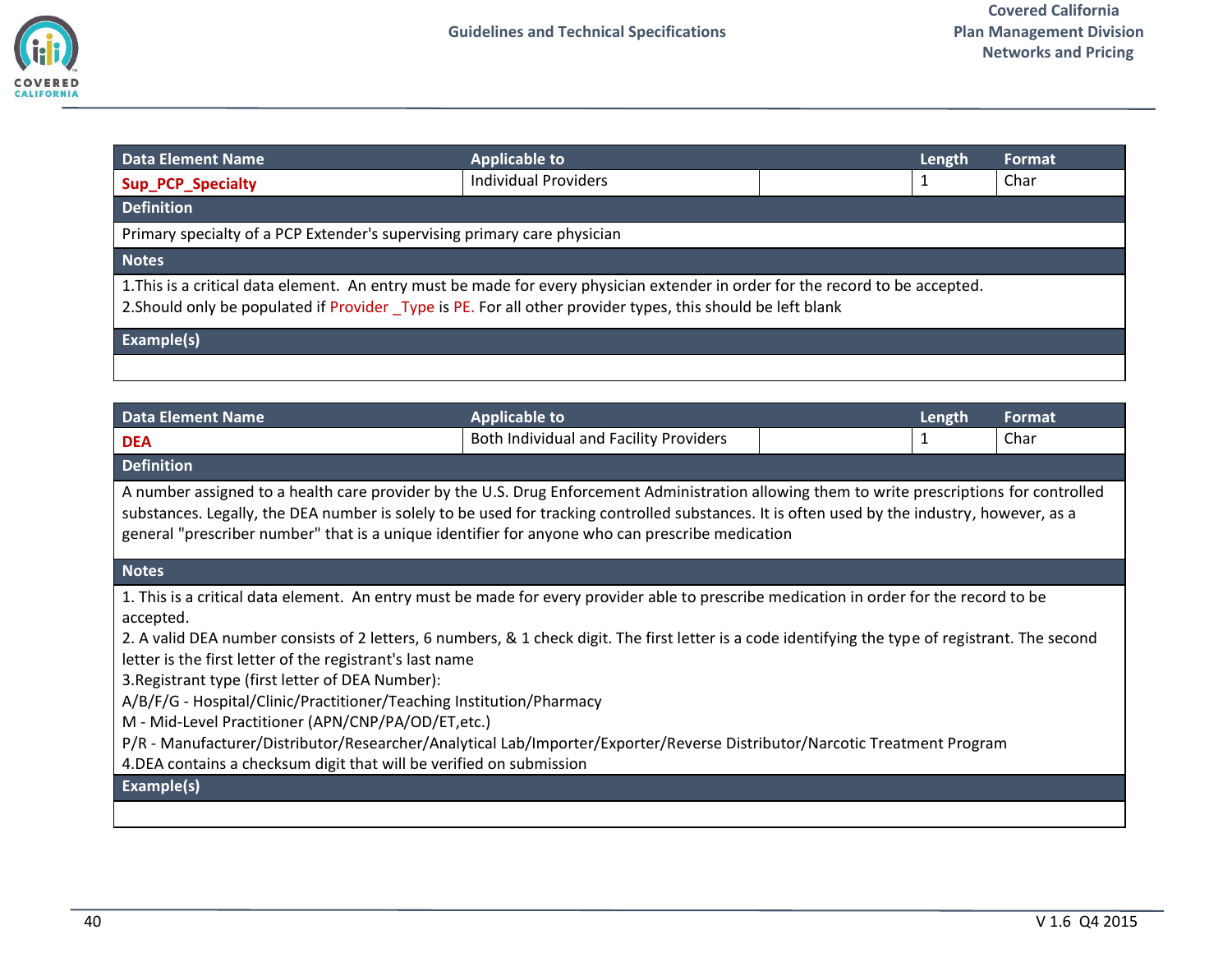

<span id="page-40-0"></span>

| <b>Data Element Name</b>                                                                                                                                                                                                                                                                                                 | <b>Applicable to</b>      |  | Length | Format |
|--------------------------------------------------------------------------------------------------------------------------------------------------------------------------------------------------------------------------------------------------------------------------------------------------------------------------|---------------------------|--|--------|--------|
| <b>Facility Name</b>                                                                                                                                                                                                                                                                                                     | <b>Facility Providers</b> |  | 50     | Char   |
| <b>Definition</b>                                                                                                                                                                                                                                                                                                        |                           |  |        |        |
| Name of facility contracted by issuer                                                                                                                                                                                                                                                                                    |                           |  |        |        |
| <b>Notes</b>                                                                                                                                                                                                                                                                                                             |                           |  |        |        |
| 1. This is a critical data element. An entry must be made for every facility in order for the record to be accepted.<br>2. Should be name of actual location in case of satellite sites and not the name of the system or operator.<br>3. Hospital names should be taken from Covered California Hospital Reference List |                           |  |        |        |
| Example(s)                                                                                                                                                                                                                                                                                                               |                           |  |        |        |
|                                                                                                                                                                                                                                                                                                                          |                           |  |        |        |

<span id="page-40-1"></span>

| <b>Data Element Name</b>                                                                                                                                                     | <b>Applicable to</b>      |  | Length | Format |
|------------------------------------------------------------------------------------------------------------------------------------------------------------------------------|---------------------------|--|--------|--------|
| <b>Facility_System</b>                                                                                                                                                       | <b>Facility Providers</b> |  | 50     | Char   |
| <b>Definition</b>                                                                                                                                                            |                           |  |        |        |
| The name of the health or hospital system that the facility belongs to.                                                                                                      |                           |  |        |        |
| <b>Notes</b>                                                                                                                                                                 |                           |  |        |        |
| 1. Required if applicable and known<br>2. This is especially important for hospital and clinics. Hospitals and Clinics that are not part of known systems can be left blank. |                           |  |        |        |
| Example(s)                                                                                                                                                                   |                           |  |        |        |
| UC Davis Medical Center is part of the UC Health System                                                                                                                      |                           |  |        |        |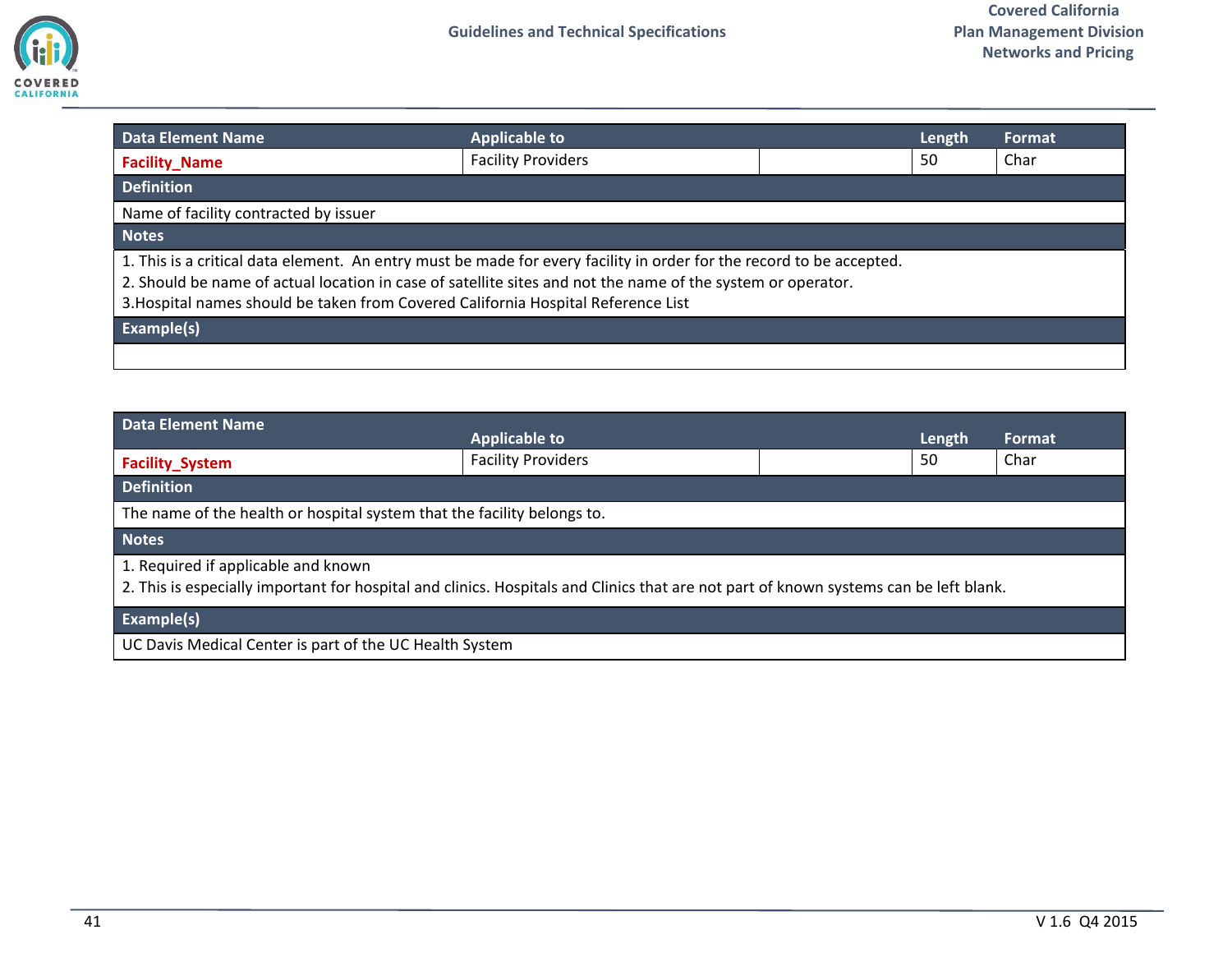

<span id="page-41-0"></span>

| <b>Data Element Name</b>                                                                                                                                                                                                                                                                                                                                                | <b>Applicable to</b>                                                                                       | Length | Format |  |
|-------------------------------------------------------------------------------------------------------------------------------------------------------------------------------------------------------------------------------------------------------------------------------------------------------------------------------------------------------------------------|------------------------------------------------------------------------------------------------------------|--------|--------|--|
| <b>OSHPD ID</b>                                                                                                                                                                                                                                                                                                                                                         | <b>Facility Providers</b>                                                                                  | 10     | Num    |  |
| <b>Definition</b>                                                                                                                                                                                                                                                                                                                                                       |                                                                                                            |        |        |  |
|                                                                                                                                                                                                                                                                                                                                                                         | The Office of Statewide Health Planning and Development's unique identifier assigned to facility locations |        |        |  |
| <b>Notes</b>                                                                                                                                                                                                                                                                                                                                                            |                                                                                                            |        |        |  |
| 1. This is a critical data element. An entry must be made for every facility that has one in order for the record to be accepted.<br>2. This is a 10 digit ID<br>3. Covered California's Hospital Reference List and ECP Reference List both contain OSHPD ID's for many facilities.<br>4. Further information can be found at OSHPD's website http://www.oshpd.ca.gov/ |                                                                                                            |        |        |  |
| Example(s)                                                                                                                                                                                                                                                                                                                                                              |                                                                                                            |        |        |  |
|                                                                                                                                                                                                                                                                                                                                                                         |                                                                                                            |        |        |  |

| Data Element Name                                                                                                                                                                                                                                                                                                                                                                                                                           | <b>Applicable to</b>      |  | Length | Format |
|---------------------------------------------------------------------------------------------------------------------------------------------------------------------------------------------------------------------------------------------------------------------------------------------------------------------------------------------------------------------------------------------------------------------------------------------|---------------------------|--|--------|--------|
| <b>Type_of_Service</b>                                                                                                                                                                                                                                                                                                                                                                                                                      | <b>Facility Providers</b> |  | 5      | Char   |
| <b>Definition</b>                                                                                                                                                                                                                                                                                                                                                                                                                           |                           |  |        |        |
| Code that indicates the general service category for facility provider                                                                                                                                                                                                                                                                                                                                                                      |                           |  |        |        |
| <b>Notes</b>                                                                                                                                                                                                                                                                                                                                                                                                                                |                           |  |        |        |
| 1. Required when applicable.<br>2. Use the lookup in table in appendix C to enter appropriate code for service category of facility.<br>3. If a facility has more than one service category, use the highest level category or the category that the majority of services provided at<br>facility fall under.<br>4. Please submit any facilities that do not fall under any of these categories in a separate report to Covered California. |                           |  |        |        |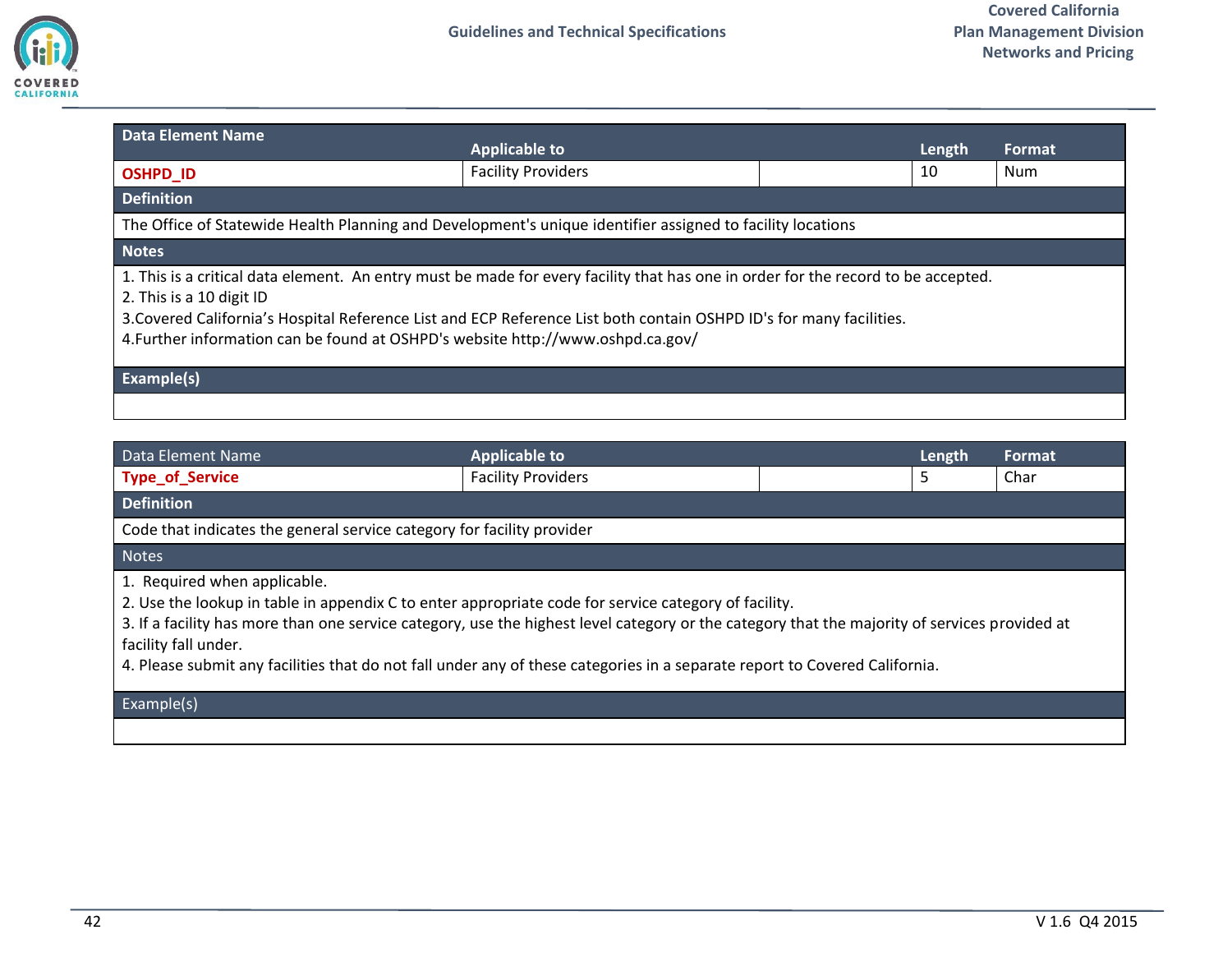

<span id="page-42-0"></span>

| <b>Data Element Name</b>                               | <b>Applicable to</b>                                                                                          | Length | Format |
|--------------------------------------------------------|---------------------------------------------------------------------------------------------------------------|--------|--------|
| Tertiary_Care_                                         | <b>Facility Providers</b>                                                                                     |        | Char   |
| <b>Definition</b>                                      |                                                                                                               |        |        |
|                                                        | Indicator for tertiary care services provided at the facility e.g. organ transplants, advanced cancer Rx etc. |        |        |
| <b>Notes</b>                                           |                                                                                                               |        |        |
| 1. Required. An entry must be made for every facility. |                                                                                                               |        |        |
|                                                        | 2. Acceptable values are Tertiary care provided = Y, Tertiary care not provided= N                            |        |        |
| Example(s)                                             |                                                                                                               |        |        |
|                                                        |                                                                                                               |        |        |

<span id="page-42-1"></span>

| <b>Data Element Name</b>                                                                                                                                                                                                                                | <b>Applicable to</b>                   |  | Length | Format |
|---------------------------------------------------------------------------------------------------------------------------------------------------------------------------------------------------------------------------------------------------------|----------------------------------------|--|--------|--------|
| <b>FTIN</b>                                                                                                                                                                                                                                             | Both Individual and Facility Providers |  | 9      | Num    |
| <b>Definition</b>                                                                                                                                                                                                                                       |                                        |  |        |        |
| Federal Tax Identification Number of provider, facility or agency                                                                                                                                                                                       |                                        |  |        |        |
| <b>Notes</b>                                                                                                                                                                                                                                            |                                        |  |        |        |
| 1. This is a critical data element. An entry must be made for every provider in order for the record to be accepted.<br>2. Comprosed of a 9 digit number. Must not be a provider SSN.<br>3. Will be encrypted in database and protected from disclosure |                                        |  |        |        |
| Example(s)                                                                                                                                                                                                                                              |                                        |  |        |        |
|                                                                                                                                                                                                                                                         |                                        |  |        |        |

<span id="page-42-2"></span>

| Data Element Name                                                                                                                                       | <b>Applicable to</b>                   | Length | Format        |
|---------------------------------------------------------------------------------------------------------------------------------------------------------|----------------------------------------|--------|---------------|
| Year/Month of data                                                                                                                                      | Both Individual and Facility Providers | 10     | Alpha-numeric |
| <b>Definition</b>                                                                                                                                       |                                        |        |               |
| Year, month and day data was last updated for record                                                                                                    |                                        |        |               |
| <b>Notes</b>                                                                                                                                            |                                        |        |               |
| 1. This is a critical data element. An entry must be made for every provider in order for the record to be accepted.<br>2. Must be in MM/DD/YYYY format |                                        |        |               |
| <b>Example(s)</b>                                                                                                                                       |                                        |        |               |
|                                                                                                                                                         |                                        |        |               |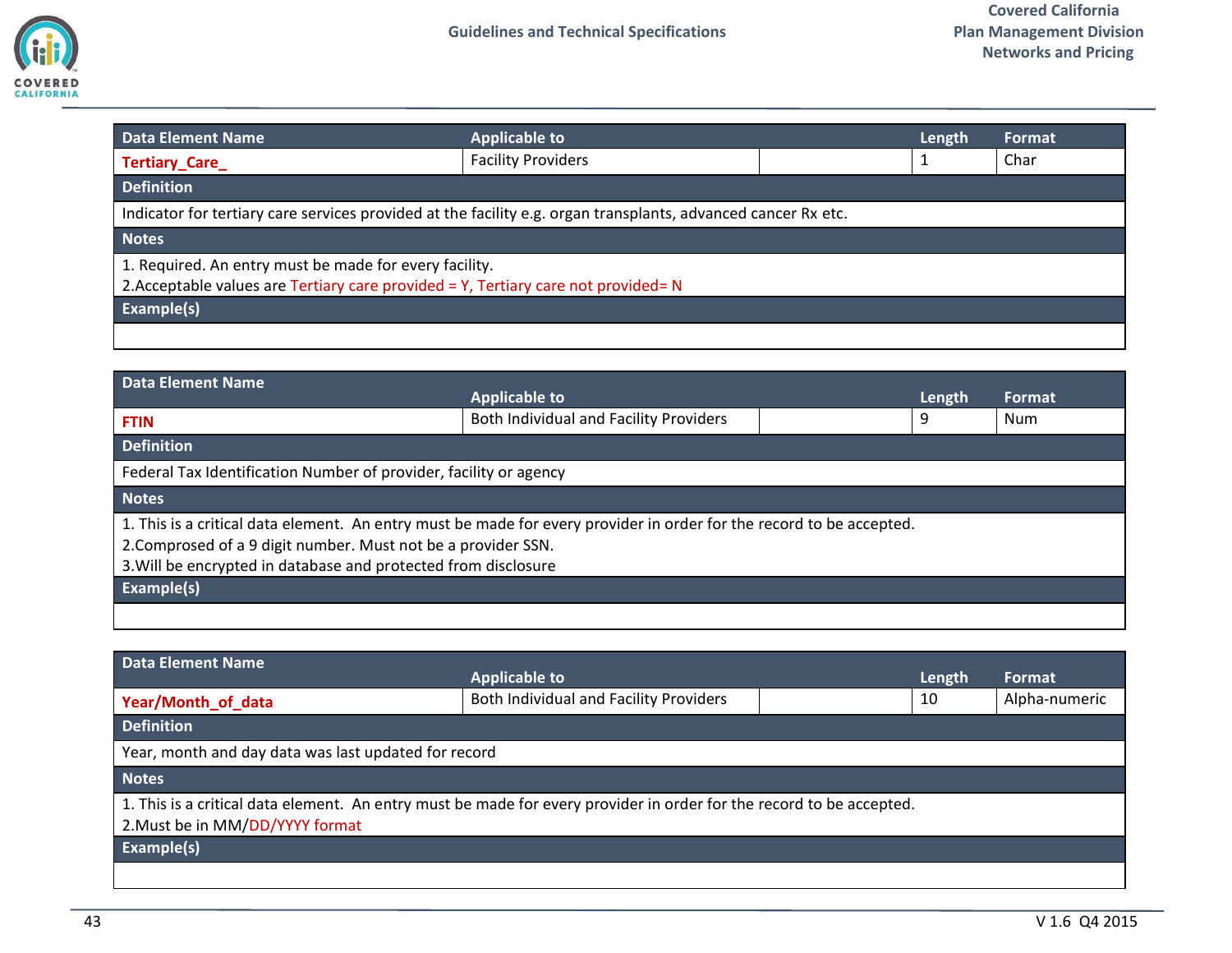

<span id="page-43-0"></span>

| <b>Data Element Name</b>                        | <b>Applicable to</b>                   | Length | Format        |
|-------------------------------------------------|----------------------------------------|--------|---------------|
| <b>Filler</b>                                   | Both Individual and Facility Providers | 10     | Alpha-numeric |
| <b>Definition</b>                               |                                        |        |               |
| Filler field for future use                     |                                        |        |               |
| <b>Notes</b>                                    |                                        |        |               |
| 1. This field to be left blank until designated |                                        |        |               |
| Example(s)                                      |                                        |        |               |
|                                                 |                                        |        |               |

<span id="page-43-1"></span>

| Data Element Name                                                                                                                                                                                                                                                                                                                                                                                             | <b>Applicable to</b>                   | Length | <b>Format</b> |
|---------------------------------------------------------------------------------------------------------------------------------------------------------------------------------------------------------------------------------------------------------------------------------------------------------------------------------------------------------------------------------------------------------------|----------------------------------------|--------|---------------|
| <b>Current_Assigned_Enrollees</b>                                                                                                                                                                                                                                                                                                                                                                             | Both Individual and Facility Providers | 10     | Num           |
| <b>Definition</b>                                                                                                                                                                                                                                                                                                                                                                                             |                                        |        |               |
| Number of enrollees assigned to individual physicians and clinics by issuer                                                                                                                                                                                                                                                                                                                                   |                                        |        |               |
| <b>Notes</b>                                                                                                                                                                                                                                                                                                                                                                                                  |                                        |        |               |
| 1. This is a critical data element. An entry must be made for every provider that has patient assignment.<br>2. Must be actual number of enrollees assigned at the location level i.e. number of enrollees seen per location for same provider.<br>3. Must be a valid number. Sequences of 000000 or 99999 etc. will not be accepted<br>4. Applies to physicians and clinics that receive patient assignments |                                        |        |               |
| Example(s)                                                                                                                                                                                                                                                                                                                                                                                                    |                                        |        |               |
| Dr. Smith has 50 patients at his Main St location and 23 patients at his MLK Blvd location.                                                                                                                                                                                                                                                                                                                   |                                        |        |               |

<span id="page-43-2"></span>

| <b>Data Element Name</b>                                                                                                                                                                                                                                                                                             | <b>Applicable to</b>                   |  | Length | Format |
|----------------------------------------------------------------------------------------------------------------------------------------------------------------------------------------------------------------------------------------------------------------------------------------------------------------------|----------------------------------------|--|--------|--------|
| <b>PCP_Flag</b>                                                                                                                                                                                                                                                                                                      | Both Individual and Facility Providers |  | 1      | Char   |
| <b>Definition</b>                                                                                                                                                                                                                                                                                                    |                                        |  |        |        |
| Indicator that provider is designated as a primary care provider (physician or clinic) by issuer and is assigned enrollees. Applies to products that<br>have PCP assignment.                                                                                                                                         |                                        |  |        |        |
| <b>Notes</b>                                                                                                                                                                                                                                                                                                         |                                        |  |        |        |
| 1. An entry must be made for every provider in order for the record to be accepted.<br>2. Applies to providers in products that have PCP assignment.<br>3. Acceptable values are Primary care provider = Y, Not primary care provider=N.<br>4. Dependent on issuer's internal designation, not on provider taxonomy. |                                        |  |        |        |
| Example(s)                                                                                                                                                                                                                                                                                                           |                                        |  |        |        |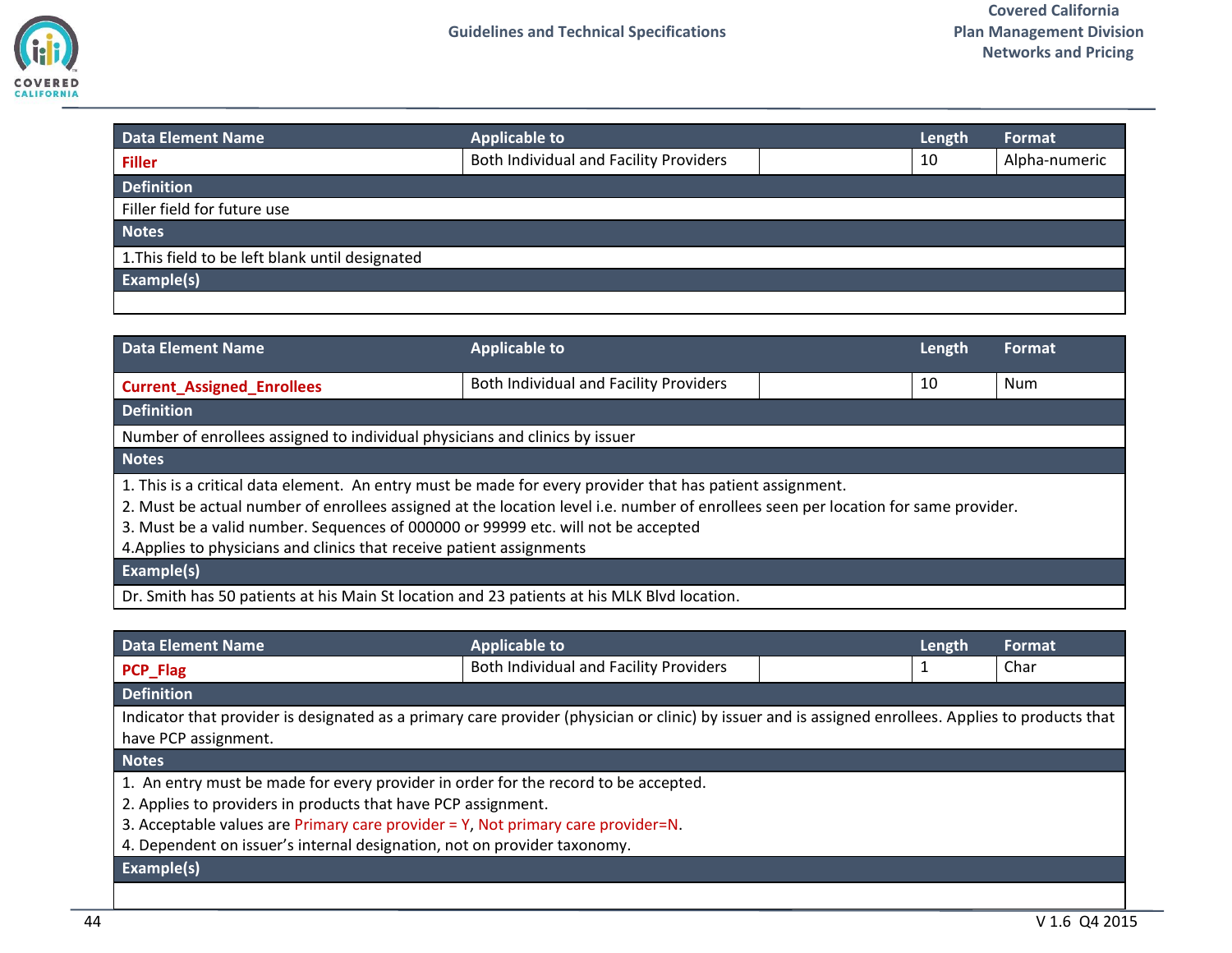

<span id="page-44-0"></span>

| <b>Data Element Name</b>                                                                                                                                                                                                                                   | <b>Applicable to</b>                                                                                                        |  | Length | Format |
|------------------------------------------------------------------------------------------------------------------------------------------------------------------------------------------------------------------------------------------------------------|-----------------------------------------------------------------------------------------------------------------------------|--|--------|--------|
| <b>Network ID</b>                                                                                                                                                                                                                                          | Both Individual and Facility Providers                                                                                      |  | 11     | Char   |
| <b>Definition</b>                                                                                                                                                                                                                                          |                                                                                                                             |  |        |        |
|                                                                                                                                                                                                                                                            | The particular network product the provider is part of. Providers may participate in more than one product with same issuer |  |        |        |
| <b>Notes</b>                                                                                                                                                                                                                                               |                                                                                                                             |  |        |        |
| 1. This is a critical data element. An entry must be made for every provider in order for the record to be accepted.<br>2. Use crosswalk in appendix A for issuer network IDs<br>3. Entries other than those specified in appendix A will not be accepted. |                                                                                                                             |  |        |        |
| Example(s)                                                                                                                                                                                                                                                 |                                                                                                                             |  |        |        |
|                                                                                                                                                                                                                                                            |                                                                                                                             |  |        |        |

<span id="page-44-1"></span>

| <b>Data Element Name</b>    | <b>Applicable to</b>                                                                                                 | Length | <b>Format</b> |
|-----------------------------|----------------------------------------------------------------------------------------------------------------------|--------|---------------|
| Network Tier ID             | Both Individual and Facility Providers                                                                               |        | Num           |
| <b>Definition</b>           |                                                                                                                      |        |               |
|                             | Certain providers are offered via special referral with a higher cost share than regular in network providers        |        |               |
| <b>Notes</b>                |                                                                                                                      |        |               |
|                             | 1. This is a critical data element. An entry must be made for every provider in order for the record to be accepted. |        |               |
|                             | 2. Acceptable values are Tier2 (offered at a higher cost share than regular in-network providers)=2, Tier1=1         |        |               |
| 3. Entries cannot be blank. |                                                                                                                      |        |               |
| Example(s)                  |                                                                                                                      |        |               |
|                             |                                                                                                                      |        |               |

<span id="page-44-2"></span>

| <b>Data Element Name</b>                                                                                                                         | <b>Applicable to</b>                                                                                                   | Length | <b>Format</b> |
|--------------------------------------------------------------------------------------------------------------------------------------------------|------------------------------------------------------------------------------------------------------------------------|--------|---------------|
| <b>Availability</b>                                                                                                                              | Both Individual and Facility Providers                                                                                 |        | Char          |
| <b>Definition</b>                                                                                                                                |                                                                                                                        |        |               |
|                                                                                                                                                  | Certain providers are offered via special referral or prior authorization with same cost share as in-network providers |        |               |
| <b>Notes</b>                                                                                                                                     |                                                                                                                        |        |               |
|                                                                                                                                                  | 1. This is a critical data element. An entry must be made for every provider in order for the record to be accepted.   |        |               |
| 2. Acceptable values are Available to Covered California enrollees without any special referral, prior authorization or any other restriction=Y, |                                                                                                                        |        |               |
| Special authorization or referral of any kind required=N 3. Entries cannot be blank.                                                             |                                                                                                                        |        |               |
| <b>Example(s)</b>                                                                                                                                |                                                                                                                        |        |               |
|                                                                                                                                                  |                                                                                                                        |        |               |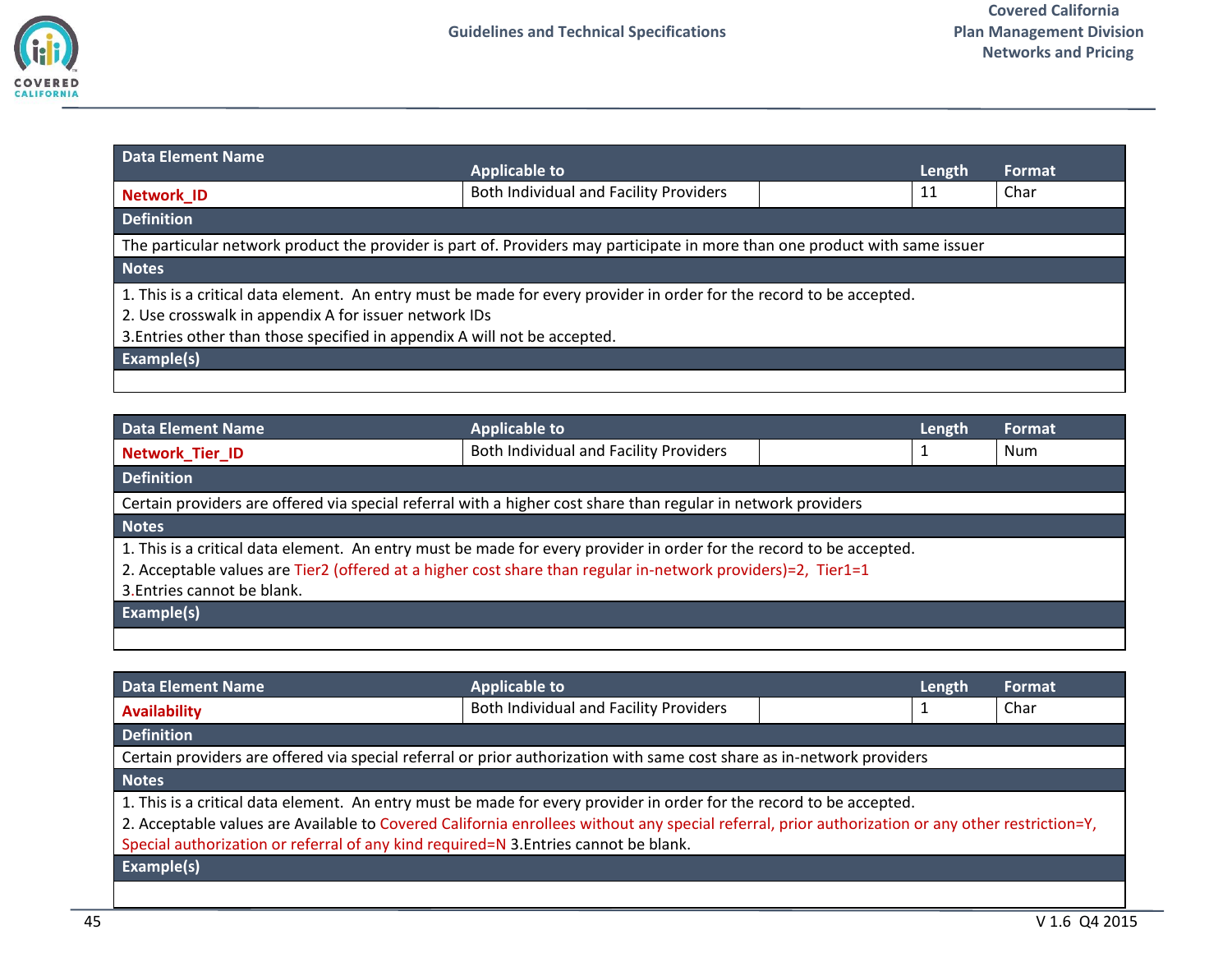

<span id="page-45-0"></span>

| <b>Data Element Name</b>    | <b>Applicable to</b>                                                                                                                                                                                                                                        | Length | Format |
|-----------------------------|-------------------------------------------------------------------------------------------------------------------------------------------------------------------------------------------------------------------------------------------------------------|--------|--------|
| <b>Visibility</b>           | Both Individual and Facility Providers                                                                                                                                                                                                                      |        | Char   |
| <b>Definition</b>           |                                                                                                                                                                                                                                                             |        |        |
|                             | Certain providers are available in one form or another to enrollees but not advertised on a directory e.g. tier 2 facilities                                                                                                                                |        |        |
| <b>Notes</b>                |                                                                                                                                                                                                                                                             |        |        |
| 3. Entries cannot be blank. | 1. This is a critical data element. An entry must be made for every provider in order for the record to be accepted.<br>2. Acceptable values are Visible on Covered California's online directory=Y, Not visible on Covered California's online directory=N |        |        |
| Example(s)                  |                                                                                                                                                                                                                                                             |        |        |
|                             |                                                                                                                                                                                                                                                             |        |        |

<span id="page-45-1"></span>

| <b>Data Element Name</b>                                                                                                                             | <b>Applicable to</b>      |  | Length | Format |
|------------------------------------------------------------------------------------------------------------------------------------------------------|---------------------------|--|--------|--------|
| <b>Covered California ID</b>                                                                                                                         | <b>Facility Providers</b> |  | 16     | Char   |
| <b>Definition</b>                                                                                                                                    |                           |  |        |        |
| Unique identifier assigned by Covered California to Essential Community Provider hospitals and clinic                                                |                           |  |        |        |
| <b>Notes</b>                                                                                                                                         |                           |  |        |        |
| 1. This is a critical data element. An entry must be made for every eligible provider in order for the record to be accepted.                        |                           |  |        |        |
| 2. Covered California publishes an annual ECP reference list with Covered California IDs for each eligible facility. This list can be downloaded at: |                           |  |        |        |
| http://hbex.coveredca.com/stakeholders/plan-management/ecp-list/                                                                                     |                           |  |        |        |
| 3. This is crucial for identifying ECP facilities in addition to ECP_Flag and Type_of_Service. All three must be adequately populated for ECPs to    |                           |  |        |        |
| be documented as being in-network for an issuer. Please refer to appendix C for type of service values.                                              |                           |  |        |        |
| 4. This ID has up to 16 characters. X is the acceptable value for non-ECP entities.                                                                  |                           |  |        |        |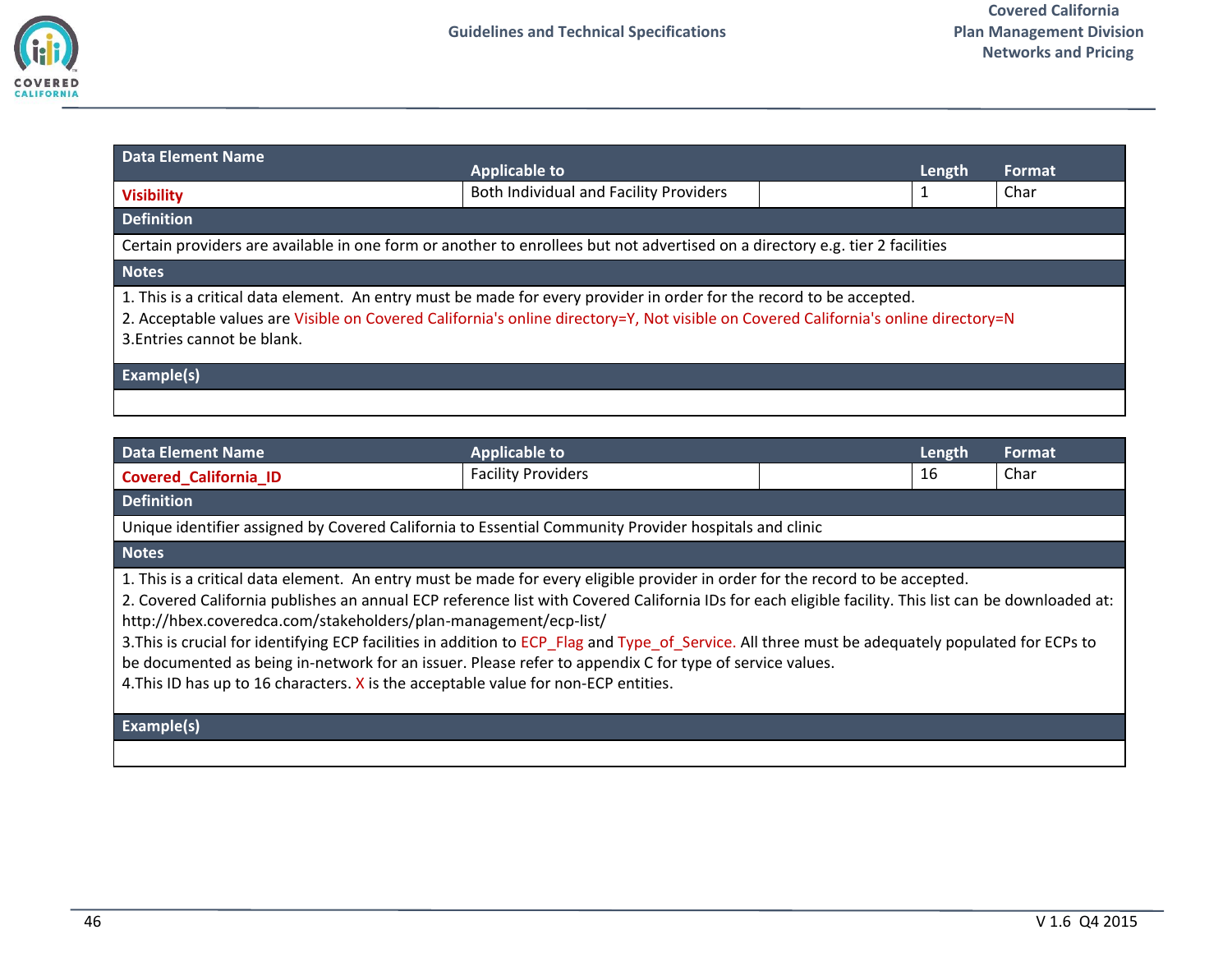

<span id="page-46-0"></span>

| <b>Data Element Name</b>                                                                                                                                                                                                                                                                                                                                                                                                                                                                                                                                                                                                                                                            | <b>Applicable to</b>                                                                            |  | Length | Format |
|-------------------------------------------------------------------------------------------------------------------------------------------------------------------------------------------------------------------------------------------------------------------------------------------------------------------------------------------------------------------------------------------------------------------------------------------------------------------------------------------------------------------------------------------------------------------------------------------------------------------------------------------------------------------------------------|-------------------------------------------------------------------------------------------------|--|--------|--------|
| <b>ECP_Flag</b>                                                                                                                                                                                                                                                                                                                                                                                                                                                                                                                                                                                                                                                                     | <b>Facility Providers</b>                                                                       |  | 16     | Char   |
| <b>Definition</b>                                                                                                                                                                                                                                                                                                                                                                                                                                                                                                                                                                                                                                                                   |                                                                                                 |  |        |        |
|                                                                                                                                                                                                                                                                                                                                                                                                                                                                                                                                                                                                                                                                                     | Flag to indicate that issuer has identified facility on Covered California's ECP reference list |  |        |        |
| <b>Notes</b>                                                                                                                                                                                                                                                                                                                                                                                                                                                                                                                                                                                                                                                                        |                                                                                                 |  |        |        |
| 1. This is a critical data element. An entry must be made for every eligible provider in order for the record to be accepted.<br>2. Covered California publishes an annual ECP reference list with Covered California IDs for each eligible facility. This list can be downloaded at:<br>http://hbex.coveredca.com/stakeholders/plan-management/ecp-list/<br>3. This is crucial for identifying ECP facilities in addition to Covered_California_ID and Type_of_Service. All three must be adequately populated<br>for ECPs to be documented as being in-network for an issuer. Please refer to appendix C for type of service values.<br>4. Acceptable values are ECP=Y, Non-ECP=N |                                                                                                 |  |        |        |
| Example(s)                                                                                                                                                                                                                                                                                                                                                                                                                                                                                                                                                                                                                                                                          |                                                                                                 |  |        |        |
|                                                                                                                                                                                                                                                                                                                                                                                                                                                                                                                                                                                                                                                                                     |                                                                                                 |  |        |        |

<span id="page-46-1"></span>

| <b>Data Element Name</b>                                                                                                                                                                                                                                                                                                           | <b>Applicable to</b>                   |  | Length | Format. |
|------------------------------------------------------------------------------------------------------------------------------------------------------------------------------------------------------------------------------------------------------------------------------------------------------------------------------------|----------------------------------------|--|--------|---------|
| <b>Accepting_New_Patients</b>                                                                                                                                                                                                                                                                                                      | Both Individual and Facility Providers |  |        | Char    |
| <b>Definition</b>                                                                                                                                                                                                                                                                                                                  |                                        |  |        |         |
| Indicates if provider is able to receive additional patients                                                                                                                                                                                                                                                                       |                                        |  |        |         |
| <b>Notes</b>                                                                                                                                                                                                                                                                                                                       |                                        |  |        |         |
| 1. This is a critical data element. An entry must be made for every eligible provider in order for the record to be accepted.<br>2. Applies to individual providers and clinics<br>3. Acceptable values are Accepting new patients at this location=Y, Not accepting new patients at this location=N, Not Applicable to Provider=X |                                        |  |        |         |
| Example(s)                                                                                                                                                                                                                                                                                                                         |                                        |  |        |         |
|                                                                                                                                                                                                                                                                                                                                    |                                        |  |        |         |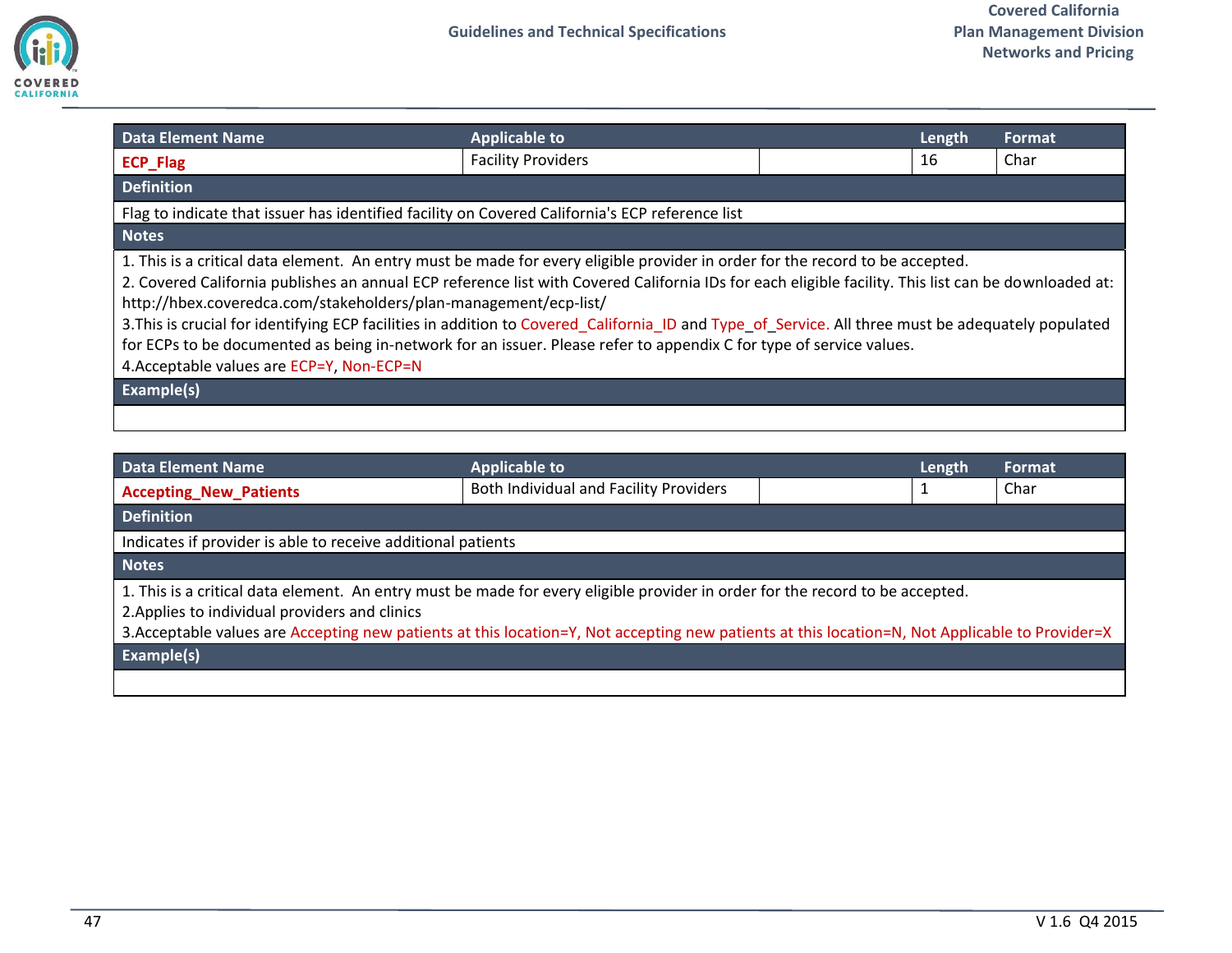

<span id="page-47-0"></span>

| <b>Data Element Name</b>                                                                                                                                                                                                                                            | <b>Applicable to</b>                   | Length | <b>Format</b> |  |
|---------------------------------------------------------------------------------------------------------------------------------------------------------------------------------------------------------------------------------------------------------------------|----------------------------------------|--------|---------------|--|
| <b>Snapshot Date</b>                                                                                                                                                                                                                                                | Both Individual and Facility Providers | 10     | Char          |  |
| <b>Definition</b>                                                                                                                                                                                                                                                   |                                        |        |               |  |
| Year, month and day data was last extracted or captured for submission.                                                                                                                                                                                             |                                        |        |               |  |
| <b>Notes</b>                                                                                                                                                                                                                                                        |                                        |        |               |  |
| 1. This is a critical data element. An entry must be made for every provider in order for the record to be accepted.<br>2. Must be in MM/DD/CCYY format<br>3. This date is the date that the data is captured for this file. It is designated by Covered California |                                        |        |               |  |
| Example(s)                                                                                                                                                                                                                                                          |                                        |        |               |  |
|                                                                                                                                                                                                                                                                     |                                        |        |               |  |

<span id="page-47-1"></span>

| Data Element Name                                                                                                    |                                        |  |        |               |
|----------------------------------------------------------------------------------------------------------------------|----------------------------------------|--|--------|---------------|
|                                                                                                                      | <b>Applicable to</b>                   |  | Length | <b>Format</b> |
| <b>Issuer Provider ID</b>                                                                                            | Both Individual and Facility Providers |  | 35     | Char          |
| <b>Definition</b>                                                                                                    |                                        |  |        |               |
| Identifier assigned internally by issuer to contracted providers                                                     |                                        |  |        |               |
| <b>Notes</b>                                                                                                         |                                        |  |        |               |
| 1. This is a critical data element. An entry must be made for every provider in order for the record to be accepted. |                                        |  |        |               |
| 2. Internal ID assigned by issuer to provider if applicable.                                                         |                                        |  |        |               |
| <b>Example(s)</b>                                                                                                    |                                        |  |        |               |
|                                                                                                                      |                                        |  |        |               |

<span id="page-47-2"></span>

| <b>Data Element Name</b>                                                                                             |                             |           |        |        |
|----------------------------------------------------------------------------------------------------------------------|-----------------------------|-----------|--------|--------|
|                                                                                                                      | <b>Applicable to</b>        |           | Length | Format |
| <b>Issuer PCP ID</b>                                                                                                 | <b>Individual Providers</b> | 1272-1306 | 35     | Char   |
| <b>Definition</b>                                                                                                    |                             |           |        |        |
| Identifier assigned internally by issuer to contracted providers                                                     |                             |           |        |        |
| <b>Notes</b>                                                                                                         |                             |           |        |        |
| 1. This is a critical data element. An entry must be made for every provider in order for the record to be accepted. |                             |           |        |        |
| 2. Internal ID assigned by issuer to primary care provider if applicable (mostly applies to HMO and DHMO products)   |                             |           |        |        |
| <b>Example(s)</b>                                                                                                    |                             |           |        |        |
|                                                                                                                      |                             |           |        |        |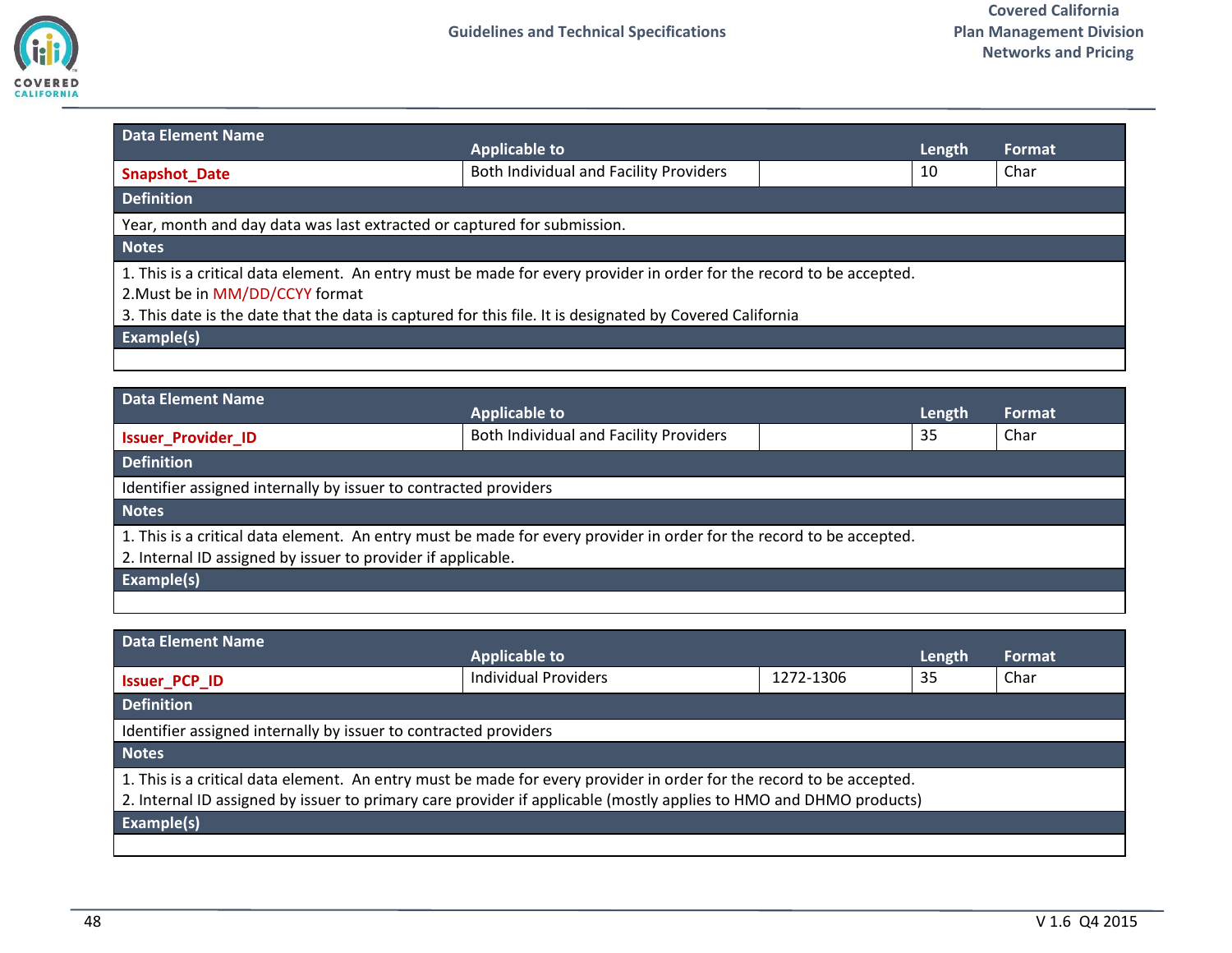

<span id="page-48-0"></span>

| Data Element Name                                                                                                                                                                  | <b>Applicable to</b>                   | Length | Format |
|------------------------------------------------------------------------------------------------------------------------------------------------------------------------------------|----------------------------------------|--------|--------|
| <b>Record Type</b>                                                                                                                                                                 | Both Individual and Facility Providers | 1      | Char   |
| <b>Definition</b>                                                                                                                                                                  |                                        |        |        |
| Detail record identifier                                                                                                                                                           |                                        |        |        |
| <b>Notes</b>                                                                                                                                                                       |                                        |        |        |
| 1. This is a critical data element. An entry must be made for every provider in order for the record to be accepted.<br>2. Must be Record_Type=D for detail record portion of file |                                        |        |        |
| Example(s)                                                                                                                                                                         |                                        |        |        |
|                                                                                                                                                                                    |                                        |        |        |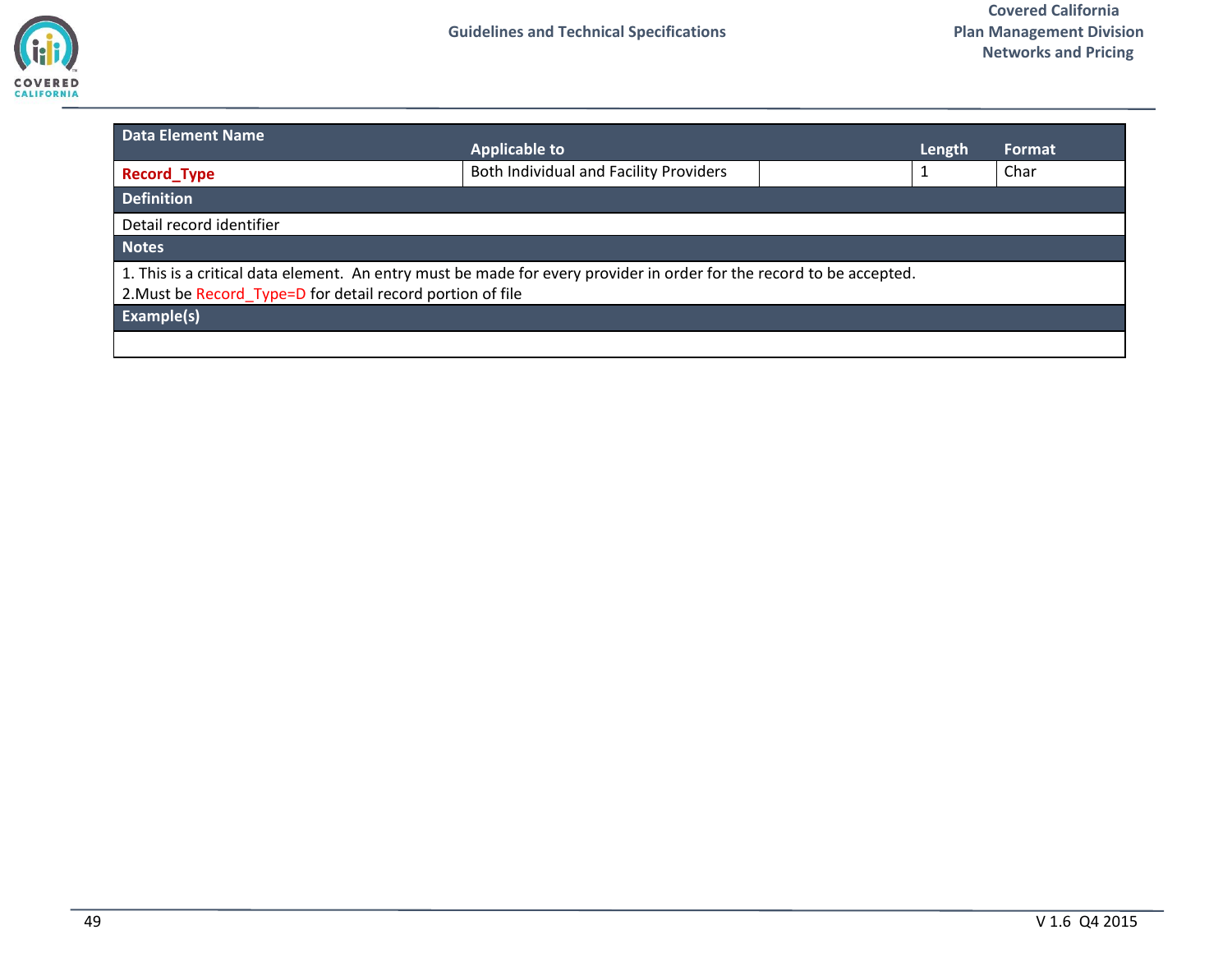

## <span id="page-49-0"></span>C. Trailer Record Data Elements

<span id="page-49-1"></span>

| Data Element Name                                                                                                                                                                                                                  | <b>Applicable to</b>                                                            | Length | <b>Format</b> |
|------------------------------------------------------------------------------------------------------------------------------------------------------------------------------------------------------------------------------------|---------------------------------------------------------------------------------|--------|---------------|
| Data Start Date                                                                                                                                                                                                                    | Both Individual and Facility Providers                                          | 10     | Char          |
| <b>Definition</b>                                                                                                                                                                                                                  |                                                                                 |        |               |
| 1 <sup>st</sup> day of the month the data represents or is due for.                                                                                                                                                                |                                                                                 |        |               |
| <b>Notes</b>                                                                                                                                                                                                                       |                                                                                 |        |               |
| 1. This is a critical data element. An entry must be made for every provider in order for the record to be accepted.<br>2. Must be in MM/DD/CCYY format 3. This date is the first day of the month for which the data is submitted |                                                                                 |        |               |
| Example(s)                                                                                                                                                                                                                         |                                                                                 |        |               |
|                                                                                                                                                                                                                                    | E.g. If the file represents the June 2016 Submission, date should be 06/01/2016 |        |               |

<span id="page-49-2"></span>

| Data Element Name                                                                                                    |                                        |        |        |
|----------------------------------------------------------------------------------------------------------------------|----------------------------------------|--------|--------|
|                                                                                                                      | <b>Applicable to</b>                   | Length | Format |
| Data_End_Date                                                                                                        | Both Individual and Facility Providers | 10     | Char   |
| <b>Definition</b>                                                                                                    |                                        |        |        |
| Last day of the month the data represents or is due for.                                                             |                                        |        |        |
| <b>Notes</b>                                                                                                         |                                        |        |        |
| 1. This is a critical data element. An entry must be made for every provider in order for the record to be accepted. |                                        |        |        |
| 2. Must be in MM/DD/CCYY format 3. This date is the last day of the month for which the data is submitted            |                                        |        |        |
| Example(s)                                                                                                           |                                        |        |        |
| E.g. If the file represents the June 2016 Submission, date should be 06/30/2016                                      |                                        |        |        |

<span id="page-49-3"></span>

| Data Element Name                                                                                                    |                                                                                  |  |        |        |
|----------------------------------------------------------------------------------------------------------------------|----------------------------------------------------------------------------------|--|--------|--------|
|                                                                                                                      | <b>Applicable to</b>                                                             |  | Length | Format |
| <b>Record Count</b>                                                                                                  | Both Individual and Facility Providers                                           |  | 10     | Num    |
| <b>Definition</b>                                                                                                    |                                                                                  |  |        |        |
|                                                                                                                      | Count of all records in submission including Header, Detail and Trailer Records. |  |        |        |
| <b>Notes</b>                                                                                                         |                                                                                  |  |        |        |
| 1. This is a critical data element. An entry must be made for every provider in order for the record to be accepted. |                                                                                  |  |        |        |
| 2. Simple number format count of all records with Record Type=D, H and T                                             |                                                                                  |  |        |        |
| <b>Example(s)</b>                                                                                                    |                                                                                  |  |        |        |
|                                                                                                                      |                                                                                  |  |        |        |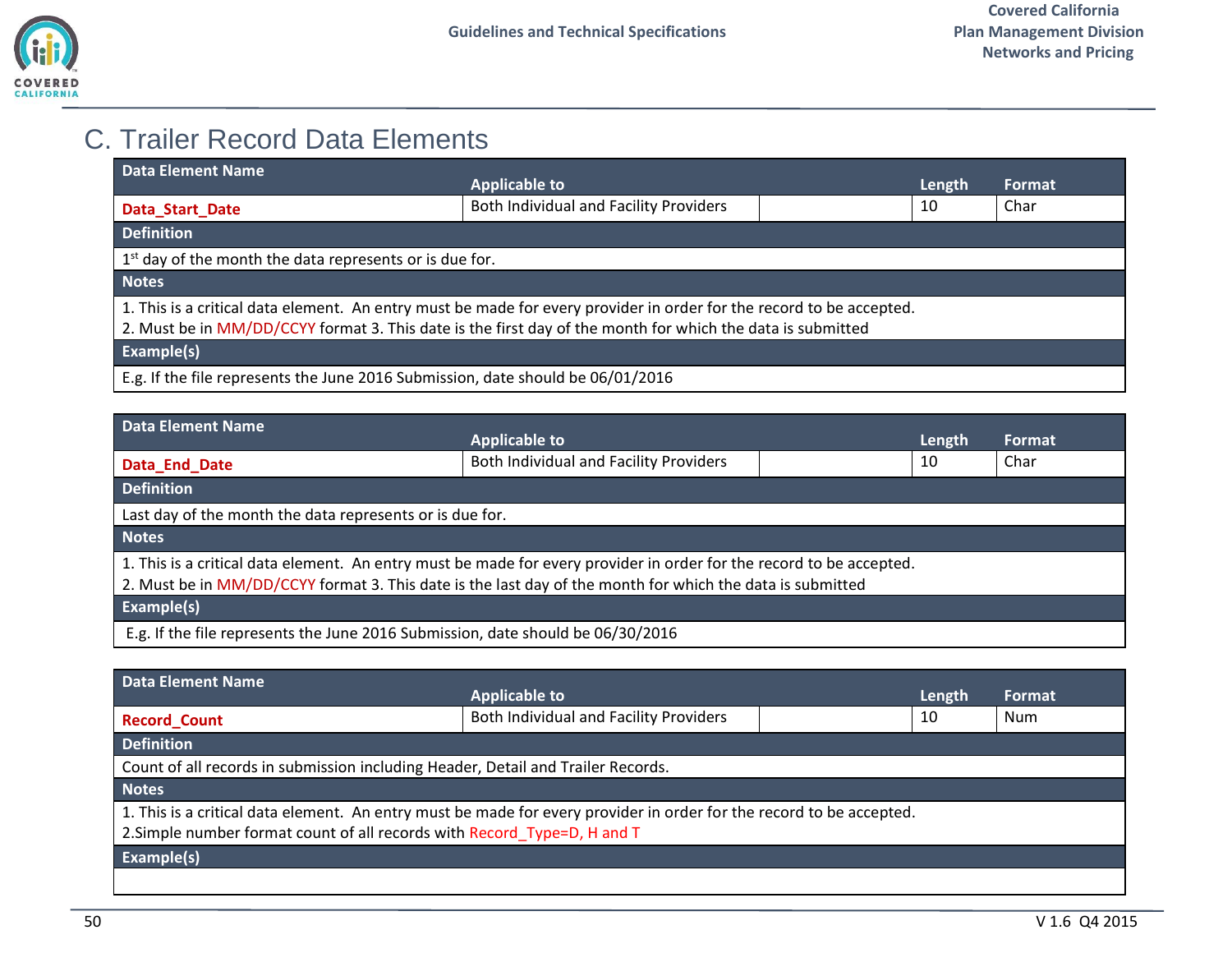

<span id="page-50-0"></span>

| <b>Data Element Name</b>                                                                                                                                                            | <b>Applicable to</b> |  | Length | Format |  |
|-------------------------------------------------------------------------------------------------------------------------------------------------------------------------------------|----------------------|--|--------|--------|--|
| Both Individual and Facility Providers<br><b>Record Type</b>                                                                                                                        |                      |  | 1276   | Char   |  |
| <b>Definition</b>                                                                                                                                                                   |                      |  |        |        |  |
| Trailer record identifier                                                                                                                                                           |                      |  |        |        |  |
| <b>Notes</b>                                                                                                                                                                        |                      |  |        |        |  |
| 1. This is a critical data element. An entry must be made for every provider in order for the record to be accepted.<br>2. Must be Record_Type=T for trailer record portion of file |                      |  |        |        |  |
| Example(s)                                                                                                                                                                          |                      |  |        |        |  |
|                                                                                                                                                                                     |                      |  |        |        |  |

<span id="page-50-1"></span>

| Data Element Name                                                                                                    | <b>Applicable to</b>                   |  | Length | Format |
|----------------------------------------------------------------------------------------------------------------------|----------------------------------------|--|--------|--------|
| <b>Filler</b>                                                                                                        | Both Individual and Facility Providers |  |        | Char   |
| <b>Definition</b>                                                                                                    |                                        |  |        |        |
| Filler field to complete total detail record length                                                                  |                                        |  |        |        |
| <b>Notes</b>                                                                                                         |                                        |  |        |        |
| 1. This is a critical data element. An entry must be made for every provider in order for the record to be accepted. |                                        |  |        |        |
| 2. Left blank                                                                                                        |                                        |  |        |        |
| Example(s)                                                                                                           |                                        |  |        |        |
|                                                                                                                      |                                        |  |        |        |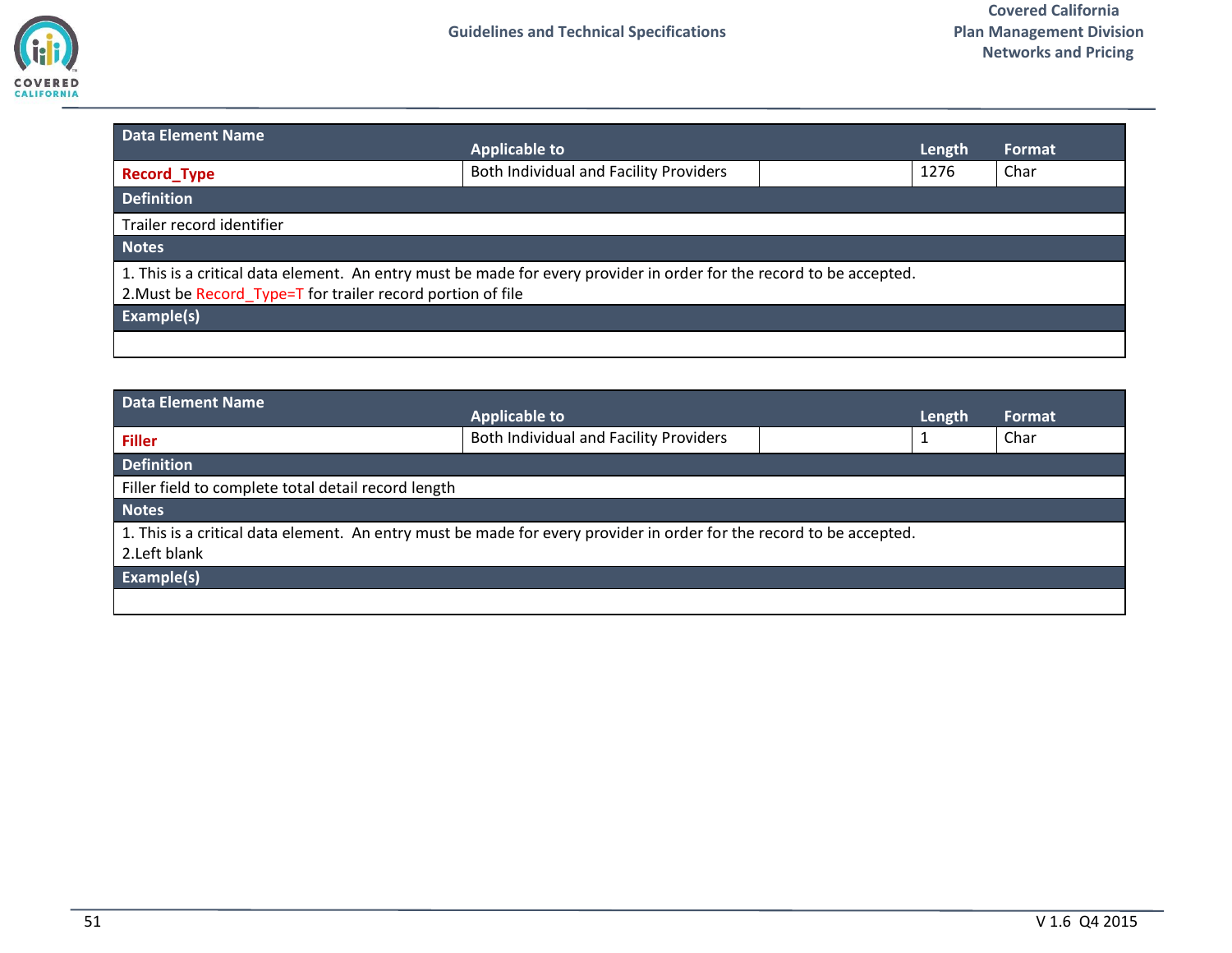

# <span id="page-51-0"></span>**6. Validation Rules**

Upon submission, the provider data files will be evaluated and certain fields will be validated according to the business rules below. Depending on the outcome of this assessment and the severity of the issue, a report may be generated and sent to the issuer with details of the exceptions found in the file or the file may be rejected outright. In the case of rejection, the issuer must correct the reported defects and resubmit the corrected file.

The following business rules serve to ensure that the data submitted is of high quality and can be consolidated with other issuer data to form an integrated cross plan directory. This list of rules is not comprehensive: Additional rules may be added as the need arises

|                | <b>Field(s) Assessed</b>     | <b>Issue</b>                                                        | <b>Details</b>                                                                                                                                             | <b>Severity</b> | <b>Action</b>                                                                                                                   |
|----------------|------------------------------|---------------------------------------------------------------------|------------------------------------------------------------------------------------------------------------------------------------------------------------|-----------------|---------------------------------------------------------------------------------------------------------------------------------|
| $\mathbf{1}$   | Location_Address             | PO Box Addresses                                                    | The provider's address was<br>listed as a PO Box. Covered<br>California requires a full<br>street address of the<br>location where service is<br>rendered. |                 | File is rejected                                                                                                                |
| $\overline{2}$ | Location_Address             | PCP Extender Address<br>does not match a PCP<br>address             | PCP extenders typically<br>operate under the<br>supervision of a licensed<br>PCP. The service address<br>should be the same as the<br>supervising PCP.     |                 | 1st instance: Report<br>generated and sent<br>to Issuer for<br>consideration and<br>action<br>2nd Instance: File is<br>rejected |
| 3              | Location_Address             | Anesthesiologist<br>Address does not<br>match a hospital<br>address |                                                                                                                                                            |                 | 1st instance: Report<br>generated and sent<br>to Issuer for<br>consideration and<br>action<br>2nd Instance: File is<br>rejected |
| $\overline{4}$ | PCP_Flag / Primary_specialty | PCP specialty is not<br>typically associated<br>with PCPs           |                                                                                                                                                            |                 | Report is generated<br>and provided to<br>issuer for<br>verification                                                            |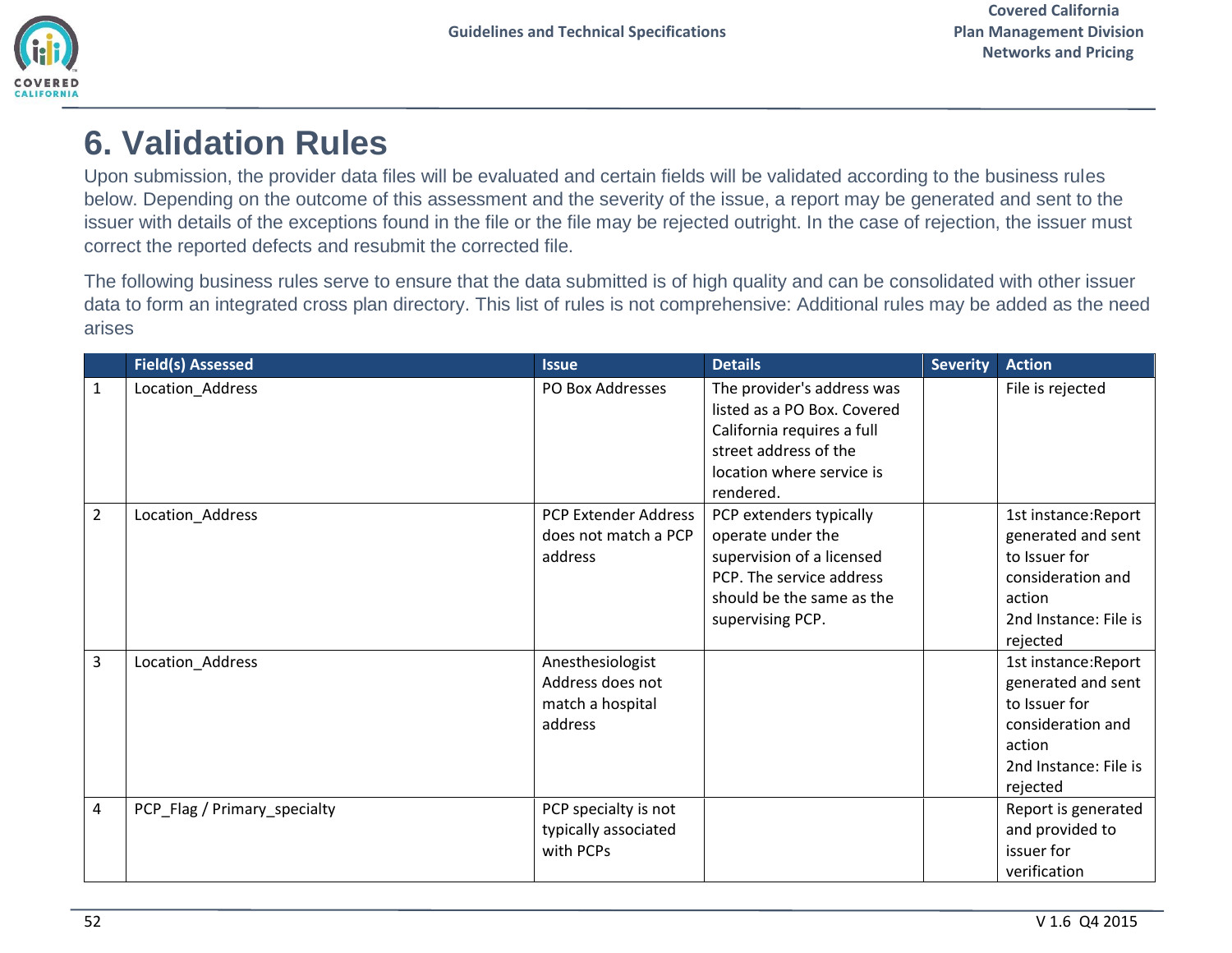

|                | <b>Field(s) Assessed</b> | <b>Issue</b>                                                                                  | <b>Details</b>                                                                                                                                                             | <b>Severity</b> | <b>Action</b>                                                        |
|----------------|--------------------------|-----------------------------------------------------------------------------------------------|----------------------------------------------------------------------------------------------------------------------------------------------------------------------------|-----------------|----------------------------------------------------------------------|
| 5              | Sup_PCP_Specialty        | PCP specialty is not<br>typically associated<br>with PCPs                                     |                                                                                                                                                                            |                 | Report is generated<br>and provided to<br>issuer for<br>verification |
| 6              | First_Name               | First name missing<br>for individual<br>provider                                              |                                                                                                                                                                            |                 | File is rejected                                                     |
| $\overline{7}$ | First_Name               | First name is initial                                                                         | <b>Covered California requires</b><br>an individual provider's full<br>name                                                                                                |                 | File is rejected                                                     |
| 8              | Last_Name                | Last name missing for<br>individual provider                                                  | <b>Covered California requires</b><br>an individual provider's full<br>name                                                                                                |                 | File is rejected                                                     |
| 9              | Last_Name                | Last name is initial                                                                          | <b>Covered California requires</b><br>an individual provider's full<br>name                                                                                                |                 | File is rejected                                                     |
| 10             | CA_License               | CA license is not in<br>prescribed format.<br>Initially only<br>scrutinized for<br>physicians | CA license must be in<br>specified format to enable<br>cross referencing with state<br>databases.                                                                          |                 | File is rejected                                                     |
| 11             | CA_License               | Same CA license<br>associated with<br>multiple providers                                      | Each individual provider has<br>a unique CA license number.<br>On the occasion that 1<br>license is used for multiple<br>providers, file must be<br>reviewed for accuracy. |                 | File is rejected                                                     |
| 12             | CA_License               | Multiple CA licenses<br>associated with same<br><b>NPI</b>                                    | Each individual provider has<br>a unique CA license number.<br>On the occasion that 1<br>license is used for multiple<br>providers, file must be<br>reviewed for accuracy. |                 | File is rejected                                                     |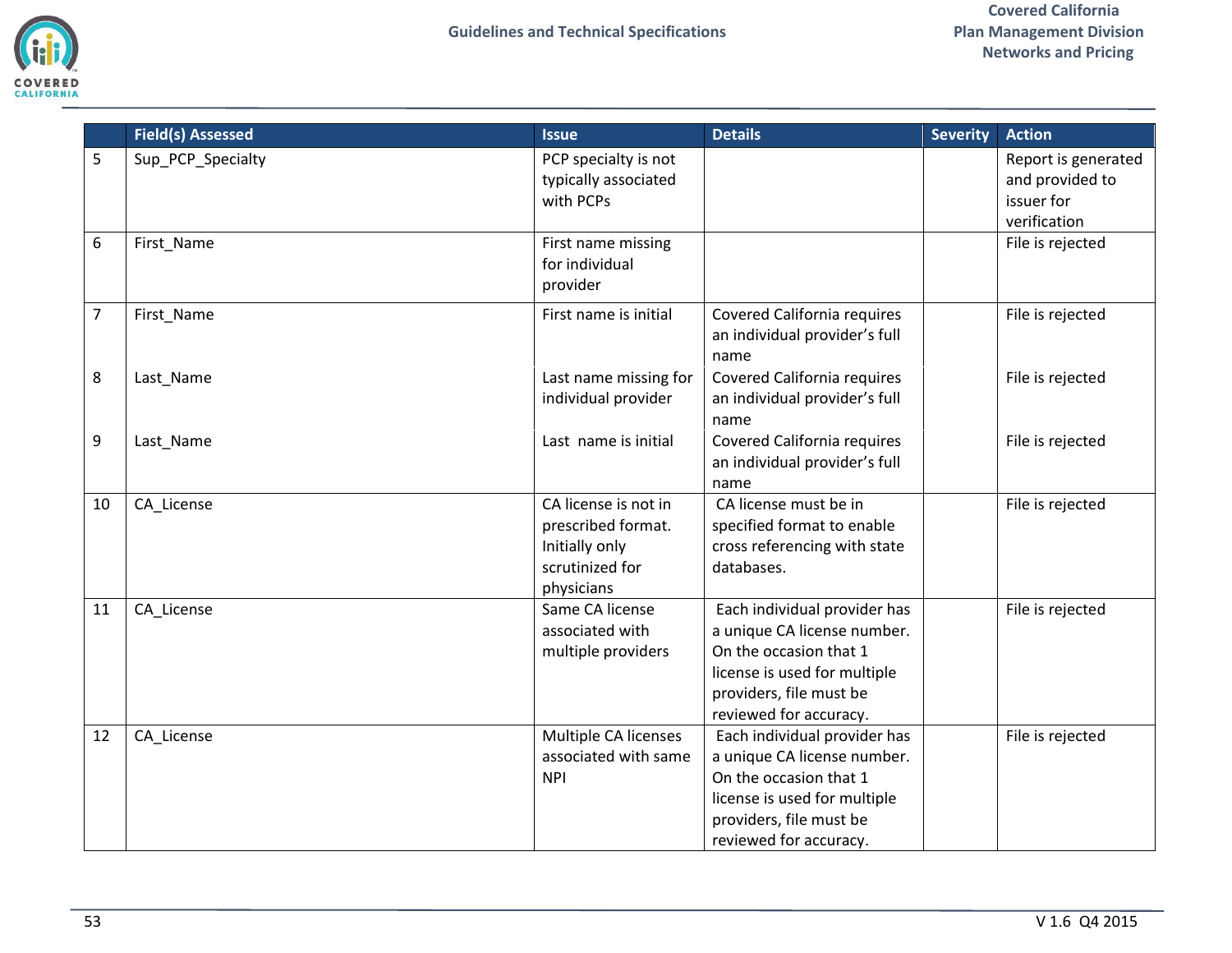

|    | <b>Field(s) Assessed</b>     | <b>Issue</b>                                                           | <b>Details</b>                                                                                                                                                                | <b>Severity</b> | <b>Action</b>    |
|----|------------------------------|------------------------------------------------------------------------|-------------------------------------------------------------------------------------------------------------------------------------------------------------------------------|-----------------|------------------|
| 13 | <b>NPI</b>                   | <b>Multiple NPIs</b><br>associated with same<br>CA License             | Each individual provider has<br>a unique CA license number<br>and NPI. On the occasion<br>that 1 license is used for<br>multiple NPIs, file must be<br>reviewed for accuracy. |                 | File is rejected |
| 14 | <b>NPI</b>                   | <b>Invalid NPI</b><br>(ckecksum) comprise<br>more than 5% of<br>roster | NPI has built in check digit.<br>If >5% of NPI's are invalid,<br>file is rejected.                                                                                            |                 | File is rejected |
| 15 | <b>NPI</b>                   | Valid NPI not<br>recorded in NPI<br>Registry                           |                                                                                                                                                                               |                 | File is rejected |
| 16 | <b>NPI</b>                   | NPI Registry name<br>mismatch                                          |                                                                                                                                                                               |                 | File is rejected |
| 17 | Sup_PCP_NPI                  | <b>Multiple NPIs</b><br>associated with same<br>CA License             | Each individual provider has<br>a unique CA license number<br>and NPI. On the occasion<br>that 1 license is used for<br>multiple NPIs, file must be<br>reviewed for accuracy. |                 | File is rejected |
| 18 | Sup_PCP_NPI                  | <b>Invalid NPI</b><br>(ckecksum) comprise<br>more than 5% of<br>roster | NPI has built in check digit.<br>If >5% of NPI's are invalid,<br>file is rejected.                                                                                            |                 | File is rejected |
| 19 | Sup_PCP_NPI                  | Valid NPI not<br>recorded in NPI<br>Registry                           |                                                                                                                                                                               |                 | File is rejected |
| 20 | Sup_PCP_NPI                  | NPI Registry name<br>mismatch                                          |                                                                                                                                                                               |                 | File is rejected |
| 21 | Currently_Assigned_Enrollees | No number reported<br>or invalid sequence<br>e.g. 00000 or 999999      |                                                                                                                                                                               |                 | File is rejected |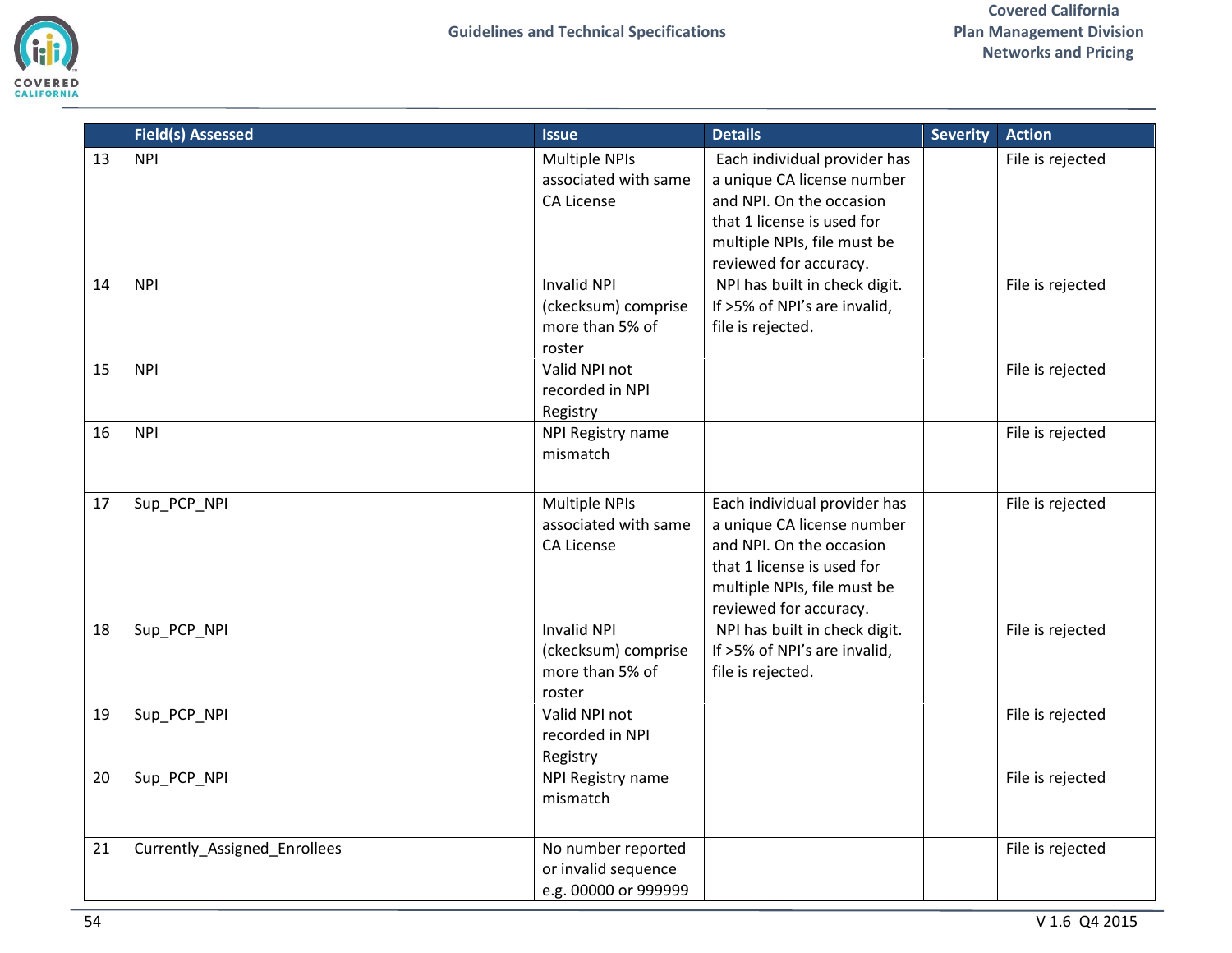

|    | <b>Field(s) Assessed</b>                           | <b>Issue</b>          | <b>Details</b>                | <b>Severity</b> | <b>Action</b>       |
|----|----------------------------------------------------|-----------------------|-------------------------------|-----------------|---------------------|
| 22 | Provider_Type / PCP_Flag / Hospital_1 - Hospital_4 | Physician does not    |                               |                 | File is rejected    |
|    |                                                    | have admitting rights |                               |                 |                     |
|    |                                                    | to an in-network      |                               |                 |                     |
|    |                                                    | hospital              |                               |                 |                     |
| 23 | Facility Type / OSHPD ID                           | Hospital does not     |                               |                 | Report is generated |
|    |                                                    | have physicians able  |                               |                 | and provided to     |
|    |                                                    | to admit to it in the |                               |                 | issuer for          |
|    |                                                    | network               |                               |                 | verification        |
| 24 | Location_Zip_Code                                  | Zip codes are not     |                               |                 | File is rejected    |
|    |                                                    | valid USPS or Census  |                               |                 |                     |
|    |                                                    | Bureau ZCTA zip       |                               |                 |                     |
|    |                                                    | codes                 |                               |                 |                     |
| 25 | Location_Region / Location_County /                | Counties and zip      |                               |                 | File is rejected    |
|    | Location_Zip_Code                                  | codes do not          |                               |                 |                     |
|    |                                                    | correspond to rating  |                               |                 |                     |
|    |                                                    | regions               |                               |                 |                     |
|    |                                                    |                       |                               |                 |                     |
|    |                                                    |                       |                               |                 |                     |
| 26 | Provider_Type / NPI / Location_County              | Physician has a       | Individual provider has       |                 | Report is generated |
|    |                                                    | location in a non-    | multiple active locations     |                 | and provided to     |
|    |                                                    | adjacent county       | located in non-adjacent       |                 | issuer for          |
|    |                                                    |                       | counties.                     |                 | verification        |
| 27 | <b>DEA</b>                                         | <b>Invalid DEA</b>    | DEA has built in check digit. |                 | File is rejected    |
|    |                                                    | number(checksum)      | If >5% of DEA's are invalid,  |                 |                     |
|    |                                                    | and comprise more     | file is rejected.             |                 |                     |
|    |                                                    | than 5% of roster     |                               |                 |                     |
| 28 | OSHPD_ID / Facility_Name                           | OSHPD ID is not valid |                               |                 | File is rejected    |
|    |                                                    | or does not appear    |                               |                 |                     |
|    |                                                    | on reference list.    |                               |                 |                     |
|    |                                                    | OSHPD ID does not     |                               |                 |                     |
|    |                                                    | match facility name   |                               |                 |                     |
|    |                                                    |                       |                               |                 |                     |
|    |                                                    |                       |                               |                 |                     |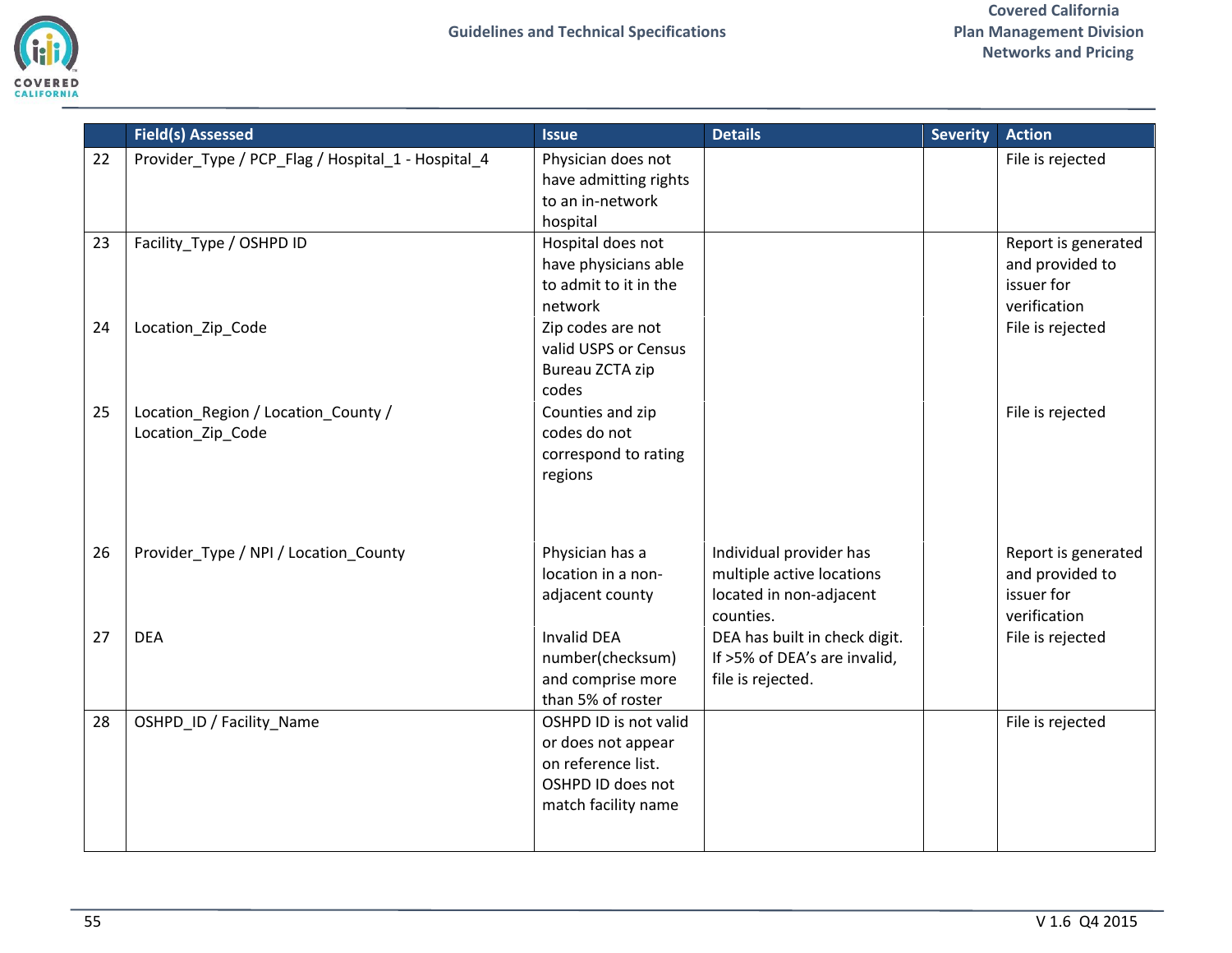

|    | <b>Field(s) Assessed</b>                          | <b>Issue</b>                                                                                                                 | <b>Details</b>                                                                                                                           | <b>Severity</b> | <b>Action</b>                                                             |
|----|---------------------------------------------------|------------------------------------------------------------------------------------------------------------------------------|------------------------------------------------------------------------------------------------------------------------------------------|-----------------|---------------------------------------------------------------------------|
| 29 | OSHPD_ID / Type_of_Service                        | OSHPD ID does not<br>match type of service<br>field                                                                          |                                                                                                                                          |                 | File is rejected                                                          |
| 30 | Provider_Type / Facility_Type / Primary_Specialty | Taxonomy code is not<br>appropriate for<br>provider type or<br>facility type                                                 | Taxonomies will be<br>compared to NUCC database<br>for service type.                                                                     |                 | File is rejected                                                          |
| 31 | Location_Address / Location_Address_2             | Primary address field<br>contains seconday<br>location identifiers<br>such as office no.,<br>suite no. etc.                  | Primary address must not<br>contain secondary location<br>identifiers. These must be<br>separated and input into the<br>address 2 field. |                 | File is rejected                                                          |
| 32 | Network_ID                                        | Network ID is not<br>provided or is not as<br>specified in appendix<br>A                                                     |                                                                                                                                          |                 | File is rejected                                                          |
|    | Covered_California_ID / Type_of_Service           | ECP providers will be<br>evaluated for correct<br>type of service and<br>Covered California ID                               |                                                                                                                                          |                 | File is rejected                                                          |
| 33 | Primary_Speciality / Secondary_Specialty          | Is not a valid<br>taxonomy code from<br>NUCC code set                                                                        | split addresses                                                                                                                          |                 | File is rejected                                                          |
| 34 | CA_License                                        | Provider is checked<br>against MBC and<br>OMBC database and<br>is found to be<br>deceased,<br>sanctioned,<br>delinquent etc. |                                                                                                                                          |                 | Report generated<br>and sent to Issuer<br>for consideration<br>and action |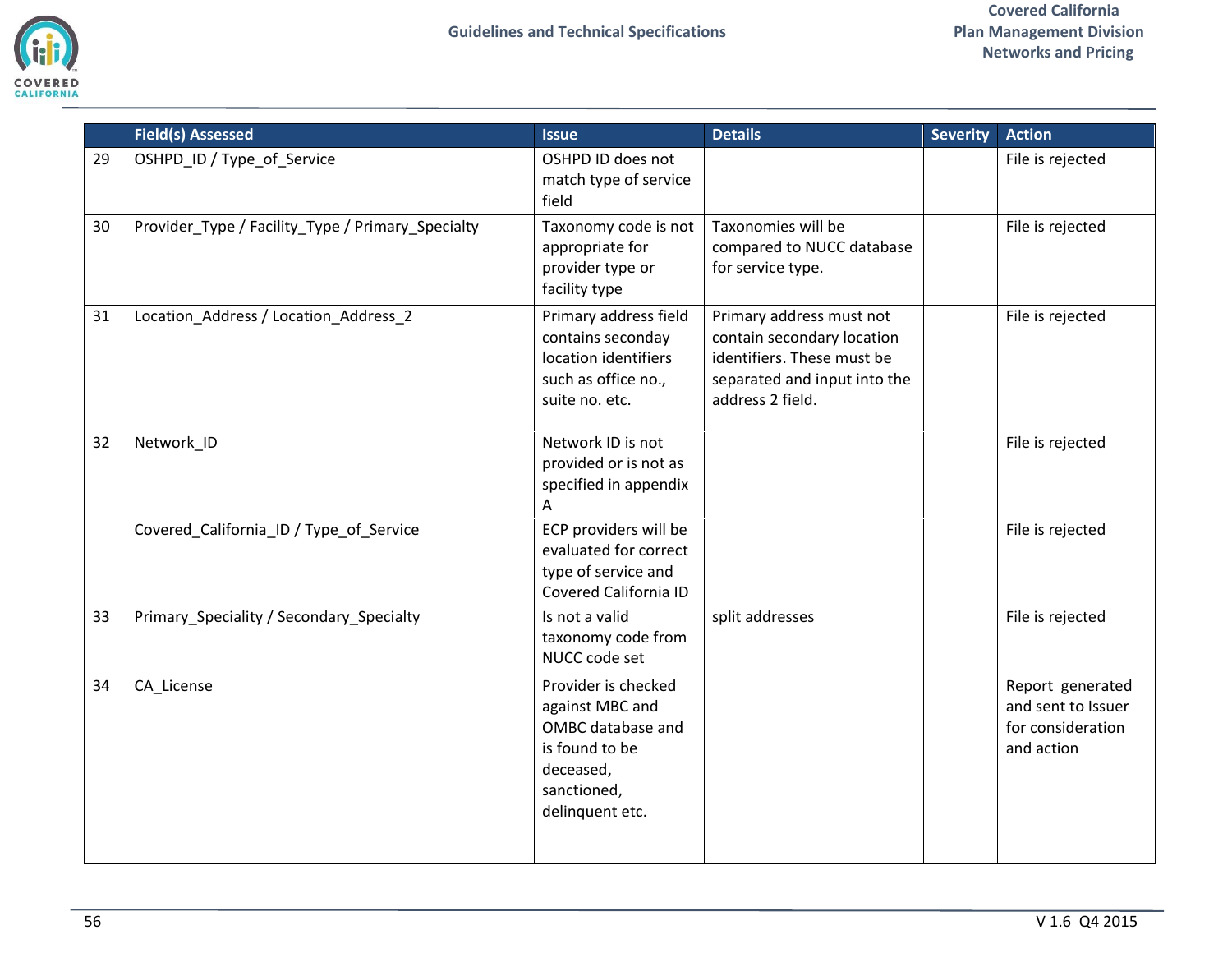

# <span id="page-56-0"></span>**7. Mapping DMHC TAR Fields to New Covered California Layout**

### <span id="page-56-1"></span>A. Cross-walking fields from the DMHC TAR template

The following table compares the fields required in DMHC's Timely Access Report templates currently used by Covered California to their corresponding fields in the new layout. Most fields have equivalents in the new layout except for the fields highlighted in red which are:

- All instances of Health Plan ID for Plan-to-Plan Contract
- All instances of Participating Network
- All instances of DBA
- All instances of Type of Service (Other)
- Contracted Provider Category (Other)

| <b>DMHC TAR Template</b> | <b>DMHC TAR Field</b>                    | <b>CC Global Layout</b> |
|--------------------------|------------------------------------------|-------------------------|
| PCP & Specialist         | Last Name                                | Last_Name               |
| PCP & Specialist         | <b>First Name</b>                        | First_Name              |
| PCP & Specialist         | <b>NPI</b>                               | <b>NPI</b>              |
| PCP & Specialist         | <b>CA License</b>                        | CA_License              |
| PCP & Specialist         | Health Plan ID for Plan-to-Plan Contract |                         |
| PCP & Specialist         | Provider Gender                          | Provider_Gender         |
| PCP & Specialist         | Provider Language                        | Provider_Language_1     |
| PCP & Specialist         | Type of Licensure                        | Type_of_Licensure       |
| PCP & Specialist         | <b>Participating Network</b>             |                         |
| PCP & Specialist         | Name of Network                          | Network ID              |
| PCP & Specialist         | Network Tier ID                          | Network_Tier_ID         |
| PCP & Specialist         | Address                                  | Location_Address        |
| PCP & Specialist         | Address 2                                | Location_Address_2      |
| PCP & Specialist         | City                                     | Location_City           |
| PCP & Specialist         | County                                   | Location_County         |
| PCP & Specialist         | <b>State</b>                             | Location_State          |
| PCP & Specialist         | Zip Code                                 | Location_Zip_Code       |
| PCP & Specialist         | <b>Phone Number</b>                      | Location_Phone          |
| PCP & Specialist         | <b>Facility Language</b>                 | Facility_Language_1     |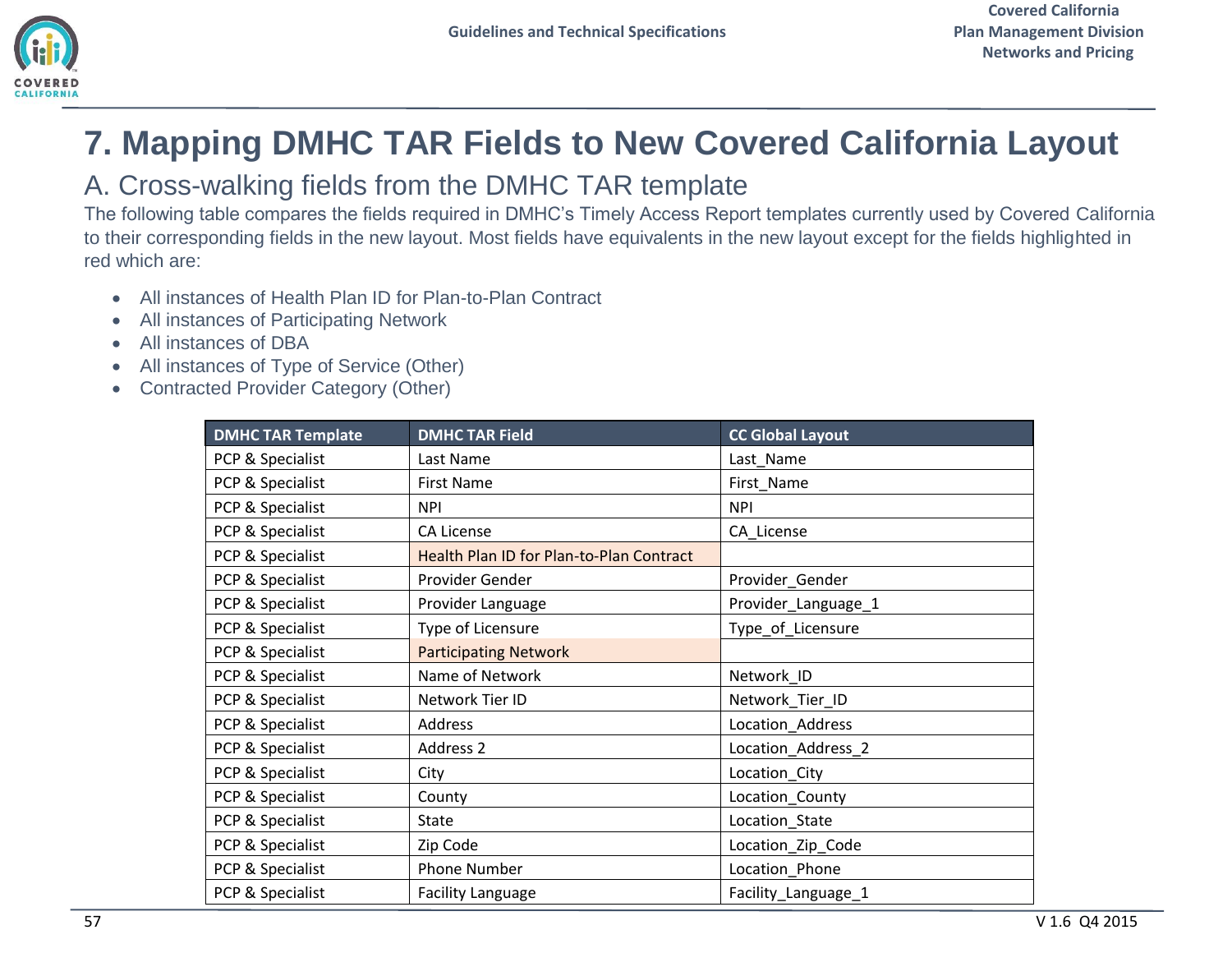

| <b>DMHC TAR Template</b>     | <b>DMHC TAR Field</b>                    | <b>CC Global Layout</b>           |
|------------------------------|------------------------------------------|-----------------------------------|
| PCP & Specialist             | Accepting New Patients (Y/N)             | Accepting_New_Patients            |
| PCP & Specialist             | Specialty                                | Primary_Speciality/Subspecialty   |
| PCP & Specialist             | Specialty (Other)                        | Secondary_Speciality/Subspecialty |
| PCP & Specialist             | Board Certified (Y/N)                    | Board Certified                   |
| PCP & Specialist             | Medical Group / IPA                      | Medical Group/IPA                 |
| PCP & Specialist             | Hospital                                 | Hospital 1                        |
| PCP & Specialist             | <b>Hospital NPI</b>                      | Hospital_1_OSHPD_ID               |
| PCP & Specialist             | Hospitalist (Y/N)                        | Hospitalist_(Hospital_1)          |
| PCP                          | <b>Current Number of Enrollees</b>       | Current_Assigned_Enrollees        |
| PCP                          | <b>Clinic Name</b>                       | Provider_Clinic_Name              |
| <b>Hospital Only</b>         | <b>Hospital Name</b>                     | Facility_Name                     |
| Hospital & Clinic            | <b>DBA</b>                               |                                   |
| Hospital & Clinic            | Health Plan ID for Plan-to-Plan Contract |                                   |
| Hospital & Clinic            | Address                                  | Location_Address                  |
| Hospital & Clinic            | Address 2                                | Location Address 2                |
| Hospital & Clinic            | City                                     | Location_City                     |
| <b>Hospital &amp; Clinic</b> | County                                   | Location County                   |
| Hospital & Clinic            | <b>State</b>                             | Location_State                    |
| Hospital & Clinic            | Zip Code                                 | Location_Zip_Code                 |
| Hospital & Clinic            | <b>Phone Number</b>                      | Location Phone                    |
| Hospital & Clinic            | <b>NPI</b>                               | <b>NPI</b>                        |
| Hospital & Clinic            | <b>CA License</b>                        | CA_License                        |
| Hospital & Clinic            | <b>Hospital System</b>                   | Facility_System                   |
| Hospital & Clinic            | <b>Participating Network</b>             |                                   |
| Hospital & Clinic            | Name of Network                          | Network ID                        |
| Hospital & Clinic            | Network Tier ID                          | Network Tier ID                   |
| Hospital & Clinic            | <b>Type of Service</b>                   | Type of Service                   |
| Hospital & Clinic            | Type of Service (Other)                  |                                   |
| Hospital & Clinic            | Tertiary Care (Y/N)                      | Tertiary_Care                     |
| Clinic Only                  | <b>Clinic Name</b>                       | Facility_Name                     |
| Clinic Only                  | <b>Accepting New Patients</b>            | Accepting_New_Patients            |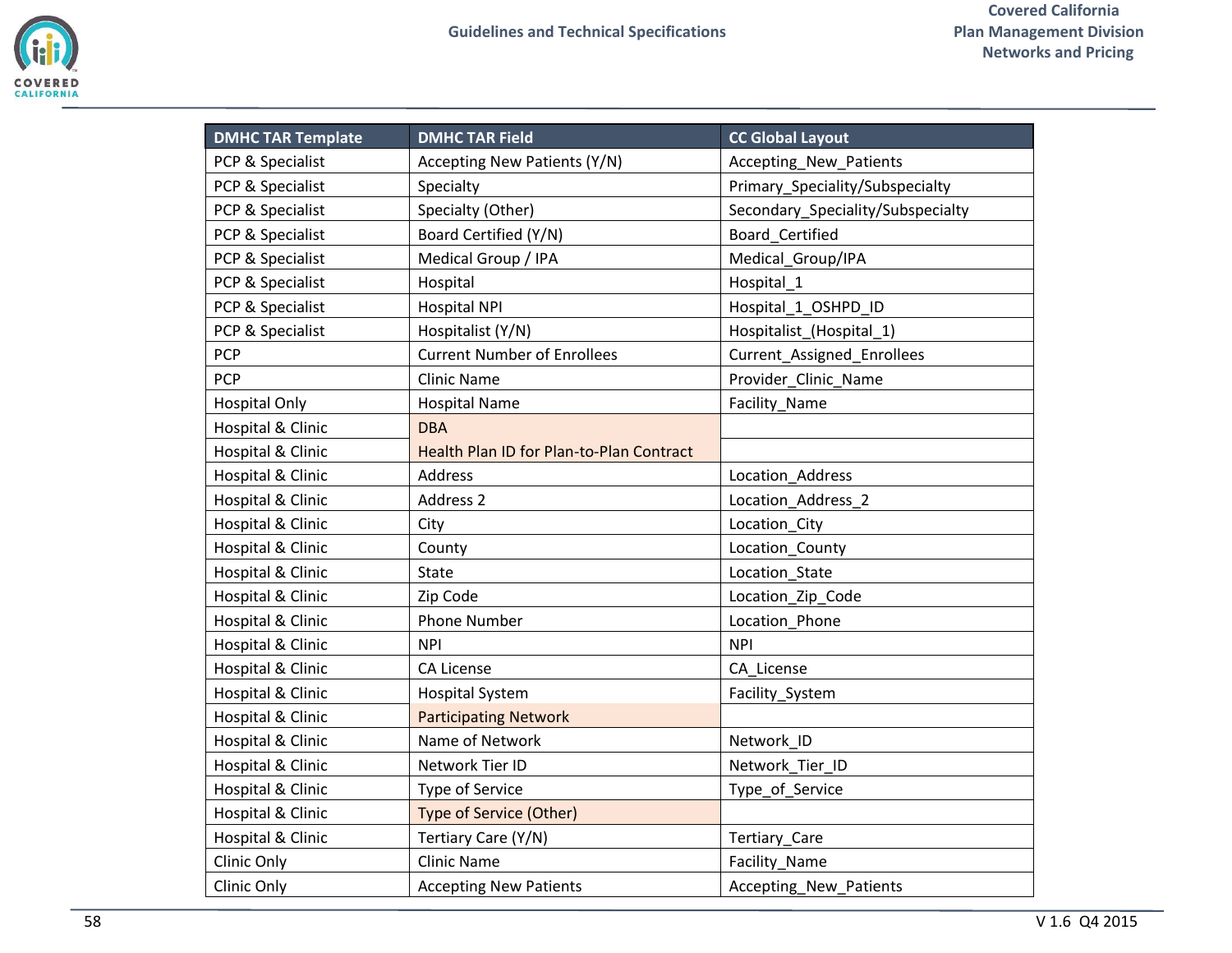| <b>DMHC TAR Template</b>         | <b>DMHC TAR Field</b>                       | <b>CC Global Layout</b>            |
|----------------------------------|---------------------------------------------|------------------------------------|
| Clinic Only                      | <b>Current Number of Enrollees</b>          | Current_Assigned_Enrollees         |
| <b>Other Contracted Provider</b> | <b>Other Contracted Provider Name</b>       | Last_Name/First_Name/Facility_Name |
| <b>Other Contracted Provider</b> | <b>DBA</b>                                  |                                    |
| <b>Other Contracted Provider</b> | <b>NPI</b>                                  | <b>NPI</b>                         |
| <b>Other Contracted Provider</b> | <b>CA License</b>                           | CA License                         |
| <b>Other Contracted Provider</b> | Health Plan ID for Plan-to-Plan Contract    |                                    |
| <b>Other Contracted Provider</b> | Provider Gender                             | Provider_Gender                    |
| <b>Other Contracted Provider</b> | Provider Language                           | Provider_Language_1                |
| <b>Other Contracted Provider</b> | Address                                     | Location_Address                   |
| <b>Other Contracted Provider</b> | Address 2                                   | Location_Address_2                 |
| <b>Other Contracted Provider</b> | City                                        | Location_City                      |
| <b>Other Contracted Provider</b> | County                                      | Location_County                    |
| <b>Other Contracted Provider</b> | <b>State</b>                                | Location_State                     |
| <b>Other Contracted Provider</b> | Zip Code                                    | Location_Zip_Code                  |
| <b>Other Contracted Provider</b> | <b>Phone Number</b>                         | Location_Phone                     |
| <b>Other Contracted Provider</b> | <b>Facility Language</b>                    | Facility_Language_1                |
| <b>Other Contracted Provider</b> | Accepting New Referrals (Y/N)               | Accepting_New_Patients             |
| <b>Other Contracted Provider</b> | <b>Participating Network</b>                |                                    |
| <b>Other Contracted Provider</b> | Name of Network                             | Network_ID                         |
| <b>Other Contracted Provider</b> | Network Tier ID                             | Network_Tier_ID                    |
| <b>Other Contracted Provider</b> | <b>Contracted Provider Category</b>         | Type_of_Service                    |
| <b>Other Contracted Provider</b> | <b>Contracted Provider Category (Other)</b> |                                    |
| <b>Other Contracted Provider</b> | Board Certified (Y/N)                       | Board Certified                    |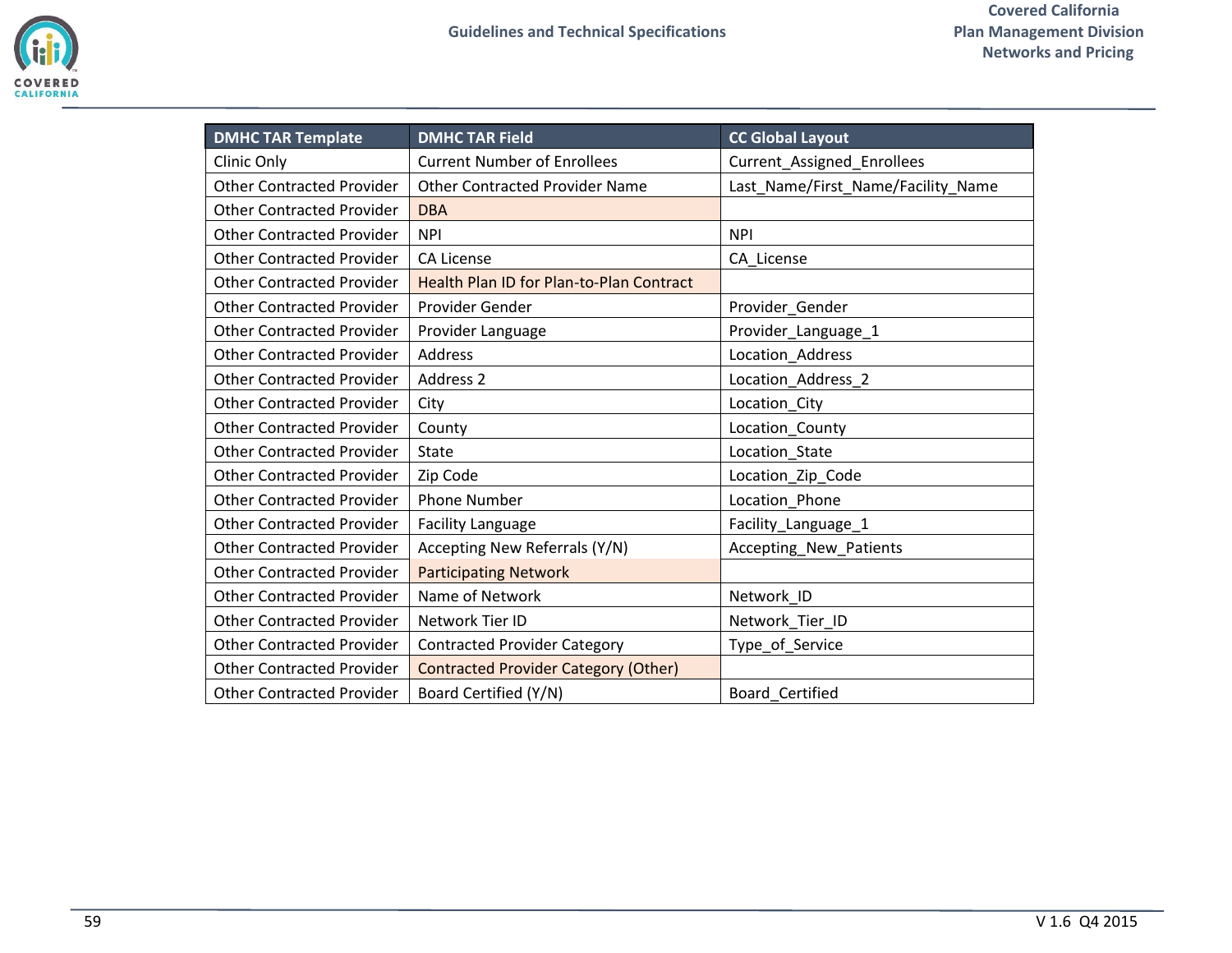

## <span id="page-59-0"></span>B. Overview of Data Fields in the New Detail Layout

The following tables provide an overview of the fields required in the new global layout.

Fields highlighted in green represent data elements that were required in the DMHC TAR layout and that will continue to be required in the new layout.

| <b>Existing Data Elements</b> |                               |  |
|-------------------------------|-------------------------------|--|
| Last_Name                     | Secondary_Specialty           |  |
| First Name                    | <b>Board Certified</b>        |  |
| <b>NPI</b>                    | Medical_Group/IPA_1           |  |
| CA License                    | Hospital_1                    |  |
| Provider_Gender               | Hospital_1_OSHPD_ID           |  |
| Provider_Language_1           | Hospitalist_(Hosp_1)          |  |
| Facility_Language_1           | NPI_Sup_PCP                   |  |
| Practice_Address              | Sup_PCP_Specialty             |  |
| Practice_Address_2            | OSHPD_ID                      |  |
| Practice_Zip_Code             | Type_of_Service               |  |
| Practice_City                 | Tertiary_Care_                |  |
| Practice_County               | Current_Assigned_Enrollees    |  |
| Practice_State                | Network ID                    |  |
| Practice_Phone                | Network_Tier_ID               |  |
| Provider_Clinic_Name          | <b>Accepting_New_Patients</b> |  |
| Primary_Specialty             |                               |  |

Fields highlighted in yellow represent data elements that were required in the DMHC TAR layout that are now being requested in a new configuration. Whereas multiple languages or hospital affiliations in the DMHC template would have required separate rows for each variation, the new layout attempts to "flatten" the data by having multiple options for the same record.

|                     | <b>Reconfigured Data Elements</b> |
|---------------------|-----------------------------------|
| Provider_Language_2 | Hospitalist (Hosp 2)              |
| Provider_Language_3 | Hospitalist (Hosp 3)              |
| Facility_Language_2 | Hospitalist_(Hosp_4)              |
| Facility_Language_3 | <b>Facility_Name</b>              |
| Type_of_Licensure   | Facility_System                   |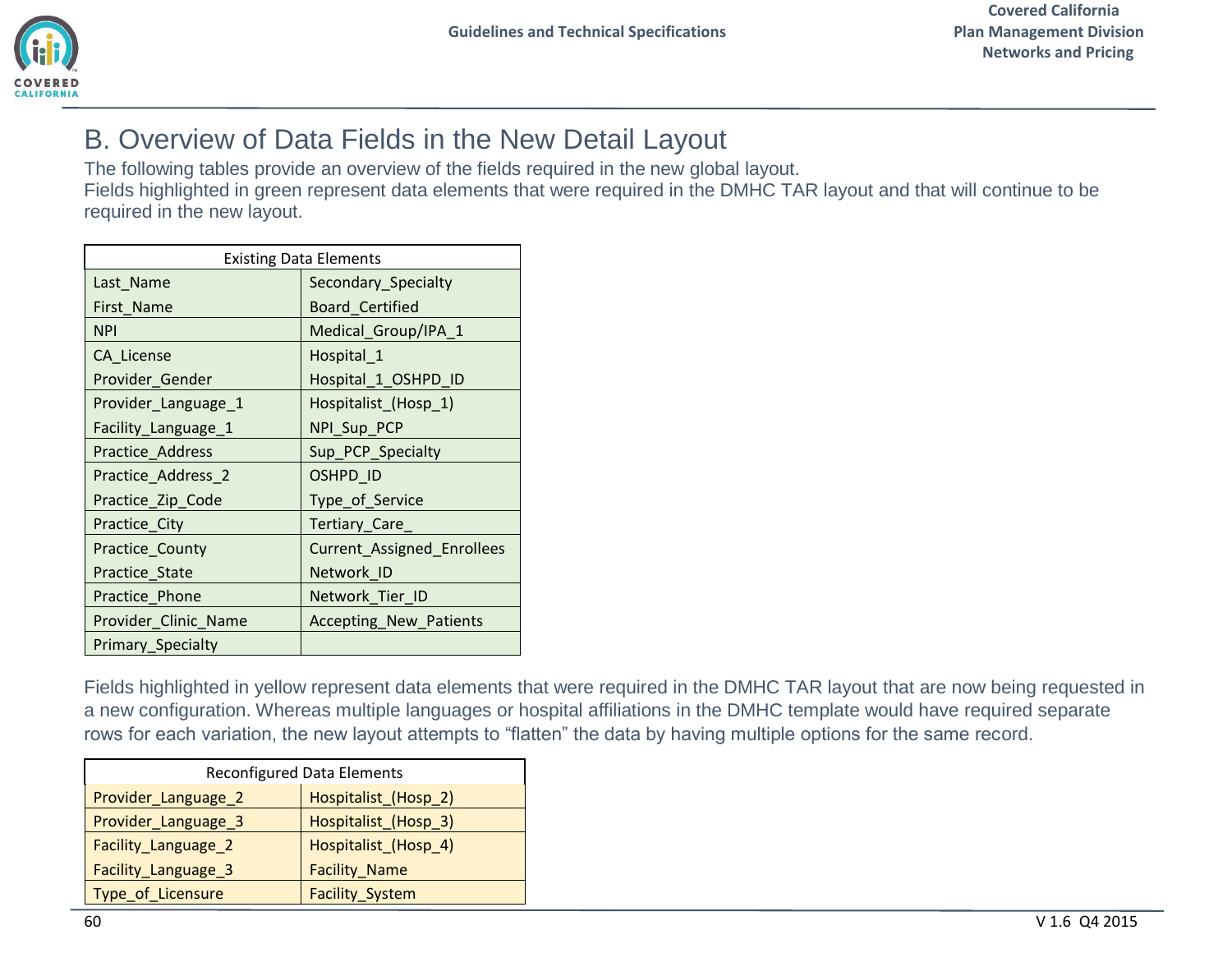| Practice_Region        | Facility_Address       |
|------------------------|------------------------|
| Provider_Clinic_ID     | Facility_Address_2     |
| Medical_Group/IPA_2    | Facility_Zip_Code      |
| Medical_Group/IPA_3    | Facility_City          |
| Medical_Group/IPA_4    | <b>Facility_County</b> |
| Contract_Type          | Facility_Region        |
| Hospital_2             | <b>Facility_State</b>  |
| Hospital <sub>_3</sub> | Facility_Phone_Number  |
| Hospital_4             | PCP_Flag               |
| Hospital_2_OSHPD_ID    | Covered_California_ID  |
| Hospital_3_OSHPD_ID    | <b>ECP Flag</b>        |
| Hospital_4_OSHPD_ID    |                        |

Fields highlighted in red represent new data elements that will be newly required after transition to the new layout.

|                           | <b>New Data Elements</b> |
|---------------------------|--------------------------|
| Middle_Name               | <b>FTIN</b>              |
| Provider_Type             | Year/Month of data       |
| Non_CA_License            | Reserved                 |
| Non_CA_License_State      | Availability             |
| <b>DEA</b>                | Visibility               |
| <b>Issuer Provider ID</b> | Last_Updated             |
| Issuer_PCP_ID             | Record_Type              |
| PCP Flag                  |                          |
| Snapshot Date             |                          |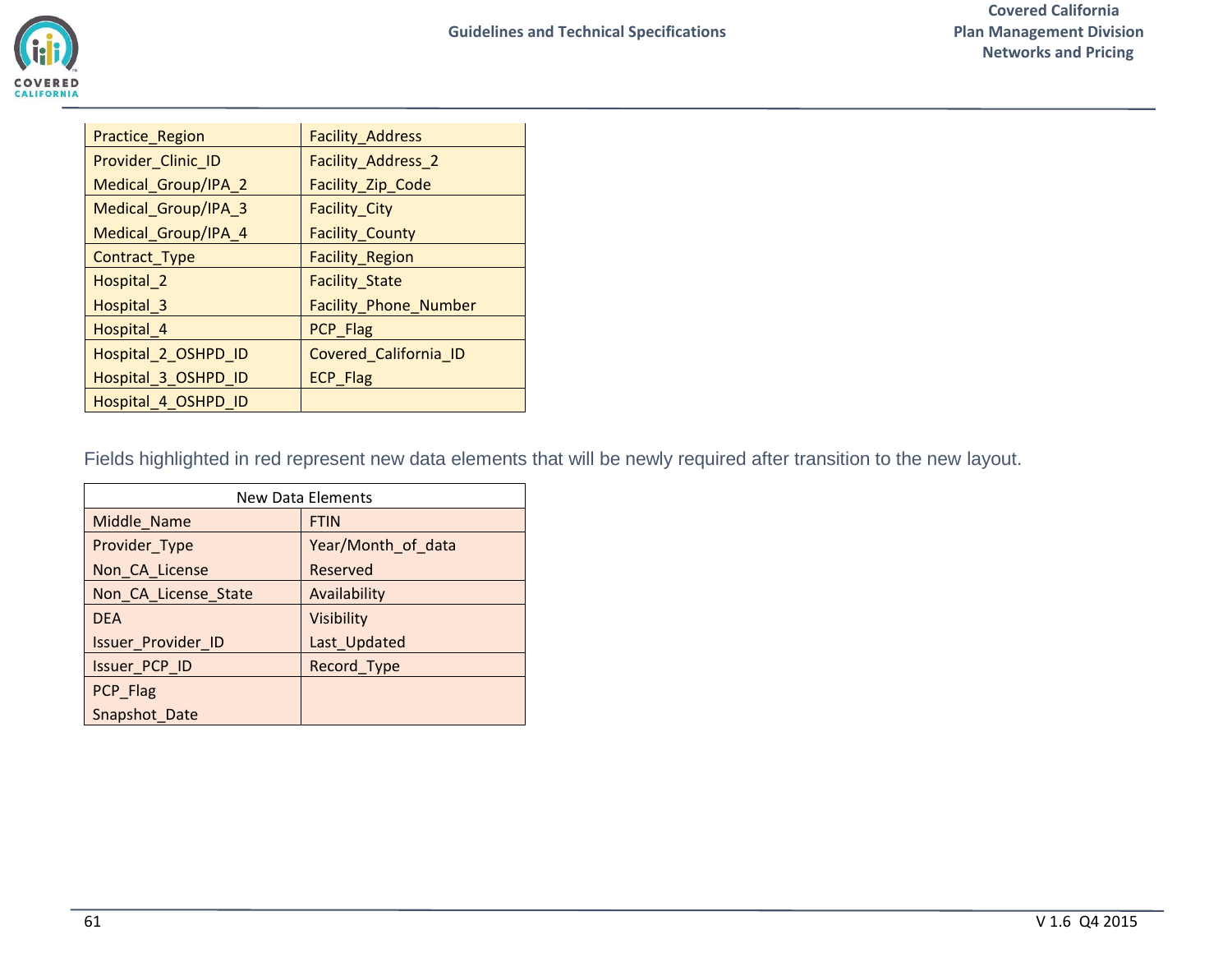

# <span id="page-61-0"></span>**I. Appendix A:**

## <span id="page-61-1"></span>A. QHP Network IDs

Network ID is a combination of 5 digit HIOS number for issuer + CAN00# sequence. A different sequence number is generated for each product offered on the exchange. This ID specifies the product that each provider participates in for a given QHP issuer.

| <b>QHP Issuer</b>                | <b>Product</b>    | <b>Market</b> | <b>Network ID</b> |
|----------------------------------|-------------------|---------------|-------------------|
| <b>Anthem Blue Cross</b>         | <b>EPO</b>        | Individual    | 27603CAN001       |
| Anthem Blue Cross                | <b>PPO</b>        | Individual    | 27603CAN002       |
| <b>Anthem Blue Cross</b>         | <b>HMO</b>        | Individual    | 27603CAN003       |
| <b>Blue Shield of California</b> | PPO (Exclusive)   | Individual    | 70285CAN001       |
| <b>Blue Shield of California</b> | EPO (Exclusive)   | Individual    | 70285CAN002       |
| <b>Blue Shield of California</b> | PPO (Exclusive)   | <b>SHOP</b>   | 70285CAN003       |
| <b>Blue Shield of California</b> | HMO (Full)        | <b>SHOP</b>   | 70285CAN004       |
| <b>Blue Shield of California</b> | HMO (Exclusive)   | <b>SHOP</b>   | 70285CAN005       |
| Chinese Community Health Plan    | HMO               | Individual    | 47579CAN001       |
| Chinese Community Health Plan    | HMO               | <b>SHOP</b>   | 47579CAN001       |
| Health Net (HMO)                 | <b>HMO</b>        | Individual    | 67138CAN001       |
| Health Net (EPO)                 | EPO               | Individual    | 67138CAN002       |
| Health Net (HSP)                 | <b>HSP</b>        | Individual    | 67138CAN003       |
| Health Net (EPO)                 | <b>EPO</b>        | <b>SHOP</b>   | 67138CAN004       |
| Health Net (PPO)                 | PPO               | <b>SHOP</b>   | 99110CAN002       |
| Kaiser Permanente                | <b>HMO</b>        | Individual    | 40513CAN001       |
| Kaiser Permanente                | <b>HMO</b>        | <b>SHOP</b>   | 40513CAN001       |
| L.A. Care Health Plan            | <b>HMO</b>        | Individual    | 92815CAN001       |
| <b>Molina Health Care</b>        | <b>HMO</b>        | Individual    | 18126CAN001       |
| Sharp Health Plan                | HMO (Premier)     | Individual    | 92499CAN001       |
| Sharp Health Plan                | HMO (Performance) | Individual    | 92499CAN002       |
| Sharp Health Plan                | HMO (Premier)     | <b>SHOP</b>   | 92499CAN003       |
| Sharp Health Plan                | HMO (Performance) | <b>SHOP</b>   | 92499CAN004       |
| Valley Health Plan               | HMO               | Individual    | 84014CAN001       |
| Western Health Advantage         | HMO               | Individual    | 93689CAN001       |
| Western Health Advantage         | HMO               | <b>SHOP</b>   | 93689CAN001       |
| Oscar Health                     | <b>EPO</b>        | Individual    | 10544CAN001       |
| UnitedHealthcare                 | PPO               | Individual    | 37873CAN001       |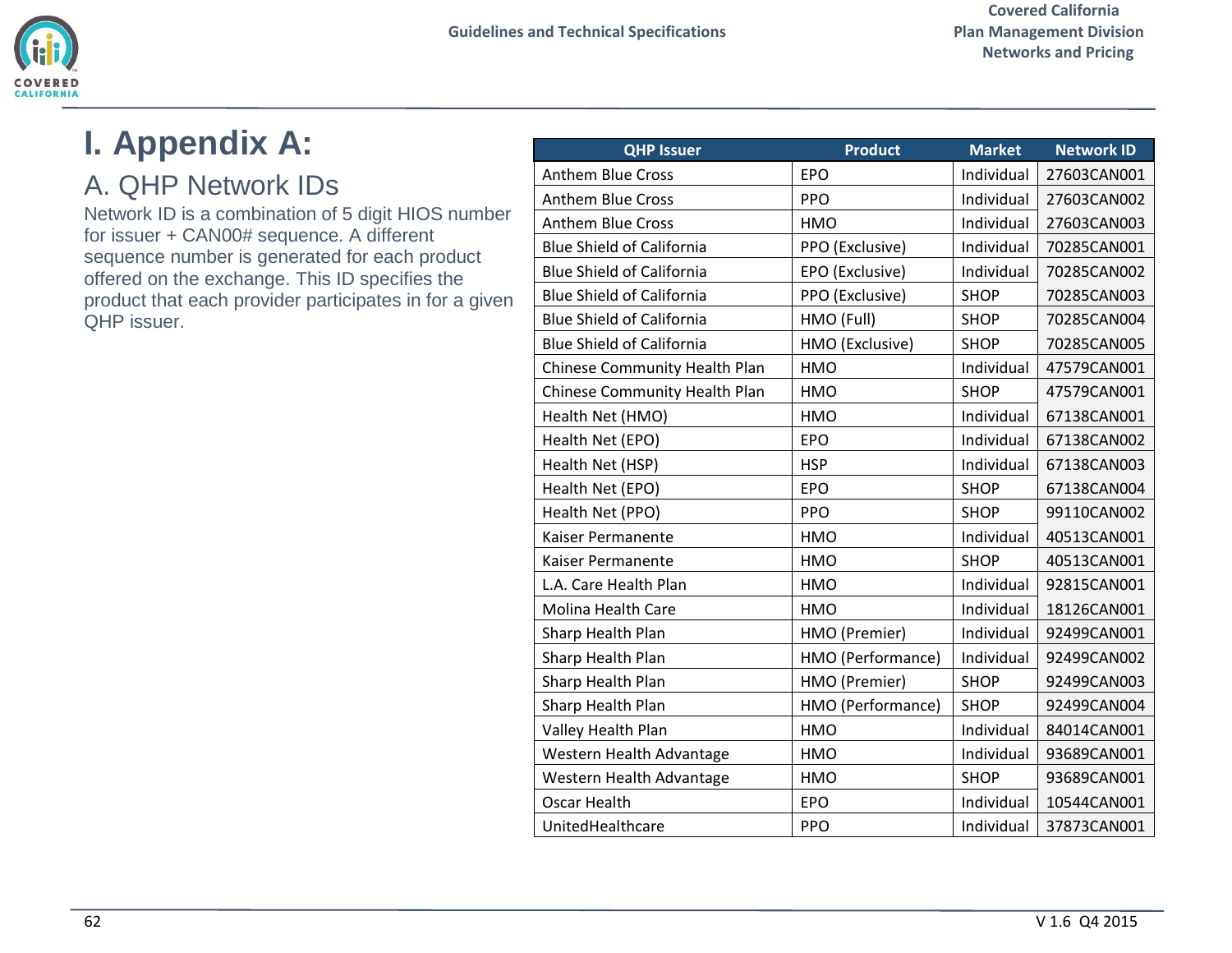

### <span id="page-62-0"></span>B. QDP Network IDs

Network ID is a combination of 5 digit HIOS number for issuer + CAN00# sequence. A different sequence number is generated for each product offered on the exchange. This ID specifies the product that each provider participates in for a given QDP issuer.

| <b>QDP Issuer</b>             | <b>Product</b> | <b>Market</b>       | <b>Network ID</b> |
|-------------------------------|----------------|---------------------|-------------------|
| <b>Access Dental</b>          | <b>DHMO</b>    | Individual (F)      | 40269CAN001       |
| <b>Access Dental</b>          | <b>DHMO</b>    | $CCSB (C+F)$        | 40269CAN002       |
| Anthem Blue Cross Dental      | <b>DPPO</b>    | Individual (F)      | 27603CAN004       |
| <b>Liberty Dental</b>         | <b>DHMO</b>    | $CCSB (C+F)$        | 67819CAN001       |
| <b>MetLife Dental</b>         | <b>DPPO</b>    | CCSB <sub>(C)</sub> | 91425CAN001       |
| Safeguard Dental              | <b>DHMO</b>    | $CCSB (C+F)$        | 26387CAN001       |
| Delta Dental                  | <b>DPPO</b>    | Individual (F)      | 62683CAN001       |
| Delta Dental                  | <b>DHMO</b>    | Individual (F)      | 62683CAN002       |
| Delta Dental                  | <b>DPPO</b>    | $CCSB (C+F)$        | 62683CAN003       |
| Delta Dental                  | <b>DHMO</b>    | $CCSB (C+F)$        | 62683CAN004       |
| <b>Dental Health Services</b> | <b>DHMO</b>    | $CCSB (C+F)$        | 84138CAN001       |
| Dental Health Services        | <b>DHMO</b>    | Individual (F)      | 84138CAN002       |
| <b>Premier Access</b>         | <b>DPPO</b>    | Individual (F)      | 91122CAN001       |
| <b>Premier Access</b>         | <b>DPPO</b>    | $CCSB (C+F)$        | 91122CAN002       |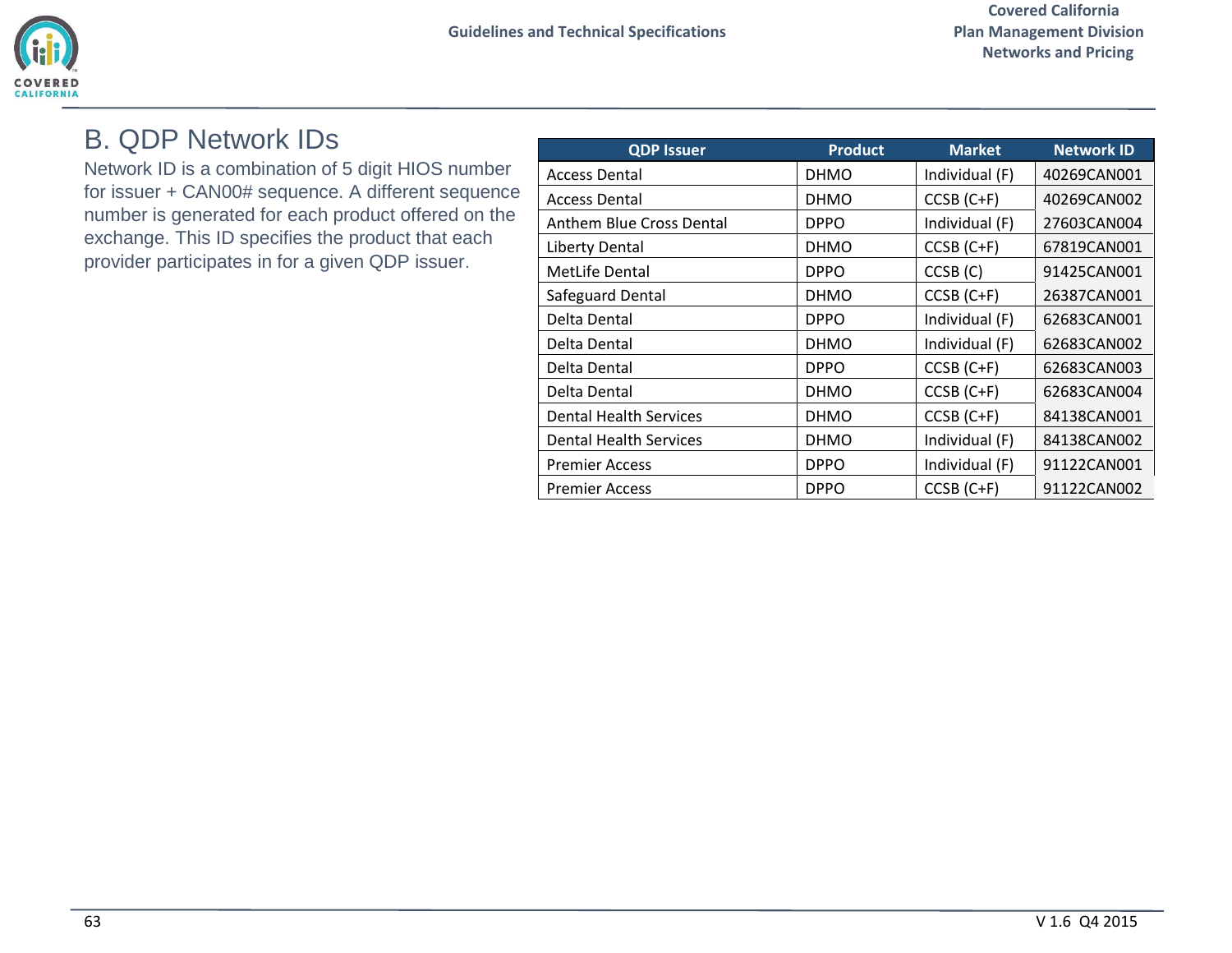

# <span id="page-63-0"></span>**II. Appendix B:**

<span id="page-63-1"></span>A. Provider Lookup Table

| <b>Individual Type of Licensure</b>        | <b>Code</b>  |
|--------------------------------------------|--------------|
| Allopathic Physician                       | <b>MD</b>    |
| Osteopathic Physician                      | <b>DO</b>    |
| Chiropractors                              | DC.          |
| <b>Dental Hygienist</b>                    | <b>RDH</b>   |
| <b>Dental Assistant</b>                    | <b>RDA</b>   |
| <b>Dental Assistant Extended Functions</b> | <b>RDAEF</b> |
| <b>Orthodontic Assistant</b>               | <b>OA</b>    |
| <b>Dental Sedation Assistant Permit</b>    | <b>DSA</b>   |
| Dentist                                    | <b>DDS</b>   |
| <b>Occupational Therapist</b>              | <b>OT</b>    |
| <b>Occupational Therapy Assistant</b>      | <b>OTA</b>   |
| Optometrist                                | <b>OPT</b>   |
| Licensed Marriage and Family Therapist     | <b>LMFT</b>  |
| Licensed Clinical Social Worker            | <b>LCSW</b>  |
| Licensed Professional Clinical Counselor   | <b>LPCC</b>  |
| Licensed Educational Psychologist          | <b>LEP</b>   |
| <b>Associate Clinical Social Worker</b>    | <b>ASW</b>   |
| Physician Assistant                        | PA           |
| <b>Registered Pharmacist</b>               | <b>RPH</b>   |
| Pharmacy Technician                        | <b>TCH</b>   |
| <b>Physical Therapist</b>                  | PT           |
| <b>Physical Therapist Assistant</b>        | <b>PTA</b>   |
| Doctor of Podiatric Medicine               | <b>DPM</b>   |
| Psychologist                               | <b>PSYD</b>  |
| Registered Psychological Assistant         | <b>PSB</b>   |
| Registered Psychologist                    | <b>RPS</b>   |
| <b>Registered Nurse</b>                    | <b>RN</b>    |

| <b>Individual Type of Licensure</b> | Code       |
|-------------------------------------|------------|
| <b>Clinical Nurse Specialist</b>    | <b>CNS</b> |
| <b>Nurse Anesthetist</b>            | ΝA         |
| Nurse-Midwife                       | NM         |
| <b>Nurse Practitioner</b>           | <b>NP</b>  |
| Psychiatric/Mental Health           |            |
| <b>Nurse</b>                        | <b>PMH</b> |
| <b>Public Health Nurse</b>          | <b>PHN</b> |
| Psychiatric Technician              | PТ         |
| <b>Licensed Vocational Nurse</b>    | LVN        |
| <b>Individual Provider Type</b>     | Code       |
| Physician                           | P          |
| <b>PCP Extender</b>                 | PF         |
| Dental Care Provider                | D          |
| Non- Physician/Non Dental           |            |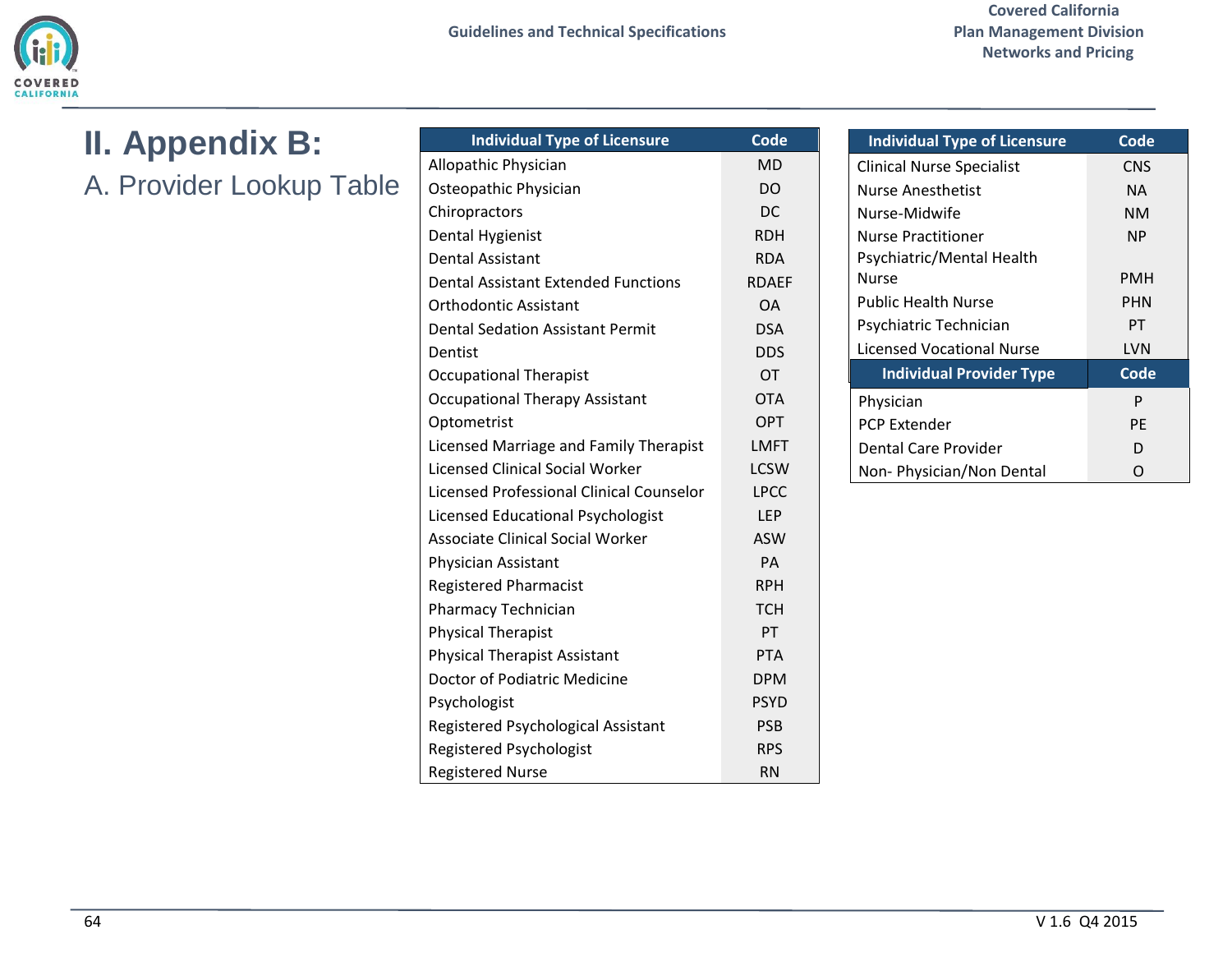

Physical Therapist **CON PT** 

## <span id="page-64-0"></span>B. Crosswalk

| <b>Individual Provider</b>                 | <b>Provider</b> | <b>Type of</b>   | <b>Individual Provider continued</b> | Provider       | <b>Type of</b>   |
|--------------------------------------------|-----------------|------------------|--------------------------------------|----------------|------------------|
|                                            | <b>Type</b>     | <b>Licensure</b> |                                      | <b>Type</b>    | <b>Licensure</b> |
| Allopathic Physician                       | P               | <b>MD</b>        | Physical Therapist Assistant         | ΟI             | <b>PTA</b>       |
| Osteopathic Physician                      | P               | <b>DO</b>        | Doctor of Podiatric Medicine         | OI             | <b>DPM</b>       |
| Speech Pathologist                         | <b>OI</b>       | SP               | Psychologist                         | OI             | <b>PSYD</b>      |
| Audiologist                                | <b>OI</b>       | AU               | Registered Psycological Assistant    | ΟI             | <b>PSB</b>       |
| Acupuncturist                              | O <sub>1</sub>  | AC               | <b>Registered Psycologist</b>        | OI             | <b>RPS</b>       |
| Chiropracter                               | OI              | <b>DC</b>        | <b>Registered Nurse</b>              | O/PE           | <b>RN</b>        |
| Dental Hygenist                            | D               | <b>RDH</b>       | <b>Clinical Nurse Specialist</b>     | ΟI             | <b>CNS</b>       |
| <b>Dental Assistant</b>                    | D               | <b>RDA</b>       | <b>Nurse Anesthetist</b>             | <b>OI</b>      | <b>NA</b>        |
| <b>Dental Assistant Extended Functions</b> | D               | <b>RDAEF</b>     | Nurse-Midwife                        | PE             | <b>NM</b>        |
| <b>Orthodontic Assitant</b>                | D               | <b>OA</b>        | <b>Nurse Practitioner</b>            | PE             | <b>NP</b>        |
| <b>Dental Sedation Assistant Permit</b>    | D               | <b>DSA</b>       | Psychiatric/Mental Health Nurse      | OI             | <b>PMH</b>       |
| Dentist                                    | D               | <b>DDS</b>       | <b>Public Health Nurse</b>           | ΟI             | <b>PHN</b>       |
| <b>Occupational Therapist</b>              | OI              | <b>OT</b>        | Psychiatric Technician               | O <sub>l</sub> | PT               |
| <b>Occupational Therapy Assistant</b>      | <b>OI</b>       | <b>OTA</b>       | <b>Licensed Vocational Nurse</b>     | O/PE           | <b>LVN</b>       |
| Optometrist                                | OI              | <b>OPT</b>       | No Licensing                         |                |                  |
| Licensed Marriage and Family Therapist     | O <sub>1</sub>  | <b>LMFT</b>      |                                      |                |                  |
| <b>Licensed Clinical Social Worker</b>     | OI              | <b>LCSW</b>      |                                      |                |                  |
| Licensed Professional Clinical Counselor   | OI              | <b>LPCC</b>      |                                      |                |                  |
| Licensed Educational Psychologist          | OI              | LEP              |                                      |                |                  |
| <b>Associate Clinical Social Worker</b>    | <b>OI</b>       | <b>ASW</b>       |                                      |                |                  |
| Physician Assistant                        | PE              | PA               |                                      |                |                  |
| <b>Registered Pharmacist</b>               | OI              | <b>RPH</b>       |                                      |                |                  |
| <b>Pharmacy Technician</b>                 | <b>OI</b>       | <b>TCH</b>       |                                      |                |                  |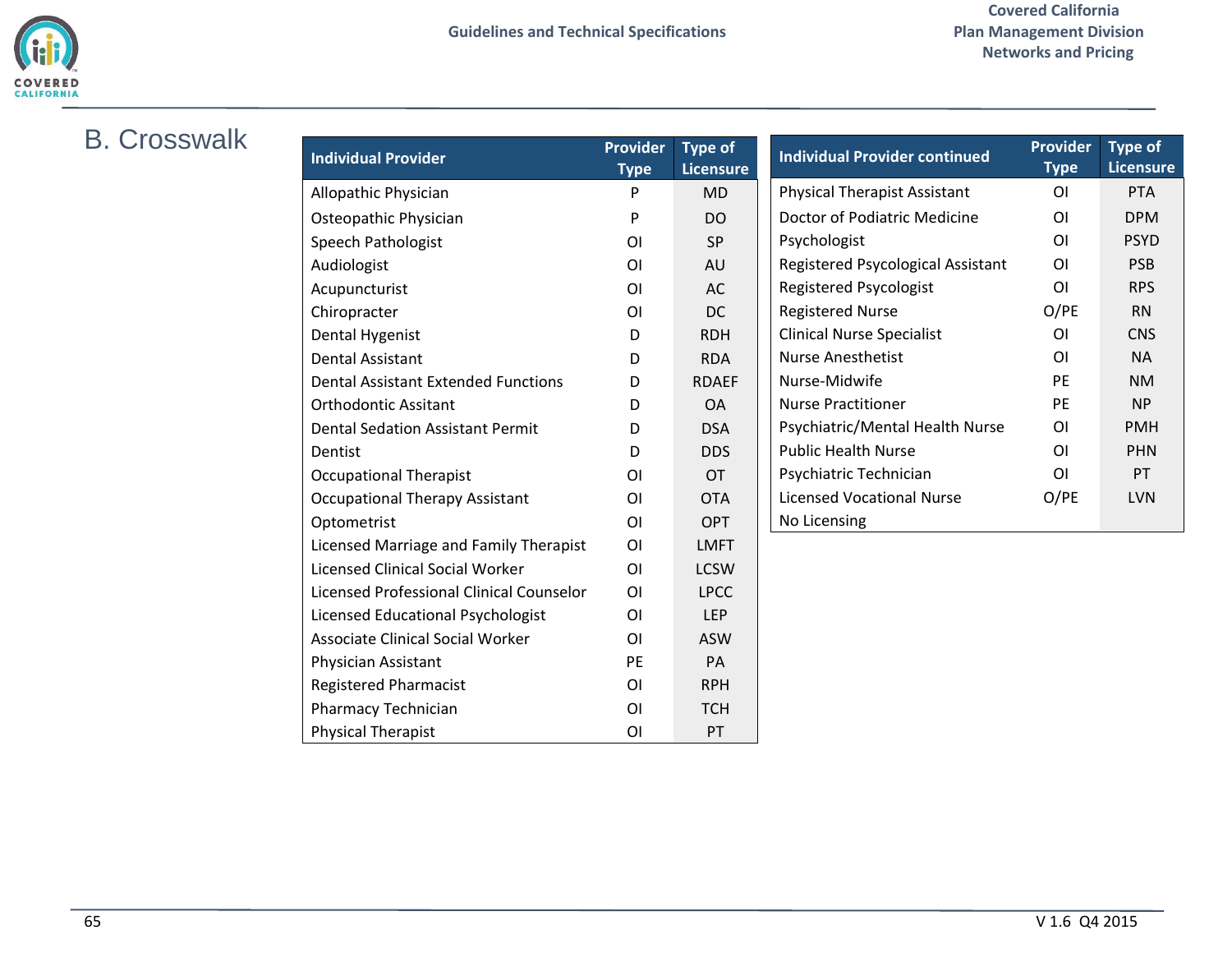

<span id="page-65-1"></span><span id="page-65-0"></span>**III. Appendix C:** A. Facility Lookup Table

| <b>Facility Category</b>                   | <b>Type of</b><br><b>Service</b> |
|--------------------------------------------|----------------------------------|
| <b>Essential Community Provider Clinic</b> | <b>ECPC</b>                      |
| <b>Radiology Clinic</b>                    | <b>RADC</b>                      |
| <b>Rehabilitation Clinic</b>               | <b>REHC</b>                      |
| <b>Rural Health Clinic</b>                 | <b>RHC</b>                       |
| Oral and Maxillofacial Surgery Clinic      | <b>OMFC</b>                      |
| Ophthalmologic Surgery Clinic              | OPTHC                            |
| Sleep Disorder Diagnostic Clinic           | <b>SDDC</b>                      |
| <b>Urgent Care Clinic</b>                  | <b>UCC</b>                       |
| Ambulatory Family Planning Facility Clinic | <b>FPC</b>                       |
| <b>Ambulatory Surgical Clinic</b>          | ASC.                             |
| <b>Community Health Clinic</b>             | <b>CHC</b>                       |
| <b>Dental Clinic</b>                       | <b>DENC</b>                      |
| Federally Qualified Health Center Clinic   | <b>FQHC</b>                      |
| Hearing and Speech Clinic                  | <b>HSC</b>                       |
| Infusion Therapy Clinic                    | <b>ITC</b>                       |
| Lithotripsy Clinic                         | <b>LITHC</b>                     |
| <b>Mental Health Clinic</b>                | <b>MHC</b>                       |
| <b>Physical Therapy Clinic</b>             | <b>PTC</b>                       |
| <b>Primary Care Clinic</b>                 | <b>PCC</b>                       |
| Pain Clinic                                | <b>PNC</b>                       |
| <b>Oncology Clinic</b>                     | CAC                              |

| <b>Facility Category</b>            | <b>Type of</b><br>Service |
|-------------------------------------|---------------------------|
| <b>Chronic Disease Hospital</b>     | CDC                       |
| Long Term Care Hospital             | <b>LTCC</b>               |
| <b>General Acute Care Hospital</b>  | GACH                      |
| Psychiatric Hospital                | <b>PSYH</b>               |
| <b>Rehabilitation Hospital</b>      | <b>RFHH</b>               |
| <b>Essential Community Provider</b> |                           |
| Hospital                            |                           |